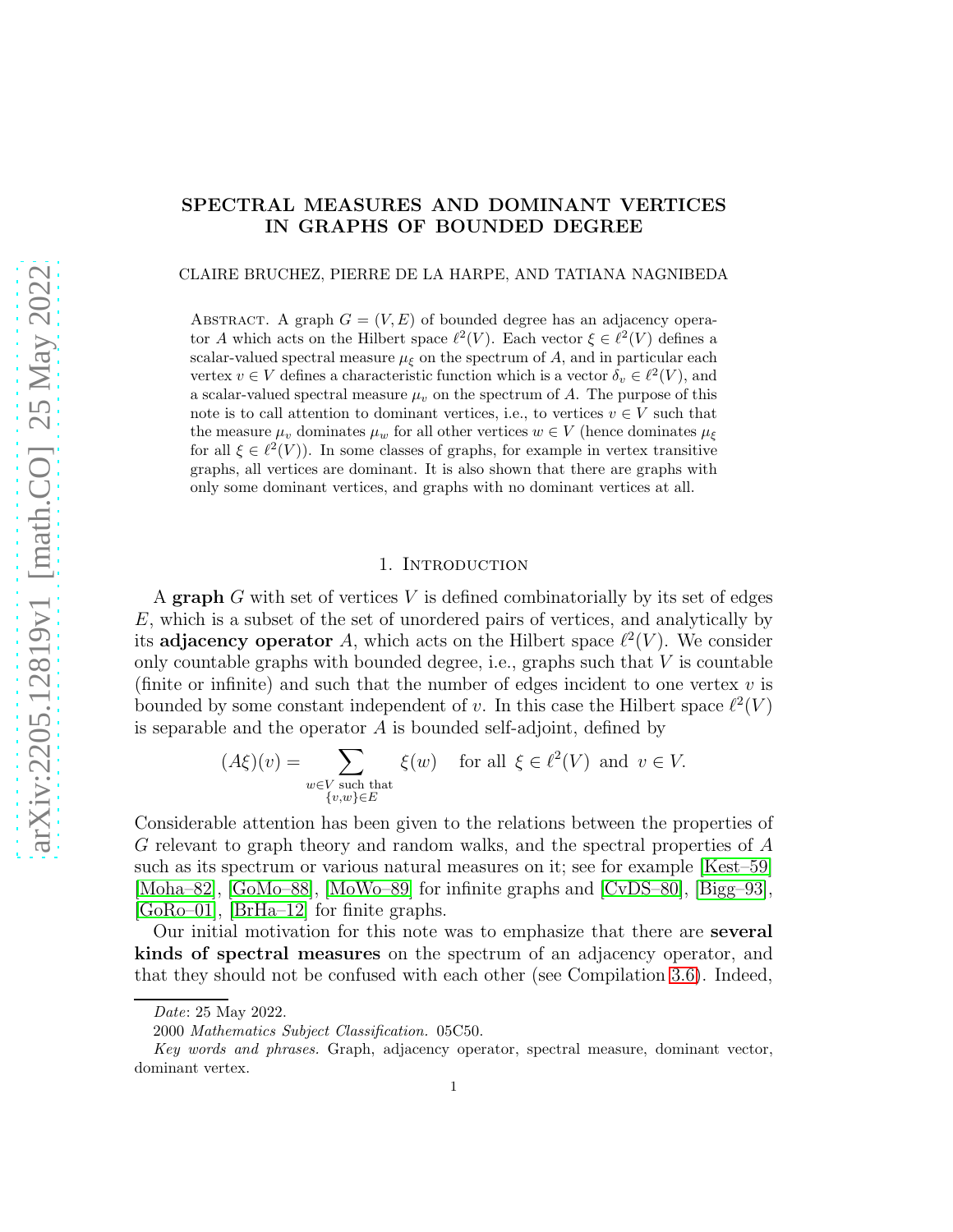#### 2 CLAIRE BRUCHEZ, PIERRE DE LA HARPE, AND TATIANA NAGNIBEDA

in the seminal paper by Kesten [\[Kest–59\]](#page-38-0), the definition of the spectral measure which is used depends first on the choice of one vertex of the graph, even if the measure eventually does not depend on the choice because the graphs which are involved are vertex-transitive; but the choice can have important consequences for more general graphs which are not vertex-transitive. We focus attention to certain particular vertices, that we call **dominant vertices**<sup>[1](#page-1-0)</sup>, which are defined in terms of their associated spectral measures (Definition [3.3\)](#page-10-0). When  $G$  is a finite graph, a vertex  $v$  is dominant if the measure defined by  $v$  on the spectrum of A charges all eigenvalues of A (see Proposition [4.4](#page-15-0) for other characterizations of dominant vertices in finite graphs). The main point of what follows is to provide examples of graphs, both infinite and finite, which show the various possibilities: all vertices may be dominant, or only some of them, or just one of them, or none at all. In the literature on finite graphs, there is a conjecture on graphs with irreducible characteristic polynomials which, if true, would imply that, in "most finite graphs", all vertices are dominant; see the end of Section [4.](#page-13-0)

Section [2](#page-1-1) is a reminder of spectral analysis for bounded self-adjoint operators on Hilbert spaces. In Section [3,](#page-6-0) on adjacency operators of graphs of bounded degree, we define vertex spectral measures and dominant vertices; we indicate examples of graphs in which all vertices are dominant, in particular vertex transitive graphs (such as Cayley graphs, in particular square grids and regular trees); there is also in Section [7](#page-32-0) an example of an infinite graph in which almost all vertices are not dominant (a minor modification of the infinite ray). In Section [4,](#page-13-0) on linear algebra, it is shown how the notions of vertex spectral measure and dominant vertices can be reformulated for finite graphs. Section [5](#page-18-0) shows examples of connected finite graphs and their dominant vertices: finite paths, stars, finite graphs without dominant vertices at all, including trees and regular connected graphs, and distance-regular graphs. Section [7](#page-32-0) is a continuation of Section [3,](#page-6-0) with other examples of infinite graphs (ray and stars) in which all vertices (or possibly all but one) are dominant. Section [6](#page-26-0) is a technical interlude on a particular Jacobi matrix (its spectrum, its eigenvalues, and its cyclic vectors) which appears in the example of infinite stars (Theorem [7.3\)](#page-35-0). For the reader interested essentially in finite graphs, the important parts are Sections [4](#page-13-0) and [5.](#page-18-0)

## <span id="page-1-1"></span>2. Spectral measures, local spectral measures, and dominant vectors for a bounded self-adjoint operator

Let H be a Hilbert space (here always over the complex numbers, and not  $\{0\}$ ) and X a bounded self-adjoint operator on H. The spectrum  $\Sigma(X)$  is the set of complex numbers  $\lambda$  such that  $\lambda - X$  is not invertible; it is a non-empty compact subset of **R**, contained in the interval  $\vert -\Vert X\Vert$ ,  $\Vert X\Vert$ . The spectral measure of

<span id="page-1-0"></span><sup>1</sup>The notion of a *dominant vertex* has nothing to do with that of a *dominating set* of vertices, which is a set of vertices such that any vertex in the graph is at distance at most 1 of the set.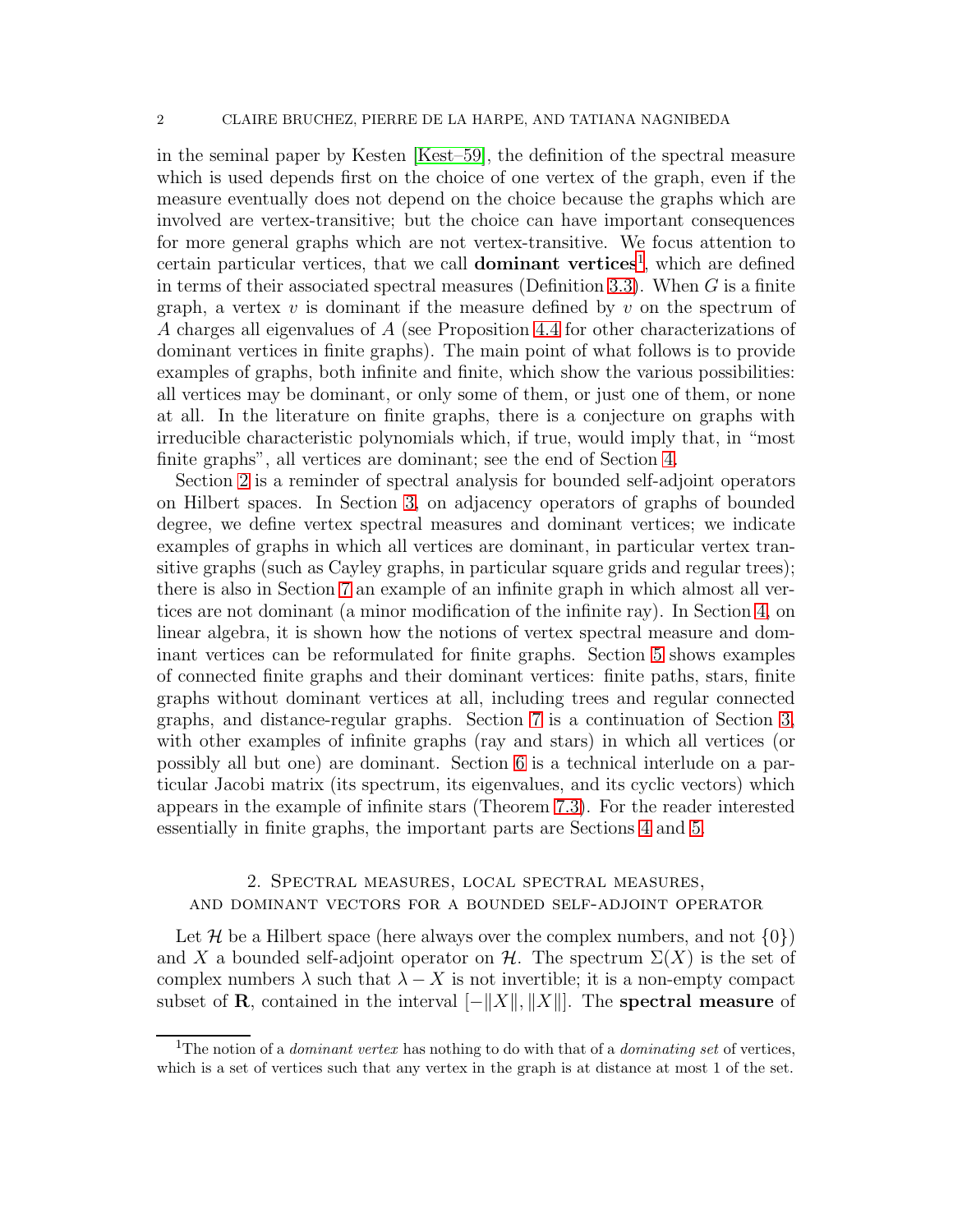X is the projection-valued measure  $E_X : \mathcal{B}(\Sigma(X)) \to \mathrm{Proj}(\mathcal{H})$  such that

(1) 
$$
X = \int_{\Sigma(X)} t dE_X(t),
$$

where  $\mathcal{B}(\Sigma(X))$  is the  $\sigma$ -algebra of Borel sets on  $\Sigma(X)$  and Proj(H) is the set of orthogonal projections of  $H$  onto closed subspaces. A scalar-valued spectral **measure** for X is a finite positive measure  $\mu : \mathcal{B}(\Sigma(X)) \to \mathbf{R}_{+}$  such that  $\mu(B) =$ 0 (the zero number) if and only if  $E_X(B) = 0$  (the zero projection on H) for any Borel subset B of  $\Sigma(X)$ ; this terminology is that of [\[Conw–07\]](#page-37-3). The existence of a scalar-valued spectral measure for  $X$  is guaranteed by Proposition [2.1;](#page-3-0) it follows from the definition that two scalar-valued spectral measures for X are equivalent to each other.

For any bounded Borel complex-valued function on the spectrum,  $f \in \mathcal{B}(\Sigma(X)),$ functional calculus provides a bounded operator  $f(X)$  on  $\mathcal{H}$ ; this holds in particular for any continuous function on the spectrum,  $f \in \mathcal{C}(\Sigma(X))$ . The set of all operators of the form  $f(X)$  for  $f \in \mathcal{B}(\Sigma(X))$  is the von Neumann algebra  $W^*(X)$ generated by X, namely the smallest von Neumann algebra of operators on  $\mathcal H$ containing X. The local spectral measure of X at two vectors  $\xi$  and  $\eta$  in H is the complex measure  $\mu_{\xi,\eta}$  on  $\Sigma(X)$  defined by

$$
\int_{\Sigma(X)} f(t) d\mu_{\xi,\eta}(t) = \langle f(X)\xi \, | \, \eta \rangle \quad \text{for all } f \in \mathcal{C}(\Sigma(X))
$$

or equivalently by

<span id="page-2-0"></span>
$$
\mu_{\xi,\eta}(B) = \langle E_X(B)\xi \, | \, \eta \rangle \quad \text{for all Borel subset } B \subset \Sigma(X).
$$

In particular the **local spectral measure** of X at a vector  $\xi \in \mathcal{H}$  is the positive measure on  $\Sigma(X)$  denoted by  $\mu_{\xi}$  (rather than  $\mu_{\xi,\xi}$ ) defined by

(2) 
$$
\int_{\Sigma(X)} f(t) d\mu_{\xi}(t) = \langle f(X)\xi | \xi \rangle \quad \text{for all } f \in \mathcal{C}(\Sigma(X)).
$$

The norm of  $\mu_{\xi}$  is  $\mu_{\xi}(\Sigma(X)) = ||\xi||^2$ . It follows from the definitions that  $\mu_{\xi}$ is absolutely continuous with respect to any scalar-valued spectral measure for X. Note that  $\mu_{\xi}$  can equally be viewed as a positive measure on **R** with closed support contained in  $\Sigma(X)$ .

A vector  $\xi \in \mathcal{H}$  is **dominant** for X if  $\mu_{\eta} \ll \mu_{\xi}$  for all  $\eta \in \mathcal{H}$ , in words if the measure  $\mu_{\eta}$  is absolutely continuous with respect to  $\mu_{\xi}$  for all  $\eta \in \mathcal{H}$ , i.e., if the measure  $\mu_n$  is dominated by the measure  $\mu_{\xi}$  for all  $\eta \in \mathcal{H}$ .

For examples of dominant vectors, see Proposition [2.4](#page-4-0) below. For an easy non-example, consider a self-adjoint operator X which has an eigenvalue  $\lambda$  and which is not  $\lambda$  times the identity; an eigenvector of eigenvalue  $\lambda$  is not a dominant vector for X.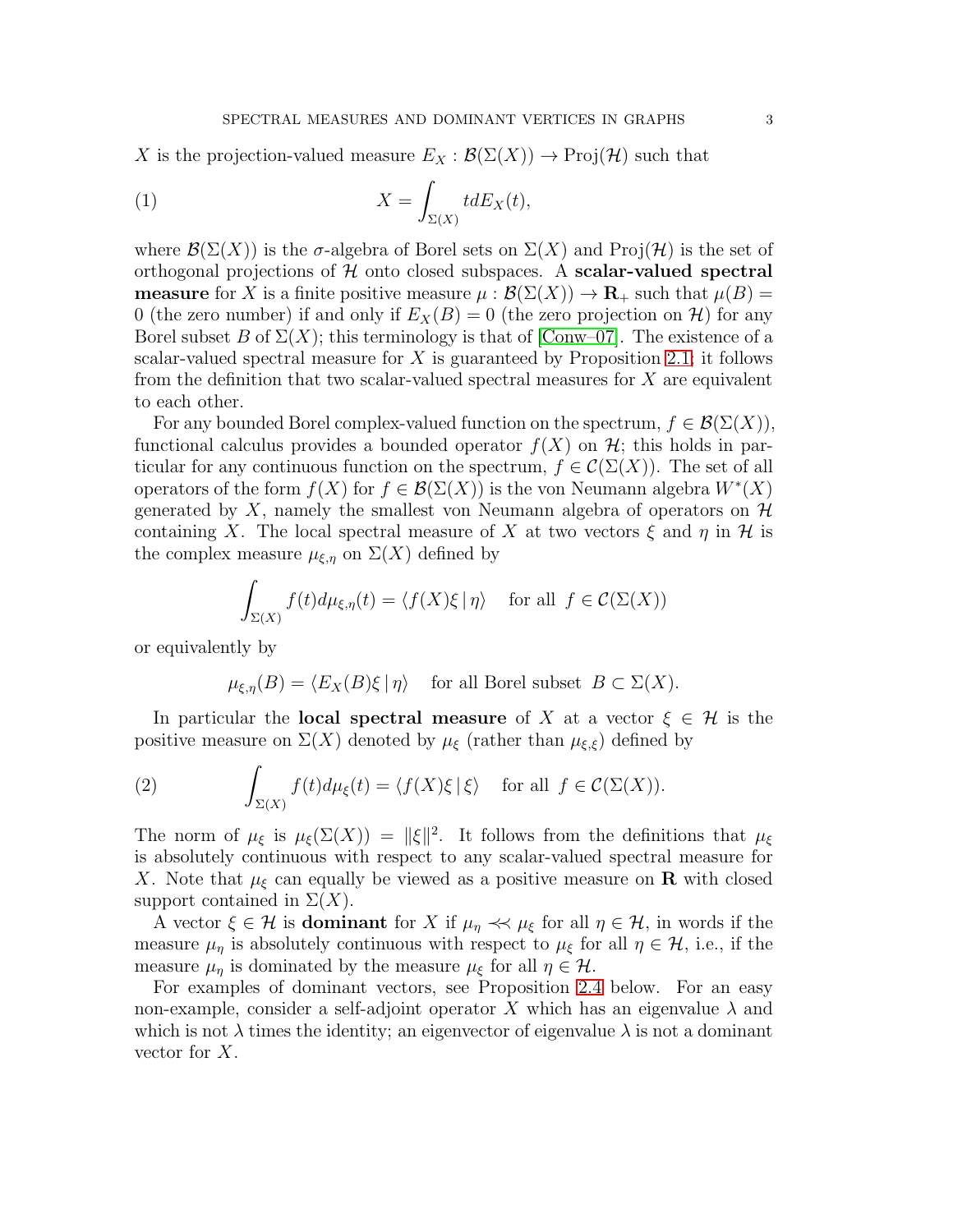<span id="page-3-0"></span>Proposition 2.1 (existence and characterizations of dominant vectors for self-adjoint operators). *Let* X *be a bounded self-adjoint operator on a separable Hilbert space*  $H$ *. Let*  $\mathcal{B}(\Sigma(X))$ *,*  $W^*(X)$ *, and*  $E_X$  *be as above.* 

- <span id="page-3-1"></span>*(1) There exist dominant vectors for* X. More precisely, for any  $\eta \in \mathcal{H}$ , there *exists a dominant vector* ξ *for* X *such that* η *is in the closed linear span*  $of \{X^n\xi\}_{n\in\mathbb{N}}$ .
- <span id="page-3-2"></span>*(2)* A vector  $\xi \in \mathcal{H}$  is dominant for X if and only if, for  $f \in \mathcal{B}(\Sigma(X))$ , the *equality*  $f(X)\xi = 0$  *implies*  $f(X) = 0$ *.*
- <span id="page-3-4"></span><span id="page-3-3"></span>*(3)* A vector  $\xi \in \mathcal{H}$  *is dominant for* X *if and only if the evaluation map*  $W^*(X) \to \mathcal{H}, Y \mapsto Y\xi$  *is injective.*
- *(4) A* vector  $\xi \in \mathcal{H}$  *is dominant for X if and only if, for any Borel subset B of*  $\Sigma(X)$ *, we have*  $\mu_{\xi}(B) = 0$  *if and only if*  $E_X(B) = 0$ *, i.e., if and only if* µ<sup>ξ</sup> *is a scalar-valued spectral measure for* X*.*

*References for the proof and terminology.* For [\(1\)](#page-3-1) and [\(2\),](#page-3-2) see [\[Sim4–15\]](#page-38-5), Lemma 5.4.7 and Problem 3 of § 5.4. Note that [\(2\)](#page-3-2) and [\(3\)](#page-3-3) are mere reformulations of each other. For [\(4\),](#page-3-4) see [\[Conw–07\]](#page-37-3), Theorem IX.8.9.

Terminology varies from one author to the other. A dominant vector for X is *maximal relative to* X in [\[DuSc–63,](#page-37-4) Chap. X, Section 5, Definition 6], it is a *vector of maximal type* in [\[BoSm–20\]](#page-37-5), and a *separating vector* for the von Neumann algebra generated by X in [\[Dixm–69\]](#page-37-6). For  $\xi$  dominant, the measure  $\mu_{\xi}$ is a scalar-valued spectral measure for  $X$ ; conversely, any scalar-valued spectral measure is a measure  $\mu_{\xi}$  for some  $\xi \in \mathcal{H}$  [\[Conw–07,](#page-37-3) Theorem IX.8.9 and Lemma IX.8.6]. IX.8.6].  $\square$ 

<span id="page-3-5"></span>**Proposition 2.2.** *Let*  $H$ *,*  $X$ *,* and  $E_X$  *be as in Proposition [2.1.](#page-3-0) Let*  $\xi \in H$  *and let*  $(\varepsilon_i)_{i>1}$  *be an orthonormal basis of* H. Denote by  $\mu_{\xi}$  and  $\mu_i$  the local spectral *measures of*  $X$  *at*  $\xi$  *and*  $\varepsilon_i$ *.* 

*Then the vector*  $\xi$  *is dominant for* X *if and only if the measure*  $\mu_{\xi}$  *dominates*  $\mu_i$ *for all*  $i \geq 1$ *.* 

*Proof.* If  $\xi$  is dominant, then  $\mu_i \ll \mu_\xi$  for all  $i \geq 1$ , by definition. Conversely, suppose that  $\mu_i \prec \!\prec \mu_{\xi}$  for all  $i \geq 1$ . Let B be a Borel subset of  $\Sigma(X)$ . If  $\mu_{\xi}(B) = 0$ , then  $\mu_i(B) = \langle E_X(B)\varepsilon_i | \varepsilon_i \rangle = ||E_X(B)\varepsilon_i||^2 = 0$  for all  $i \ge 1$ , namely  $E_X(B)\varepsilon_i = 0$  for all  $i \ge 1$ , hence  $E_X(B) = 0$ . It follows that  $\xi$  is dominant for X (see (4) in Proposition 2.1). (see [\(4\)](#page-3-4) in Proposition [2.1\)](#page-3-0).

Let X be a bounded self-adjoint operator on a Hilbert space  $\mathcal{H}$ . A vector  $\xi \in \mathcal{H}$  is cyclic for X if the closed linear span of  $\{X^n \xi : n \in \mathbb{N}\}\$ is the whole of H. (Some authors choose another definition for more general operators, but all definitions agree in case X is self-adjoint; see  $[\text{Sim4–15}, \text{Page 289}, \S 5.1]$ .) To say that a vector  $\mathcal H$  is cyclic for the operator X is the same as to say it is cyclic for the von Neumann algebra  $W^*(X)$ . Note that, if X has any cyclic vector at all, then the space  $\mathcal H$  is separable.

The following proposition is well-known and straightforward: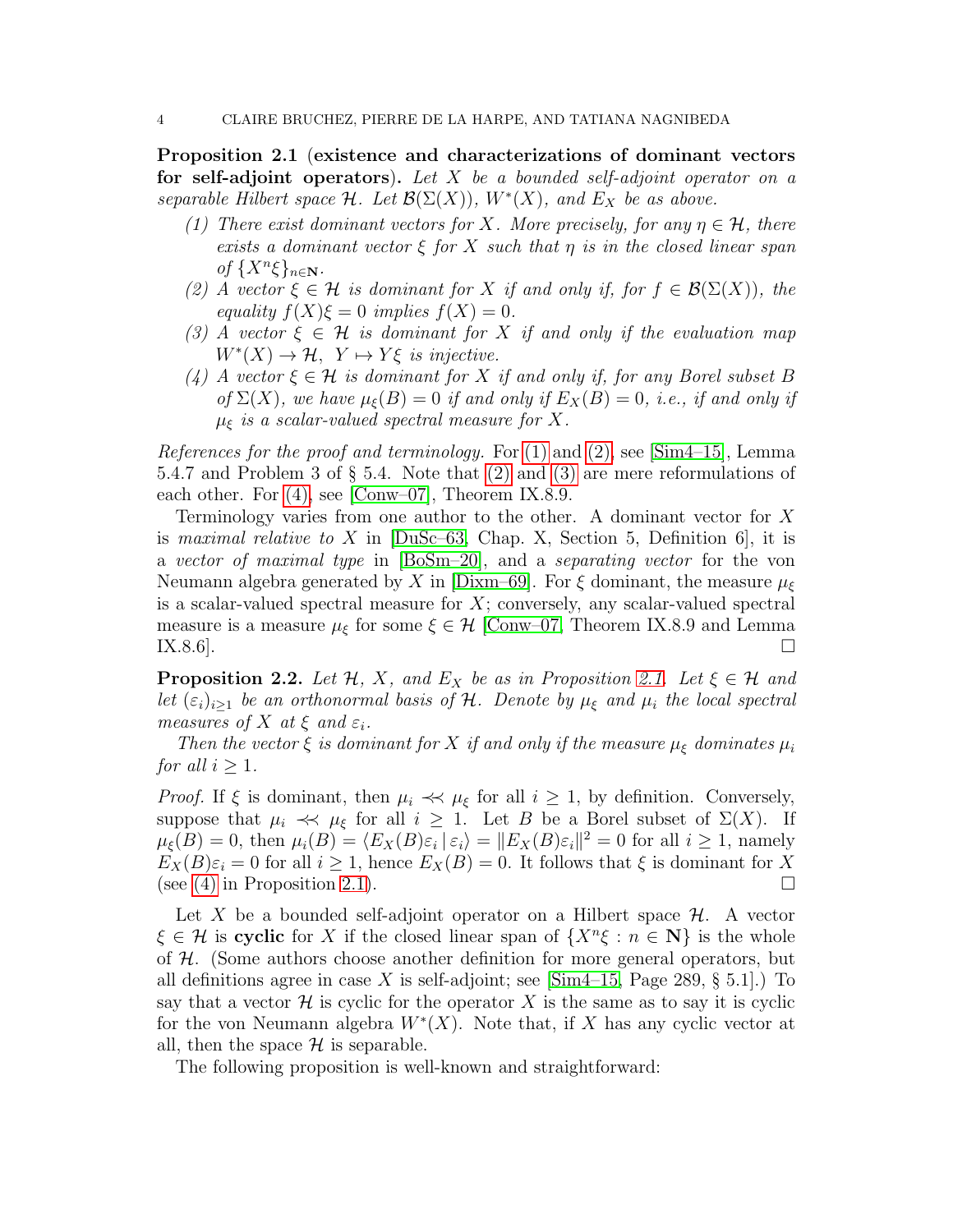<span id="page-4-3"></span>Proposition 2.3. *For a self-adjoint operator* X*, any cyclic vector is dominant.*

*Proof.* Let  $\xi$  be a cyclic vector for X. Let f in  $\mathcal{B}(\Sigma(X))$  be a bounded Borel function on the spectrum of X. If  $f(X)\xi = 0$ , then  $f(X)X^n\xi = X^n f(X)\xi = 0$ for all  $n \geq 0$ , hence  $f(X)\eta = 0$  for all  $\eta$  is the closed linear span of  $\{X^n \xi : n \in \mathbb{N}\},$ hence  $f(X) = 0$ . (We have used the characterization of dominant vectors given in [\(2\)](#page-3-2) of Proposition [2.1\)](#page-3-0).

There are dominant vectors which are not cyclic, for example when  $X$  is a self-adjoint operator on a finite-dimensional space which has multiple eigenvalues (more generally when  $X$  is a self-adjoint operator which is not multiplicity-free).

We will use the following facts on dominant vectors for simple multiplication operators. Let  $\Sigma$  be a nonempty compact subset of the real line,  $\mathcal{B}_{\Sigma}$  the Borel σ-algebra of Σ, and  $\mu$  a finite Borel measure on  $(\Sigma, \mathcal{B}_{\Sigma})$ , of closed support Σ. The multiplication operator  $M_{\mu}$  is here the operator defined on  $L^2(\Sigma, \mu)$  by

$$
(M_{\mu}\xi)(t) = t\xi(t)
$$
 for all  $\xi \in L^2(\Sigma, \mu)$  and  $t \in \Sigma$ .

It is a bounded self-adjoint operator with norm  $\max_{t \in \Sigma} |t|$  and with spectrum  $\Sigma$ . The function  $1_{\Sigma} \in L^2(\Sigma, \mu)$  of constant value 1 is a cyclic vector for  $M_{\mu}$ . More is true:

<span id="page-4-0"></span>Proposition 2.4 (cyclic and dominant vectors for multiplication oper**ators**). Let  $M_{\mu}$  be a multiplication operator as above and  $\xi \in L^2(\Sigma, \mu)$ . The *following three properties are equivalent:*

- <span id="page-4-2"></span><span id="page-4-1"></span>*(i)*  $\xi$  *is cyclic for*  $M_{\mu}$ *,*
- <span id="page-4-4"></span>*(ii)*  $\xi$  *is dominant for*  $M_{\mu}$ ,
- *(iii)*  $\xi$  *is such that*  $\mu({t \in \Sigma : \xi(t) = 0}) = 0$ *.*

*Proof.* Property [\(i\)](#page-4-1) implies Property [\(ii\)](#page-4-2) by Proposition [2.3.](#page-4-3)

Suppose that [\(iii\)](#page-4-4) does not hold. Define  $f \in \mathcal{B}(\Sigma)$  by  $f(t) = 1$  when  $\xi(t) = 0$ and  $f(t) = 0$  when  $\xi(t) \neq 0$ ; then  $f(M_\mu) \neq 0$  and  $f(M_\mu)\xi = 0$ , hence [\(ii\)](#page-4-2) does not hold. This shows that [\(ii\)](#page-4-2) implies [\(iii\).](#page-4-4)

Suppose that [\(iii\)](#page-4-4) holds. Denote by  $L^2_\xi$  the closed subspace of  $L^2(\Sigma, \mu)$  spanned by  $\{(M_\mu)^n \xi\}_{n\in\mathbb{N}}$ . We have to show that  $L_\xi^2 = L^2(\Sigma, \mu)$ . For this we consider  $\eta \in L^2(\Sigma, \mu)$  orthogonal to  $L^2_{\xi}$ , and we will show that  $\eta = 0$ . The condition  $\eta \perp L^2_{\xi}$  reads

$$
\int_{\Sigma} t^n \xi(t) \eta(t) d\mu(t) = 0 \quad \text{for all } n \ge 0,
$$

so that

$$
\text{(ii)} \qquad \qquad \int_{\Sigma} p(t)\xi(t)\eta(t)d\mu(t) = 0 \quad \text{ for all } \, p \in \mathcal{P}(\Sigma),
$$

where  $\mathcal{P}(\Sigma)$  is the algebra of functions on  $\Sigma$  which are restrictions to  $\Sigma$  of polynomial functions on **R**. Note that  $\xi \eta$  is in  $L^1(\Sigma, \mu)$  and that  $L^{\infty}(\Sigma, \mu)$  is the dual of the Banach space  $L^1(\Sigma, \mu)$ . Note also that  $\mathcal{P}(\Sigma)$  is w<sup>\*</sup>-dense in  $L^{\infty}(\Sigma, \mu)$ ,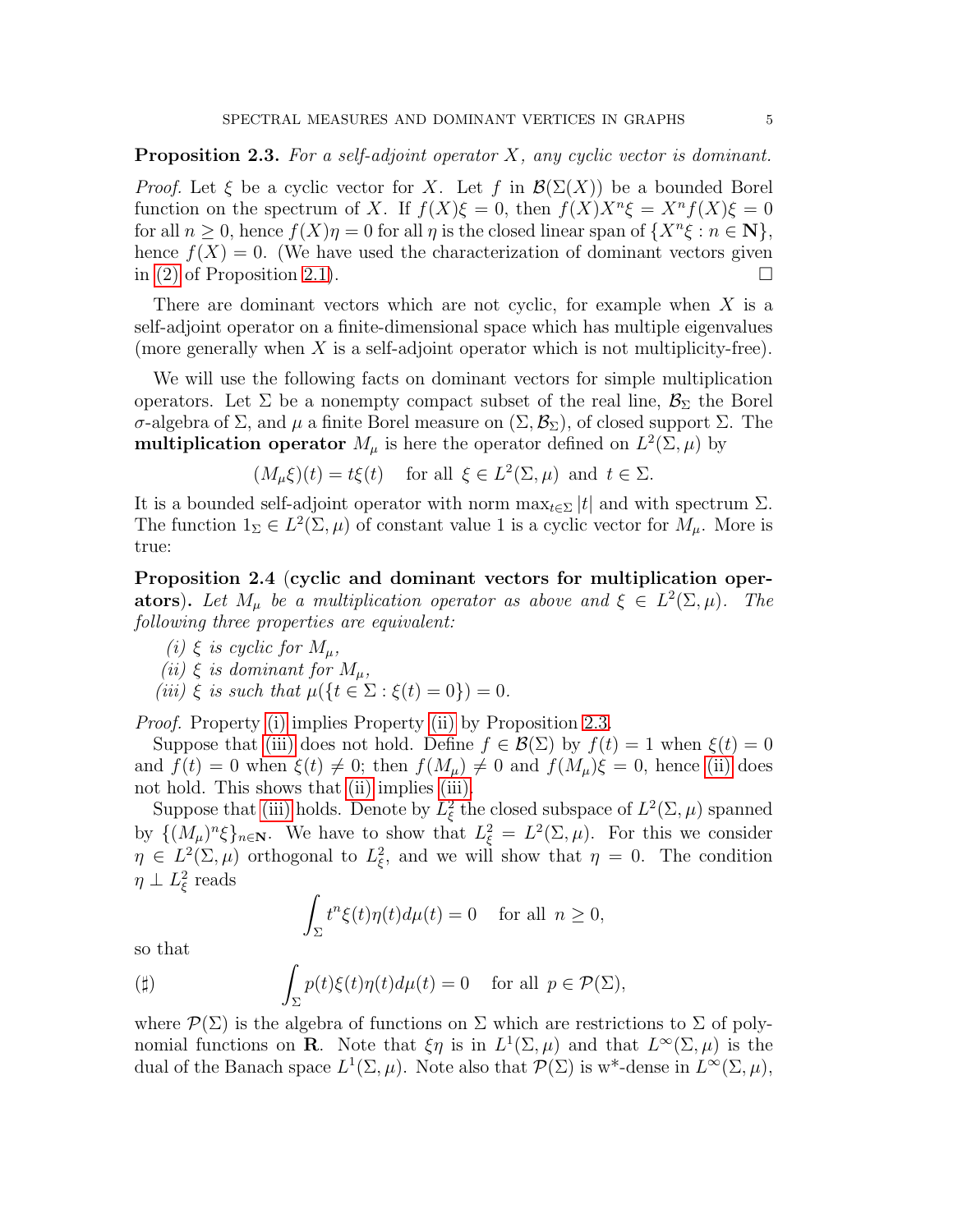because the algebra  $\mathcal{P}(\Sigma)$  is dense in the Banach space  $\mathcal{C}(\Sigma)$ , by the Stone– Weierstrass theorem, and because the natural image of  $\mathcal{C}(\Sigma)$  in  $L^{\infty}(\Sigma, \mu)$  is w<sup>\*</sup>dense, see  $[$ Doug–72, Corollary 4.5.3 $]$ . Consequently, it follows from  $($ sharp) that  $\xi \eta = 0$  in  $L^1(\Sigma, \mu)$ , hence that  $\xi(t) \eta(t) = 0$  for  $\mu$ -almost all  $t \in \Sigma$ . The last equality and Condition [\(iii\)](#page-4-4) imply that  $\eta(t) = 0$  for  $\mu$ -almost all  $t \in \Sigma$ , so that  $\eta = 0$ . This shows that [\(iii\)](#page-4-4) implies [\(i\).](#page-4-1)

*Alternative proof for*  $(i) \iff (ii)$ . For  $\varphi \in L^{\infty}(\Sigma, \mu)$ , denote by  $M_{\mu, \varphi}$  the multiplication operator defined on  $L^2(\Sigma, \mu)$  by

$$
(M_{\mu,\varphi}\xi)(t) = \varphi(t)\xi(t)
$$
 for all  $\xi \in L^2(\Sigma,\mu)$  and  $t \in \Sigma$ .

The von Neumann algebra  $W^*(M_\mu)$  generated by  $M_\mu$  coincides with the algebra

$$
\{M_{\mu,\varphi} \,|\, \varphi \in L^{\infty}(\Sigma,\mu)\}
$$

(see the argument above showing density for the inclusion  $\mathcal{P}(\Sigma) \subset \mathcal{C}(\Sigma)$  and for the image of  $\mathcal{C}(\Sigma)$  in  $L^{\infty}(\Sigma, \mu)$ . The algebra  $W^{*}(M_{\mu})$  is maximal abelian [\[Doug–72,](#page-37-7) Proposition 4.22], and therefore equal to its commutant. In general, a vector is cyclic for a von Neumann algebra if and only it is separating for its commutant  $\text{Dixm-69}$ , Chap. 1, § 1, Proposition 5; in the present case, this shows that [\(i\)](#page-4-1) and [\(ii\)](#page-4-2) are equivalent.  $\square$ 

<span id="page-5-0"></span>Corollary 2.5. *Let* X *be a bounded self-adjoint operator on a separable Hilbert space* H*. Assume that there exists a cyclic vector for* X*.*

*Then a vector in*  $H$  *is dominant for*  $X$  *if and only if it is cyclic for*  $X$ *.* 

*Proof.* Let  $\Sigma$  denote the spectrum of X, let  $\xi_0$  be a cyclic operator for X, and let  $\mu$  denote the local spectral measure of X at  $\xi_0$ . Then X is unitarily equivalent to the operator  $M_{\mu}$  of Proposition [2.4,](#page-4-0) i.e., there exists a surjective isometry  $U: \mathcal{H} \to L^2(\Sigma, \mu)$  such that  $X = U^* M_\mu U$ . This can be viewed as a form of the spectral theorem: see  $\text{Sim4–15}$ , Theorem 5.1.7. Note that the equality  $UX =$  $M_{\mu}U$  determines for each  $n \geq 0$  the image of  $X^{n}\xi_{0}$  by U; indeed  $(UX^{n}\xi_{0})(t) =$  $(M_{\mu}^{n}U\xi_{0})(t) = t^{n}(U\xi_{0})(t)$  for all  $t \in \Sigma$ , so that  $UX^{n}\xi_{0}$  is the function  $t \mapsto t^{n}$  in  $L^2(\Sigma,\mu).$ 

Since a vector  $\xi \in \mathcal{H}$  is dominant [respectively cyclic] for X if and only if  $U\xi \in L^2(\Sigma, \mu)$  is dominant [respectively cyclic] for  $M_\mu$ , the corollary follows from Proposition [2.4.](#page-4-0)  $\Box$ 

The following proposition is again straightforward, but will play a crucial role in the proof of Theorem [7.3.](#page-35-0)

<span id="page-5-1"></span>**Proposition 2.6.** Let  $\mathcal{H} = \bigoplus_{i \in I} \mathcal{H}_i$  be a Hilbert space given as an orthogonal direct sum of a sequence of non-trivial subspaces, where  $I = \{1, 2, \ldots\}$  is count*able, finite or infinite. For each*  $i \in I$ , let  $\xi_i$  be a vector in  $\mathcal{H}_i$ ; assume that  $\sum_{i\in I} ||\xi_i||^2 < \infty$ , and set  $\xi = \sum_{i\in I} \xi_i \in \mathcal{H}$ .

Let X be a self-adjoint operator on  $H$ . Assume that  $H_i$  is invariant by X, and *denote by*  $X_i$  *the restriction of*  $X$  *to*  $\mathcal{H}_i$ *, for all*  $i \in I$ *.*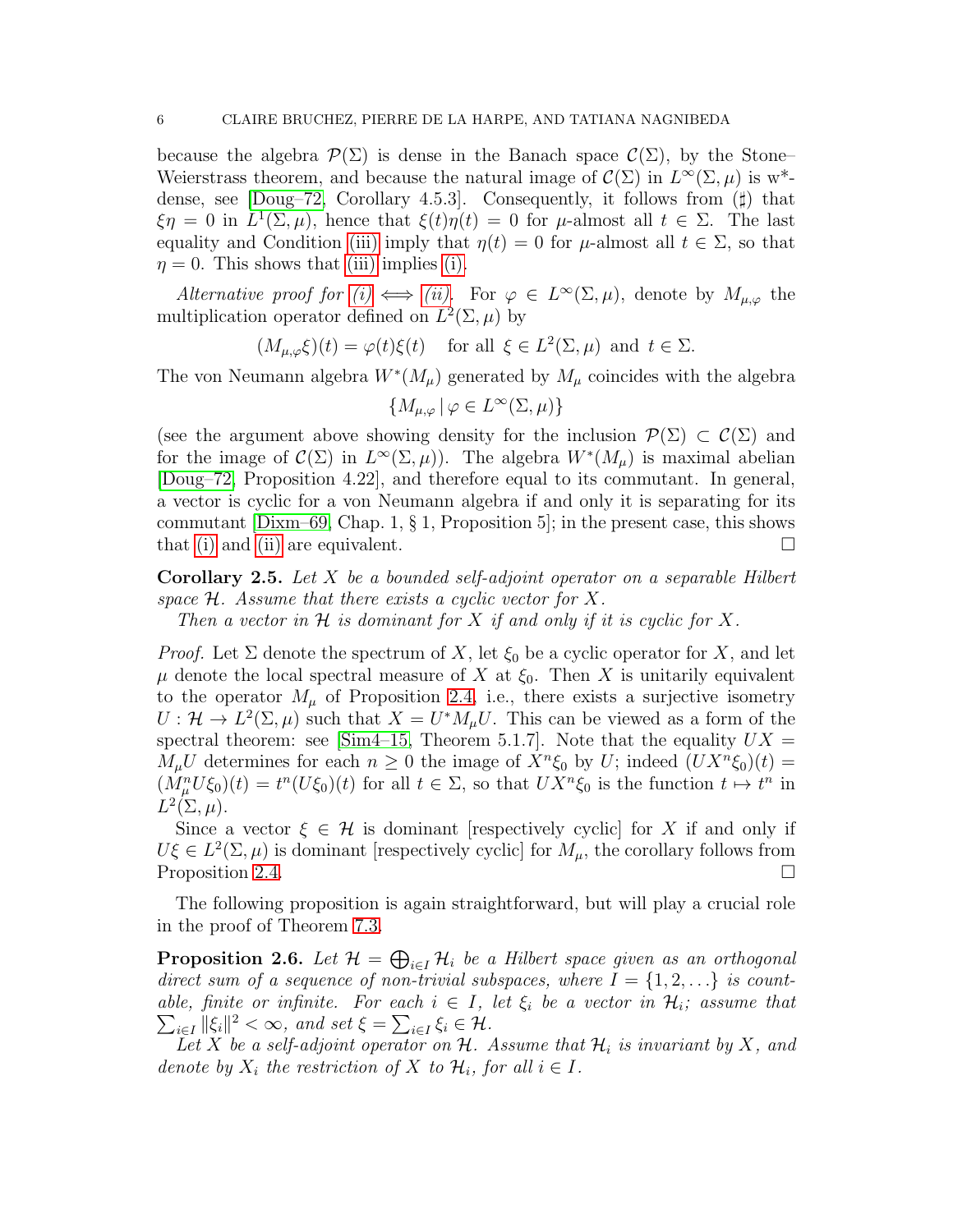<span id="page-6-2"></span><span id="page-6-1"></span>*(i)* If  $\xi_i$  is dominant for  $X_i$  for all  $i \in I$ , then  $\xi$  is dominant for X. (*ii*) If  $|I| \geq 2$ , then  $\xi_i$  is not cyclic for X, for all  $i \in I$ .

*Proof.* [\(i\)](#page-6-1) Let f be a bounded Borel function on the spectrum of X such that  $f(X)\xi = 0$ . Note that  $f(X)\xi = (f(X_i)\xi_i)_{i \in I}$ . If  $\xi_i$  is dominant for  $X_i$  for all  $i \in I$ , then  $f(X_i) = 0$  for all  $i \in I$ , hence  $f(X) = 0$ , therefore  $\xi$  is dominant for X.

<span id="page-6-0"></span>[\(ii\)](#page-6-2) Let  $i \in I$ . The closed linear span of  $\{X^n \xi_i : n \in \mathbb{N}\}\)$  is contained in  $\mathcal{H}_{i}$ . hence is a proper subspace of  $\mathcal{H}$ .

### 3. Vertex spectral measures and dominant vertices for adjacency operators of graphs

Let  $G = (V, E)$  be a graph, as above with V countable, and of bounded degree. Denote by A the adjacency operator of G and by  $\Sigma(A)$  its spectrum. The Hilbert space  $\ell^2(V)$  has a canonical basis  $(\delta_v)_{v \in V}$  of characteristic functions of vertices,  $\delta_v(v) = 1$  and  $\delta_v(w) = 0$  for  $w \in V \setminus \{v\}$ . With respect to this basis, the adjacency operator  $A$  of  $G$  has matrix coefficients

$$
\langle A\delta_w | \delta_v \rangle = \begin{cases} 1 & \text{if } \{v, w\} \in E \\ 0 & \text{otherwise} \end{cases}
$$

(we think of v as a row index and of w as a column index for the matrix of  $A$ ). Observe that  $A = 0$  if and only if G has no edge.

The next proposition describes the convex hull of the spectrum of A and the following one properties of some of the local spectral measures. Both propositions are well-known, but we found it convenient to write up complete proofs in one place. Parts and sketches of the proofs below can be found in [\[Moha–82\]](#page-38-1) and [\[Woes–00,](#page-38-6) Lemmas 10.1 and 1.7].

<span id="page-6-3"></span>Proposition 3.1 (smallest and largest spectral values). Let  $G = (V, E)$ , A, and  $\Sigma(A)$  be as above. We assume that  $E \neq \emptyset$ .

*(i)* We have  $||A|| > 1$  *and* 

 $-||A|| \le \min\{t \in \Sigma(A)\} < 0 < \max\{t \in \Sigma(A)\} = ||A||.$ 

<span id="page-6-4"></span>*(ii) If* G *is bipartite, then* Σ(A) *is symmetric with respect to zero, so that in particular* min $\{t \in \Sigma(A)\} = -\|A\|$ .

*Proof.* First a reminder. Let X be a bounded operator on a Hilbert space  $\mathcal{H}$ . The **numerical range** of  $X$  is defined by

 $NR(X) = \{z \in \mathbf{C} \mid z = \langle X\xi | \xi \rangle \text{ for some } \xi \in \mathcal{H}, ||\xi|| = 1\}.$ 

It is known that  $NR(X)$  is a convex subset of C, and that its closure  $NR(X)$ contains the spectrum  $\Sigma(X)$ . Moreover, when X is normal, NR(X) is the convex hull of  $\Sigma(X)$ ; in particular, when X is self-adjoint,

 $NR(X) = \inf\{t \in NR(X)\}, \sup\{t \in NR(X)\}\ = \left[\min\{t \in \Sigma(X)\}, \max\{t \in \Sigma(X)\}\right]$ 

is the smallest interval of **R** which contains  $\Sigma(X)$ . See [\[Halm–67,](#page-38-7) Chap. 17].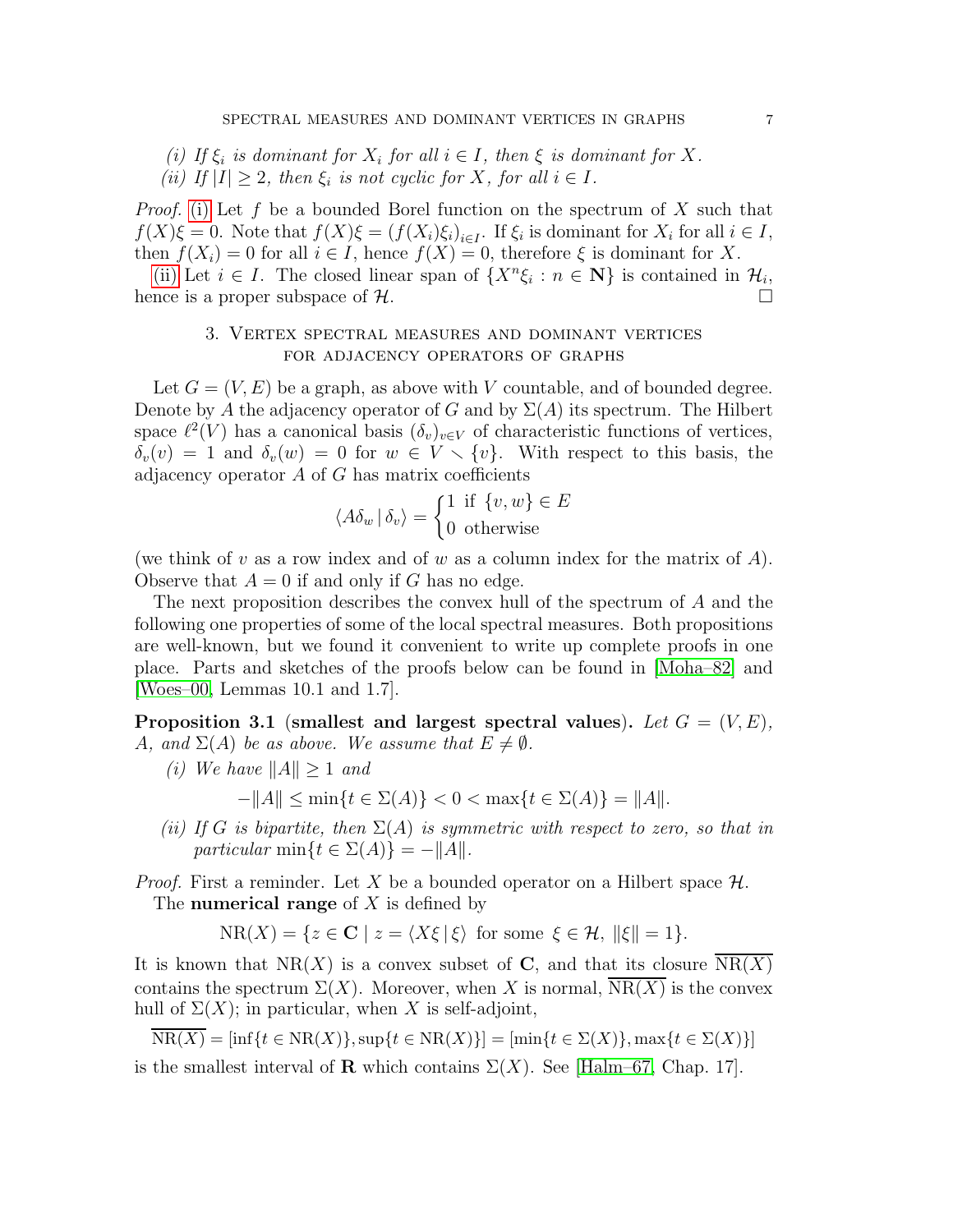The spectral radius of a bounded operator X on  $\mathcal H$  is the non-negative number defined by

$$
\rho(X) = \max\{r \in \mathbf{R}_+ \mid r = |z| \text{ for some } z \in \Sigma(X)\}.
$$

It is known that  $\rho(X) = \lim_{n} (||X^n||^{1/n})$ . When X is self-adjoint,  $\rho(X) = ||X||$ , and the spectrum  $\Sigma(X)$  contains at least one of  $||X||$ ,  $-||X||$ , but need not contain  $\|X\|$ . See for example [\[Sim4–15,](#page-38-5) Theorems 2.2.10 and 2.2.11].

[\(i\)](#page-6-3) Let  $V_F$  be a finite subset of V such that the finite subgraph  $F = (V_F, E_F)$ of G induced by  $V_F$  is connected, and with  $E_F \neq \emptyset$ . Let  $A_F$  be the adjacency operator of F; set  $M_F = \max\{t \in \Sigma(A_F)\} = ||A_F||$ , note that  $M_F \geq 1$ . There exists a Perron–Frobenius eigenvector  $\xi_F \in \ell^2(V_F)$  of  $A_F$  such that  $A_F \xi_F = M_F \xi_F$ and  $\|\xi_F\| = 1$ . Let  $\xi \in \ell^2(V)$  be defined by  $\xi(v) = \xi_F(v)$  for  $v \in V_F$  and  $\xi(v) = 0$ for  $v \in V \setminus V_F$ . Then  $M_F = \langle A_F \xi_F | \xi_F \rangle = \langle A \xi | \xi \rangle \in NR(A)$ , hence

$$
||A|| \ge \sup\{t \in \text{NR}(A)\} \ge M_F \ge 1.
$$

Similarly, there exist  $m_F < 0$  and an eigenvector  $\eta_F \in \ell^2(V_F)$  of  $A_F$  such that  $A_F \eta_F = m_F \eta_F$  and  $\|\eta_F\| = 1$ , Let  $\eta \in \ell^2(V)$  be defined by  $\eta(v) = \eta_F(v)$  for  $v \in V_F$  and  $\eta(v) = 0$  for  $v \in V \setminus V_F$ . Then  $m_F = \langle A\eta | \eta \rangle \in NR(A)$ , hence

$$
-\|A\| \le \inf\{t \in \text{NR}(A)\} \le m_F < 0.
$$

Let  $s \in NR(A);$  assume that  $s < 0$ . There exists a unit vector  $\xi \in \ell^2(V)$  such that  $s = \langle A\xi | \xi \rangle$ . Let  $\eta \in \ell^2(V)$  be defined by  $\eta(v) = |\xi(v)|$  for all  $v \in V$ ; observe that  $\|\eta\| = \|\xi\| = 1$ . Then

$$
|s| = |\langle A\xi | \xi \rangle| = \Big| \sum_{v,w \in V} \langle A\delta_v | \delta_w \rangle \xi(v) \overline{\xi(w)} \Big|
$$
  

$$
\leq \sum_{v,w \in V} \langle A\delta_v | \delta_w \rangle \eta(v) \eta(w) = \langle A\eta | \eta \rangle \in NR(A).
$$

It follows that

 $\sup\{t \in \text{NR}(A)\} = \max\{t \in \Sigma(A)\} \geq |\inf\{t \in \text{NR}(A)\}| = |\min\{t \in \Sigma(A)\}|$ 

and that  $\sup\{t \in NR(A)\} = \rho(A) = ||A||.$ 

*Remark:* When G is connected and not in a well-known list of graphs, the finite Coxeter graphs, we have moreover  $||A|| \geq 2$ . The list is for example in [\[BrHa–12,](#page-37-2) Section 3.1.1].

[\(ii\)](#page-6-4) Let  $V = V' \sqcup V''$  be a disjoint union such that any edge in G connects a vertex in V' and a vertex in V''. Then  $\ell^2(V) = \ell^2(V') \oplus \ell^2(V'')$ ; for  $\xi \in \ell^2(V)$ , we write  $\xi'$  the component of  $\xi$  in  $\ell^2(V')$ , and similarly for  $\xi'' \in \ell^2(V'')$ . We have  $(A\xi)' = A\xi''$  and  $(A\xi)'' = A\xi'$ . Let  $t \in \Sigma(A)$ ; there exists a sequence  $(\xi_n)_{n \geq 1}$ of unit vectors in  $\ell^2(V)$  such that  $\lim_{n\to\infty} ||A\xi_n - t\xi_n|| = 0$ . For all  $n \geq 0$ , set  $\eta_n = \xi'_n - \xi''_n$ ; then  $\|\eta_n\| = 1$  and  $\|A\eta_n + t\eta_n\| = \|A\xi_n - t\xi_n\|$ . It follows that  $\lim_{n\to\infty} ||A\eta_n + t\eta_n|| = 0$ , so that  $-t \in \Sigma(A)$ .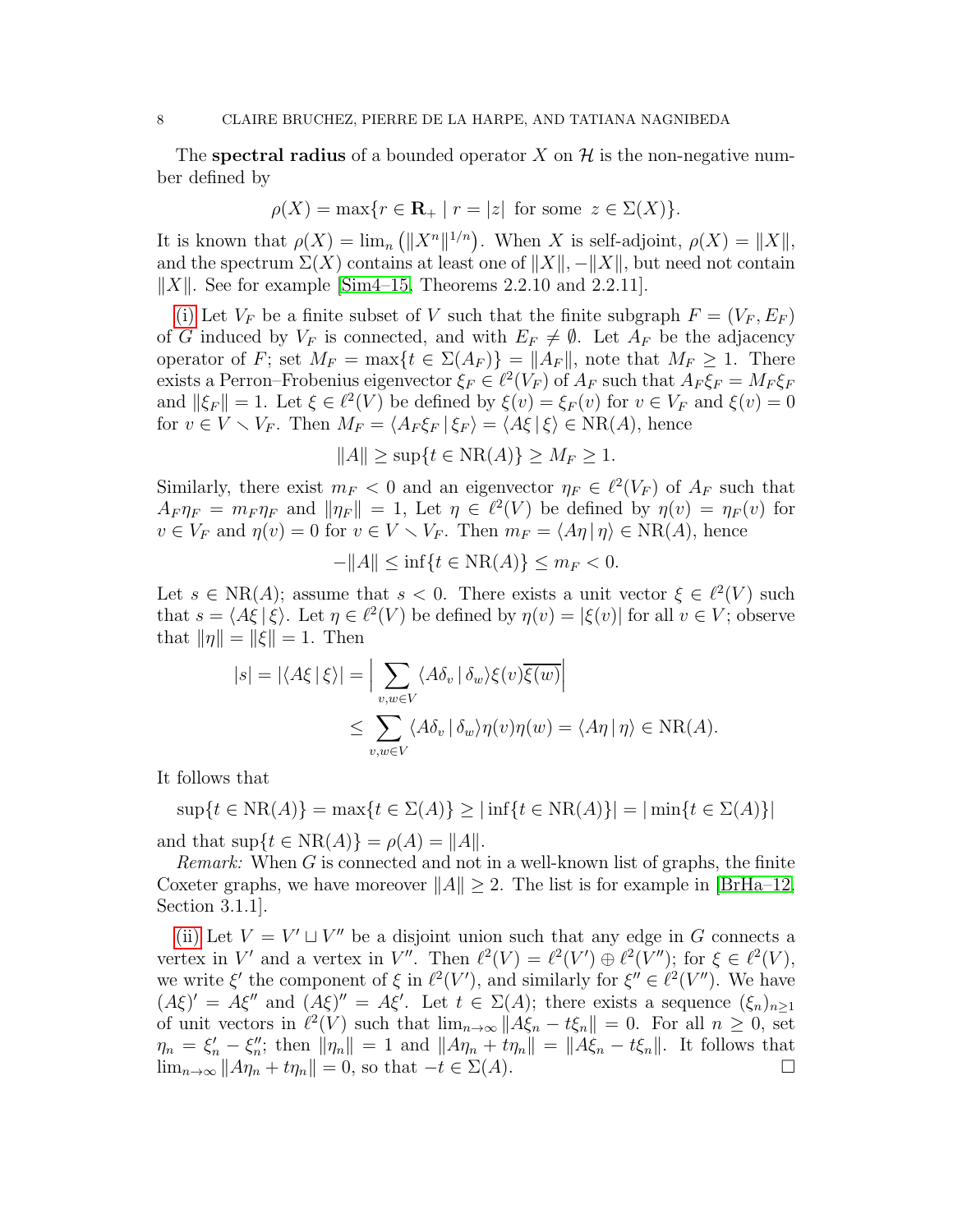Let v, w be two vertices of G. We write  $\mu_{v,w}$  instead of  $\mu_{\delta_v,\delta_w}$  the local spectral measure on  $\Sigma(A)$  at  $\delta_v$  and  $\delta_w$ ; in particular we write  $\mu_v$  instead of  $\mu_{\delta_v}$  the local spectral measure on  $\Sigma(A)$  at  $\delta_v$ , defined as in Formula [\(2\)](#page-2-0) of Section [2,](#page-1-1) and we call it the vertex spectral measure at  $v$  for  $A$ ; it is also called the Kesten spectral measure at v for  $A$  [\[Grig–11,](#page-38-8) Section 10]. The interest of the measures  $\mu_{v,w}$  is that their moments count walks in G from v to w. We denote by  $d(v, w)$ the combinatorial distance in G between  $v$  and  $w$ , if  $v$  and  $w$  are in the same connected component of G; otherwise  $d(v, w) = \infty$ .

<span id="page-8-3"></span>Proposition 3.2 (moments of vertex spectral measures and number of walks). Let  $G = (V, E)$ , A,  $\Sigma(A)$  be as above. We assume that G is connected, *and is not the trivial graph with one vertex and no edge.*

<span id="page-8-0"></span>*(i)* Let  $v, w \in V$ , and  $\mu_{v,w}$  be as above; let n be a non-negative integer. The *moment of order n of*  $\mu_{v,w}$  *counts walks in G*:

$$
\int_{\Sigma(A)} t^n d\mu_{v,w}(t) = \langle A^n \delta_v | \delta_w \rangle = \begin{cases} \text{number of walks in } G \\ \text{of length } n \text{ from } v \text{ to } w. \end{cases}
$$

In particular  $\int_{\Sigma(A)} t^n d\mu_v(t)$  *is the number of loops in* G *of length n at v*.

- <span id="page-8-1"></span>(*ii*) Let  $\xi \in \ell^2(V)$  be such that  $\|\xi\| = 1$ ,  $\xi(v) \ge 0$  for all  $v \in V$ , and  $\xi(v) = 0$ *for all v outside a finite subset* F *of* V. Then  $\lim_{n\to\infty} \langle A^{2n}\xi | \xi \rangle^{1/2n} = ||A||$ .
- <span id="page-8-2"></span>*(iii)* For  $v, w \in V$ , we have

lim<sup>n</sup>→∞ hA 2n δ<sup>v</sup> | δvi <sup>1</sup>/2<sup>n</sup> = lim<sup>n</sup>→∞ 2n s *number of loops in* G *of length* 2n *at* v = kAk

*and* max $\{t \in closed \ support \ of \  $\mu_v\} = \|A\|.$$ 

*Proof.* The proof of Claim [\(i\)](#page-8-0) is straightforward, using the definitions and the rule of multiplications of matrices.

*On the limits in Claim [\(ii\).](#page-8-1)* Let  $\xi \in \ell^2(V)$  be such that  $||\xi|| = 1$  and  $\xi(v) \ge 0$  for all  $v \in V$ . Let *n* be a non-negative integer. Observe that  $\langle A^{2n}\xi | \xi \rangle > 0$ , because G does not have any isolated vertex. By the Cauchy–Schwartz inequality, we have

$$
\langle A^{2n+2}\xi \,|\,\xi\rangle^2 = \langle A^{n+2}\xi \,|\, A^n\xi\rangle^2 \le \langle A^{n+2}\xi \,|\, A^{n+2}\xi\rangle \langle A^n\xi \,|\, A^n\xi\rangle
$$

hence

$$
\frac{\langle A^{2n+2}\xi\,|\,\xi\rangle}{\langle A^{2n}\xi\,|\,\xi\rangle}\leq \frac{\langle A^{2n+4}\xi\,|\,\xi\rangle}{\langle A^{2n+2}\xi\,|\,\xi\rangle}.
$$

It follows that there exsits a limit

$$
\lim_{n \to \infty} \frac{\langle A^{2n+2}\xi \mid \xi \rangle}{\langle A^{2n}\xi \mid \xi \rangle} = \sup_{n \ge 0} \frac{\langle A^{2n+2}\xi \mid \xi \rangle}{\langle A^{2n}\xi \mid \xi \rangle}.
$$

We denote by  $\rho_{\xi}$  the square root of this limit. Since  $\langle A^{0}\xi | \xi \rangle = 1$ , we have

$$
\frac{\langle A^2\xi|\xi\rangle}{\langle A^0\xi|\xi\rangle} \frac{\langle A^4\xi|\xi\rangle}{\langle A^2\xi|\xi\rangle} \frac{\langle A^6\xi|\xi\rangle}{\langle A^6\xi|\xi\rangle} \cdots \frac{\langle A^{2n}\xi|\xi\rangle}{\langle A^{2n-2}\xi|\xi\rangle} = \langle A^{2n}\xi|\xi\rangle
$$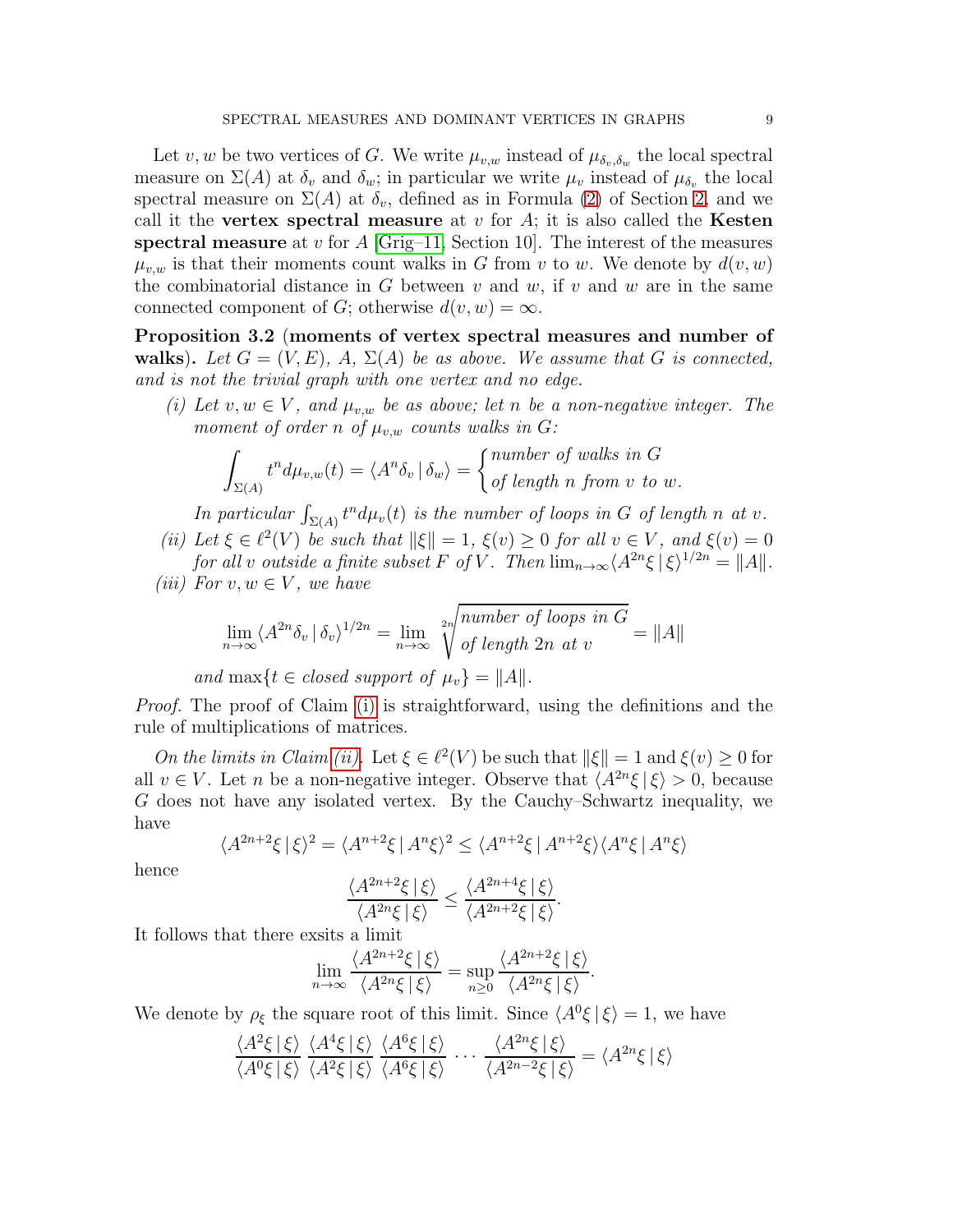and therefore

$$
\lim_{n \to \infty} \left( \langle A^{2n} \xi | \xi \rangle^{1/2n} \right) = \sqrt{\lim_{n \to \infty} \left( \frac{\langle A^2 \xi | \xi \rangle}{\langle A^0 \xi | \xi \rangle} \frac{\langle A^4 \xi | \xi \rangle}{\langle A^2 \xi | \xi \rangle} \frac{\langle A^6 \xi | \xi \rangle}{\langle A^6 \xi | \xi \rangle} \cdots \frac{\langle A^{2n} \xi | \xi \rangle}{\langle A^{2n-2} \xi | \xi \rangle} \right)^{1/n}} = \rho_{\xi}.
$$

Note that

$$
\text{(sup)} \qquad \qquad \rho_{\xi} = \sqrt{\sup_{n\geq 0} \frac{\langle A^{2n+2}\xi \mid \xi \rangle}{\langle A^{2n}\xi \mid \xi \rangle}} \geq \sqrt{\frac{\langle A^{2}\xi \mid \xi \rangle}{\langle \xi \mid \xi \rangle}} = \|A\xi\|.
$$

Since  $\langle A^{2n}\xi | \xi \rangle \leq ||A^{2n}|| \leq ||A||^{2n}$  for all  $n \geq 0$ , we have  $\rho_{\xi} \leq ||A||$ . When  $\xi = \delta_v$ , we write below  $\rho_{v,v}$  for  $\rho_{\delta_v}$ .

*All limits in Claims [\(iii\)](#page-8-2)* and *(ii)* are equal. Let  $v, w \in V$ ; set  $k = d(v, w)$ . On the one hand,  $\langle A^n \delta_v | \delta_v \rangle$  is for each  $n \geq 0$  the number of loops in G of length n at v, and  $\lim_{n\to\infty}\langle A^n\delta_v | \delta_v \rangle^{1/2n} = \rho_{v,v}$ . On the other hand, for  $n \geq k$ , every loop of length  $n - k$  at v is the beginning of a walk of length n from v to w, so that we have

$$
\langle A^{n-k}\delta_v \mid \delta_v \rangle \le \langle A^n \delta_w \mid \delta_v \rangle, \quad \text{ and similarly} \quad \langle A^n \delta_w \mid \delta_v \rangle \le \langle A^{n+k} \delta_v \mid \delta_v \rangle.
$$

It follows that there exists a limit

$$
\rho_{v,w} = \lim_{n \to \infty} \langle A^{2n} \delta_w \mid \delta_v \rangle^{1/2n} \quad \text{if if } k \text{ is even}
$$

$$
\rho_{v,w} = \lim_{n \to \infty} \langle A^{2n+1} \delta_w \mid \delta_v \rangle^{1/(2n+1)} \quad \text{if if } k \text{ is odd}
$$

and that  $\rho_{v,w} = \rho_{v,v}$ . Since walks from v to w are in bijection with walks from w to v, we have moreover  $\rho_{v,w} = \rho_{w,v}$ . It follows that  $\rho_{v,w}$  is independent of the choices of v and w; from now on, we write  $\rho_G$  for this number. In the next step, we will use

$$
\limsup_{n \to \infty} \langle A^n \delta_w \mid \delta_v \rangle^{1/n} = \rho_G \quad \text{for all } v, w \in V.
$$

Note that, for [\(iii\),](#page-8-2) we still have to show that  $\rho_G \geq ||A||$ .

Let now 
$$
\xi
$$
 be as in (ii) We have  $\xi = \sum_{v \in F} \xi(v) \delta_v$  and

$$
\langle A^n \xi | \xi \rangle = \sum_{v, w \in F} \xi(v) \xi(w) \langle A^n \delta_w | \delta_v \rangle.
$$

Whenever  $\xi(v)\xi(w) > 0$ , we have

$$
\limsup_{n \to \infty} (\xi(v)\xi(w)\langle A^n \delta_w | \delta_v \rangle)^{1/n} = \rho_G
$$

by the previous step, and it follows that

(rho) 
$$
\rho_{\xi} = \limsup_{n \to \infty} \langle A^n \xi | \xi \rangle^{1/n} = \limsup_{n \to \infty} \left( \sum_{v,w \in F} \xi(v) \xi(w) \langle A^n \delta_w | \delta_v \rangle \right)^{1/n} = \rho_G.
$$

*Final step:*  $\rho_G = ||A||$  *and*  $\max\{t \in closed \text{ support of } \mu_v\} = ||A||$ . Choose  $\varepsilon > 0$ . There exists  $\eta \in \ell^2(V)$  such that  $\|\eta\| = 1$ , and  $\eta(v) = 0$  for all v outside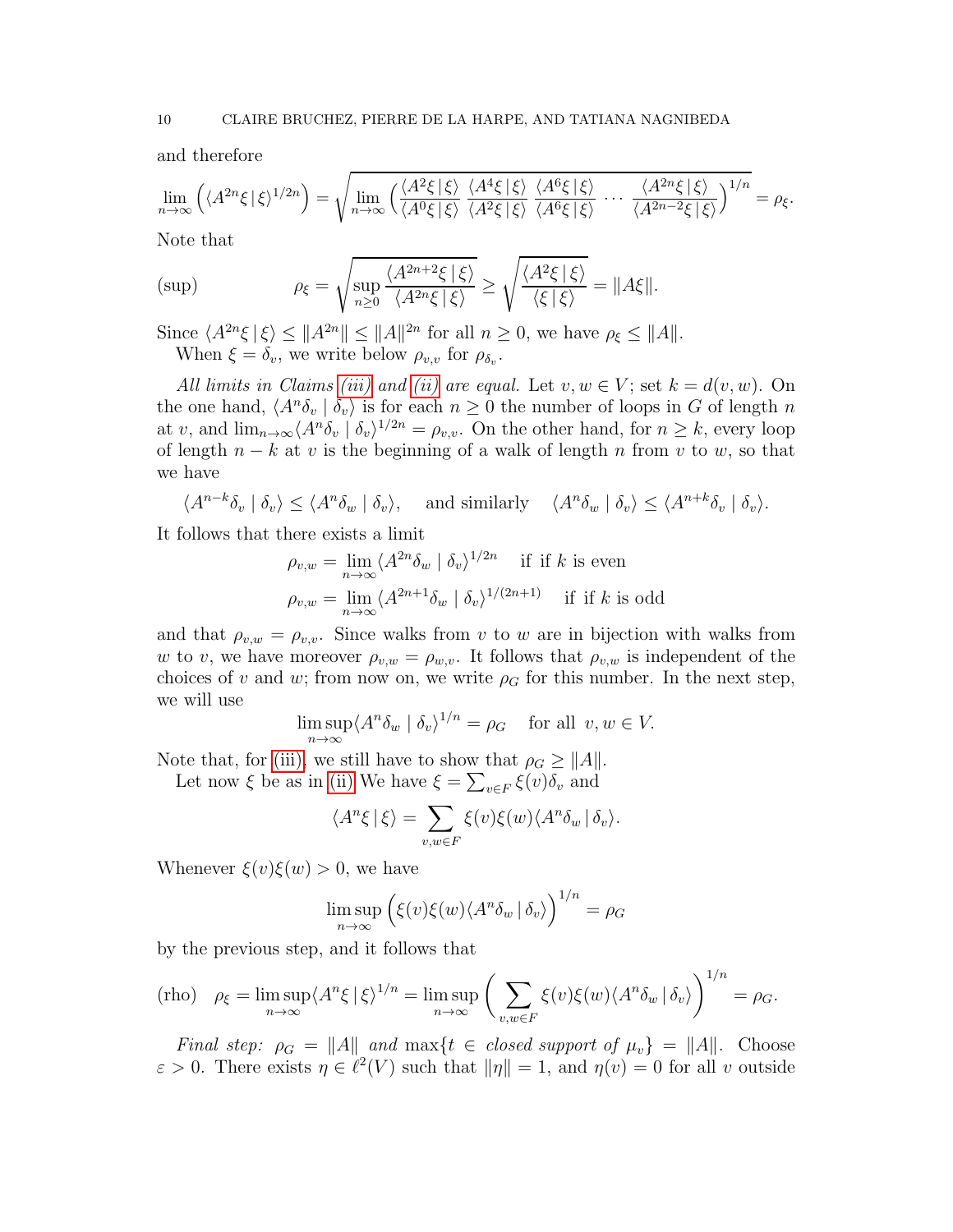a finite subset F of V, and  $||A\eta|| \ge ||A|| - \varepsilon$ . Let  $\xi \in \ell^2(V)$  be defined by  $\xi(v) = |\eta(v)|$  for all  $v \in V$ . Then  $\|\xi\| = 1$ , and  $\xi(v) = 0$  for all v outside G, and  $\langle A^2 \xi | \xi \rangle \ge \langle A^2 \eta | \eta \rangle$ . It follows from (sup) and (rho) above that

$$
\rho_G \ge ||A\xi|| \ge ||A\eta|| \ge ||A|| - \varepsilon,
$$

and this shows that  $\rho_G = ||A||$ .

Let  $\Sigma_v$  denote the closed support of  $\mu_v$ ; set  $M_v = \max\{t \in \Sigma_v\}$ . Choose  $\varepsilon > 0$ and let c be the positive number  $\mu_v([M_v - \varepsilon, M_v])$ . Then

$$
||A| = \lim_{n \to \infty} \langle A^{2n} \delta_v | \delta_v \rangle^{1/2n} = \lim_{n \to \infty} \left( \left( \int_{\Sigma_v} t^{2n} d\mu_v(t) \right)^{1/2n} \right)
$$
  

$$
\geq \lim_{n \to \infty} \left( \left( \int_{M_v - \varepsilon}^{M_v} t^{2n} d\mu_v(t) \right)^{1/2n} \right) \geq \lim_{n \to \infty} \left( \left( c(M_v - \varepsilon)^{2n} \right)^{1/2n} \right) = M_v - \varepsilon,
$$

hence  $||A|| = M_v$ , and this ends the proof.

The walk generating function for the number of walks between two vertices  $v$ and  $w$  is the formal power series defined by

$$
W_{v,w}(z) = \sum_{n=0}^{\infty} \langle A^n \delta_v | \delta_w \rangle z^n
$$

and we have  $W_{v,w}(z) = \int_{\Sigma(A)} (z-t)^{-1} d\mu_{v,w}(t)$ , which is for example Formula (1.10) in [\[GoMo–88\]](#page-38-2). The radius of convergence of this series is  $||A||^{-1}$ , by [\(iii\)](#page-8-2) of Proposition [3.2.](#page-8-3).

<span id="page-10-0"></span>**Definition 3.3.** In a graph  $G = (V, E)$ , a vertex  $v \in V$  is **dominant** if the vector  $\delta_v \in \ell^2(V)$  is dominant for A, and **cyclic** if  $\delta_v$  is cyclic for A.

By Proposition [2.2,](#page-3-5) a vertex  $v$  is dominant in  $G$  as soon as the vertex spectral measure  $\mu_v$  dominates  $\mu_w$  for all  $w \in V$ .

As examples below will show, the vertices of a graph need not be all dominant, indeed some graphs have no dominant vertex at all. In other terms, a vertex spectral measure need not be a scalar-valued spectral measure.

We provide in this section examples of graphs for which it is easy to check that all vertices are dominant. There are further examples in Section [7,](#page-32-0) for which the determination of dominant vertices is no so straightforward, and relies on the analysis of a Jacobi operator in Section [6.](#page-26-0)

<span id="page-10-3"></span><span id="page-10-1"></span>Proposition 3.4 (all vertices are dominant in vertex-transitive graphs). Let  $G = (V, E)$  be a graph of bounded degree and A its adjacency operator.

- *(1) If*  $v, w \in V$  *are two vertices such that there exists an automorphism of* G *mapping* v *to* w, the vertex spectral measures  $\mu_v$  and  $\mu_w$  are equal.
- <span id="page-10-2"></span>*(2) If the group of automorphisms of* G *is transitive on* V *, then all vertex spectral measures are equal, and all vertices are dominant.*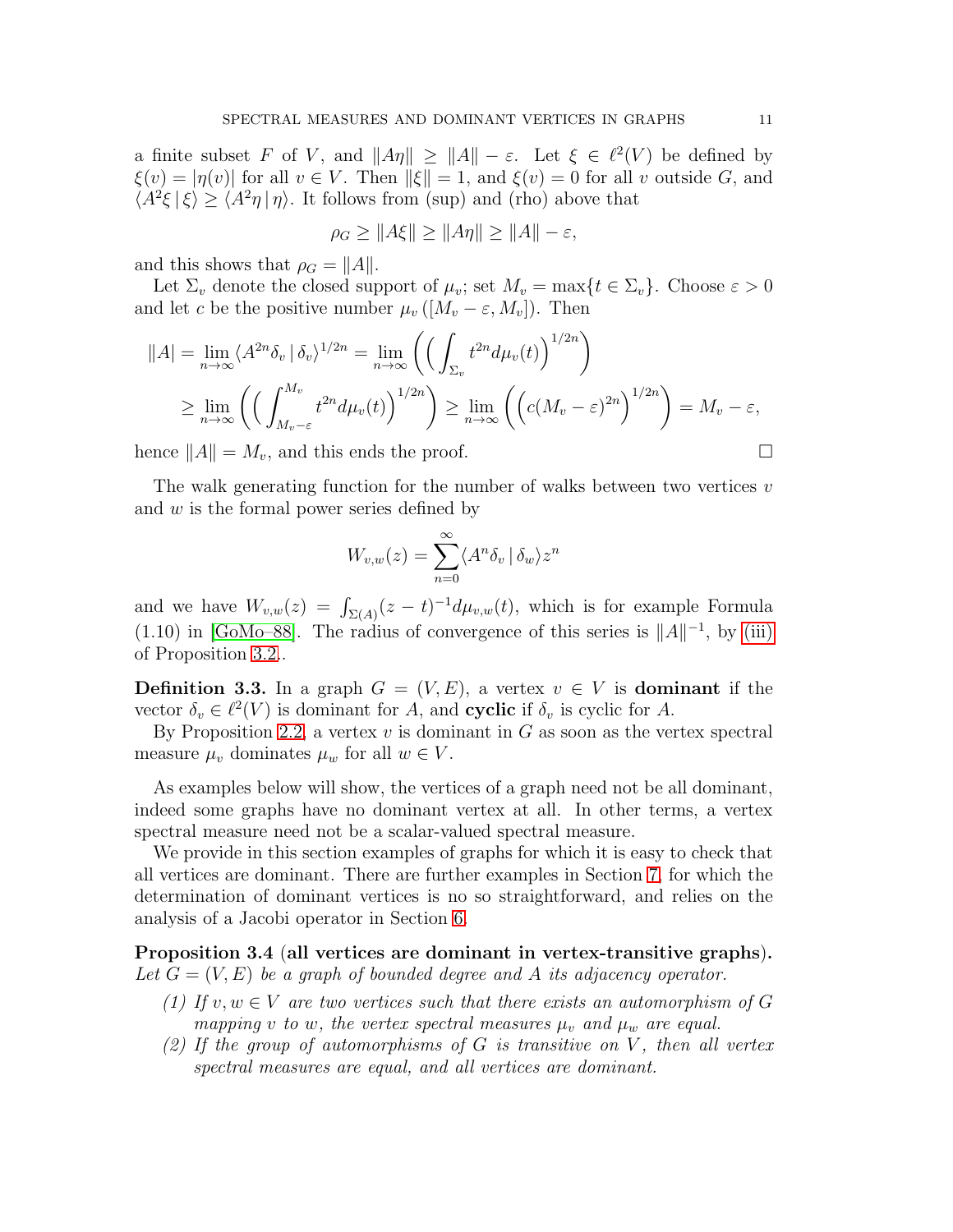*Proof. Preliminary step.* An automorphism  $\alpha$  of G induces a unitary operator  $U_{\alpha}$  on  $\ell^2(V)$ , defined by  $U_{\alpha}\delta_v = \delta_{\alpha(v)}$  for all  $v \in V$ . The operator  $U_{\alpha}$  commutes with A; indeed, for all  $v, w \in V$ ,

$$
\langle U_{\alpha}^* A U_{\alpha} \delta_v | \delta_w \rangle = \langle A U_{\alpha} \delta_v | U_{\alpha} \delta_w \rangle = \langle A \delta_{\alpha(v)} | \delta_{\alpha(w)} \rangle = \begin{cases} 1 & \text{if } {\{\alpha(v), \alpha(w)\}} \in E \\ 0 & \text{if not,} \end{cases}
$$

so that  $\langle U_{\alpha}^* A U_{\alpha} \delta_v | \delta_w \rangle = \langle A \delta_v | \delta_w \rangle$ ; it follows that  $U_{\alpha}^* A U_{\alpha} = A$ , i.e., that  $U_{\alpha}$ commutes with A. This implies in turn that  $U_{\alpha}$  commutes with  $f(A)$  for any function  $f \in \mathcal{B}(\Sigma(A)).$ 

*Proof of [\(1\).](#page-10-1)* Let  $\alpha$  be an automorphism of G such that  $\alpha(v) = w$ . For all  $n \geq 0$ , we have

$$
\langle A^n \delta_w | \delta_w \rangle = \langle A^n U_\alpha \delta_v | U_\alpha \delta_v \rangle = \langle U_\alpha A^n \delta_v | U_\alpha \delta_v \rangle = \langle A^n \delta_v | \delta_v \rangle
$$

and therefore  $\int_{\Sigma(A)} t^n d\mu_w(t) = \int_{\Sigma(A)} t^n d\mu_v(t)$ . This implies that the measures  $\mu_w$ and  $\mu_v$  are equal.

*Proof of [\(2\).](#page-10-2)* We use the characterization of dominant vectors given in [\(2\)](#page-3-2) of Proposition [2.1.](#page-3-0) Let  $v \in V$ . Let  $f \in \mathcal{B}(\Sigma(A))$  be such that  $f(A)\delta_v = 0$ . For  $w \in V$ , we can choose an automorphism  $\alpha$  such that  $w = \alpha(v)$ . By the preliminary step, we have  $f(A)\delta_w = f(A)U_\alpha \delta_v = U_\alpha (f(A)\delta_v) = 0$ . As this holds for all  $w \in V$ , we have  $f(A) = 0$ . It follows that v is dominant.

<span id="page-11-0"></span>Example 3.5 (all vertices are dominant in Cayley graphs, in particular in grids and regular trees). In a Cayley graph, all vertices are dominant, by Item [\(2\)](#page-10-2) of Proposition [3.4.](#page-10-3) Here are three kinds of graphs which illustrate this.

(a) There are many well-known families of finite graphs which are Cayley graphs. We mention explicitly only three: connected circulant graphs, ladder graphs, and Paley graphs; see for example Chapter 17 in [\[Bigg–93\]](#page-37-1). In such a graph, all vertices are dominant.

(b) Let d be a positive integer. Denote by  $L^d$  the d-dimensional grid graph, with vertex set  $\mathbf{Z}^d$  and edge set

$$
\{\{u, v\} : u, v \in \mathbf{Z}^d, \ v = u + e_j \text{ for some } j \in \{1, \dots, d\}\},\
$$

where  $\{e_1, \ldots, e_d\}$  is the canonical basis of  $\mathbb{Z}^d$ . In other words,  $L^d$  is the Cayley graph of the group  $\mathbb{Z}^d$  and the generating set  $\{\pm e_1, \ldots, \pm e_d\}$ . In  $L^d$ , all vertices are dominant.

(c) Let d be an integer,  $d \geq 3$ . Denote by  $T^d$  the regular tree of degree d. This tree can be seen as the Cayley graph of the free product of d copies of  $\mathbb{Z}/2\mathbb{Z}$ , each copy with its non-identity element  $s_j$ , and the generating set  $\{s_1, \ldots, s_d\}$ . When d is even,  $T<sup>d</sup>$  can be seen alternatively as the Cayley graph of the free group on  $d/2$  generators and a free basis. In  $T<sup>d</sup>$ , all vertices are dominant.

(The tree  $T^2$  makes sense, but it is the same graph as  $L^1$ , also known as the two-way infinite path. The tree  $T^1$  is the graph with two vertices and one edge connecting them.)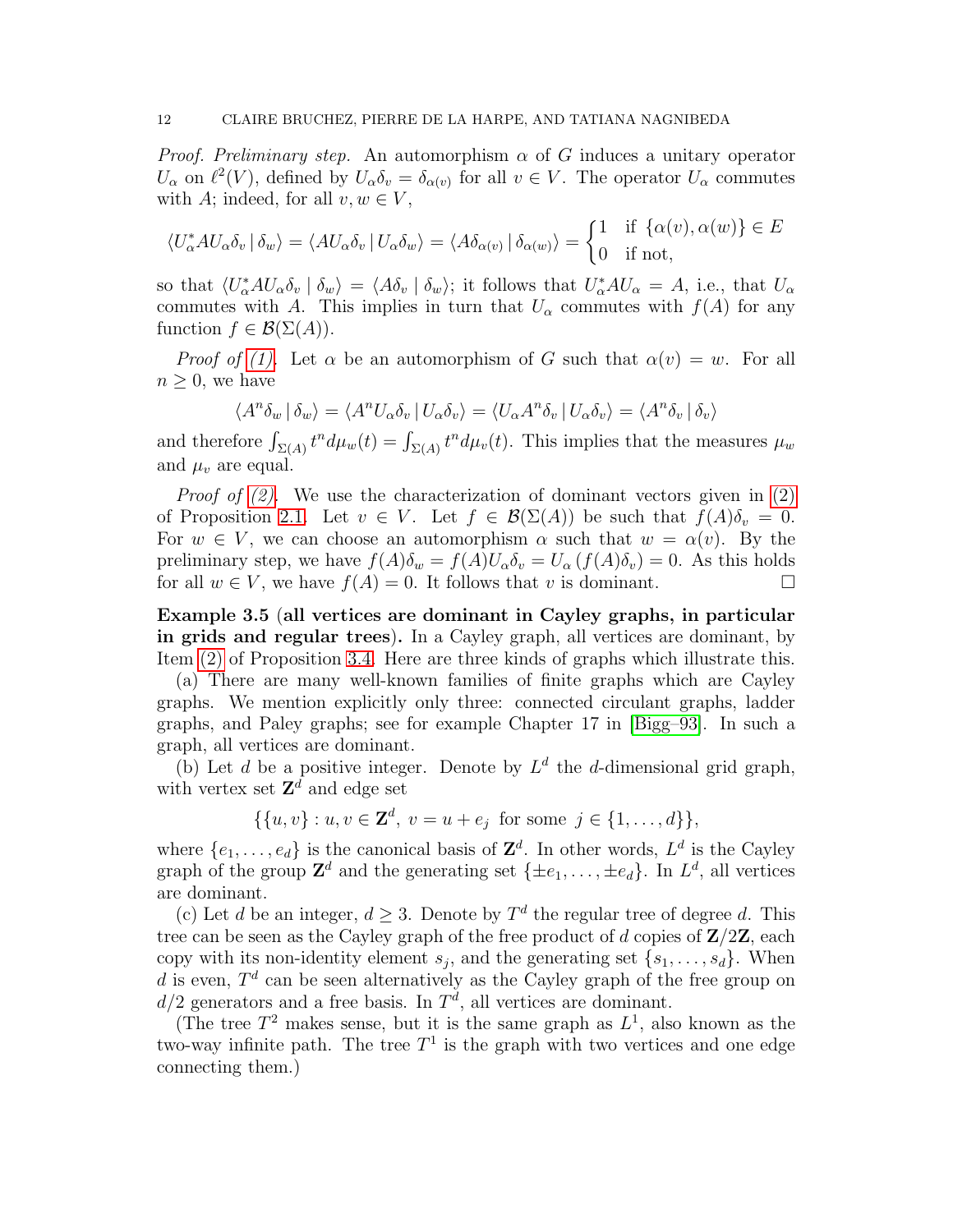Open: we haven't been able to find a bounded degree connected infinite graph without dominant vertex. There are examples of connected finite graphs without dominant vertices in Section [5,](#page-18-0) and of a connected infinite graph with only two dominant vertices in Example [7.2.](#page-34-0)

A graph  $G$  is walk-regular if the number of closed loops of length  $n$  at a vertex v of G is independent of v for all  $n \geq 0$ , equivalently if the measure  $\mu_v$  is independent on the vertex v (the terminology is that of  $[GoMc-80]$ ). When the graph G is walk-regular, and therefore regular of some degree d, the measure  $\mu_v$ is sometimes called a Plancherel measure [\[FiPi–83,](#page-38-10) § 3.4], [\[MoWo–89,](#page-38-3) Page 219].

It's natural to ask if all vertices are dominant in walk-regular graphs. It is the case for finite graphs (Proposition [4.7](#page-17-0) below), but we do not know in general.

<span id="page-12-0"></span>Compilation of spectral measures 3.6. Here is a list of the various "spectral measures" introduced so far. For a bounded self-adjoint operator X on a Hilbert space  $H$ , with spectrum  $\Sigma$ , the first three terms below are defined in Section [2](#page-1-1) and the fourth appears in Section [4:](#page-13-0)

- (1) The operator-valued **spectral measure**  $E_X$ , a projection-valued measure such that  $X = \int_{\Sigma} t dE_X(t)$ .
- (2) The scalar-valued spectral measures, which are the finite positive measure on  $\Sigma$  which have the same Borel subsets of  $\Sigma$  of measure zero than  $E_X$ .
- <span id="page-12-1"></span>(3) The local spectral measure of X at a vector  $\xi \in \mathcal{H}$ , which is a scalarvalued spectral measure if and only if the vector  $\xi$  is dominant.
- (4) When H is finite dimensional, and X has eigenvalues  $\lambda_1, \ldots, \lambda_s$  with multiplicities  $m_1, \ldots, m_s$  respectively, the **counting measure**  $\tau$  is defined by  $\tau(\{\lambda_j\}) = \frac{m_j}{\dim \mathcal{H}}$ ; it is a scalar-valued spectral measure on  $\Sigma$ .

For the adjacency operator A of a graph  $G = (V, E)$  of bounded degree, which is a bounded self-adjoint operator on  $\ell^2(V)$ , we have:

- (5) The vertex spectral measure  $\mu_v$  at v also called the Kesten spectral **measure** at  $v$ , which is the local spectral measure of  $A$  at the vector  $\delta_v \in \ell^2(V)$ , and which is a scalar-valued spectral measure if and only the vertex  $v$  is dominant (see just before Proposition [3.2\)](#page-8-3). When the graph G is walk-regular,  $\mu_v$ , which is independent of v, is also called the Plancherel measure.
- (6) When G is finite, so that A is as in [\(4\)](#page-12-1) above, the counting measure on the spectrum of  $\tilde{A}$  is also called the **density of states**, as noted after Corollary [4.5](#page-16-0) below.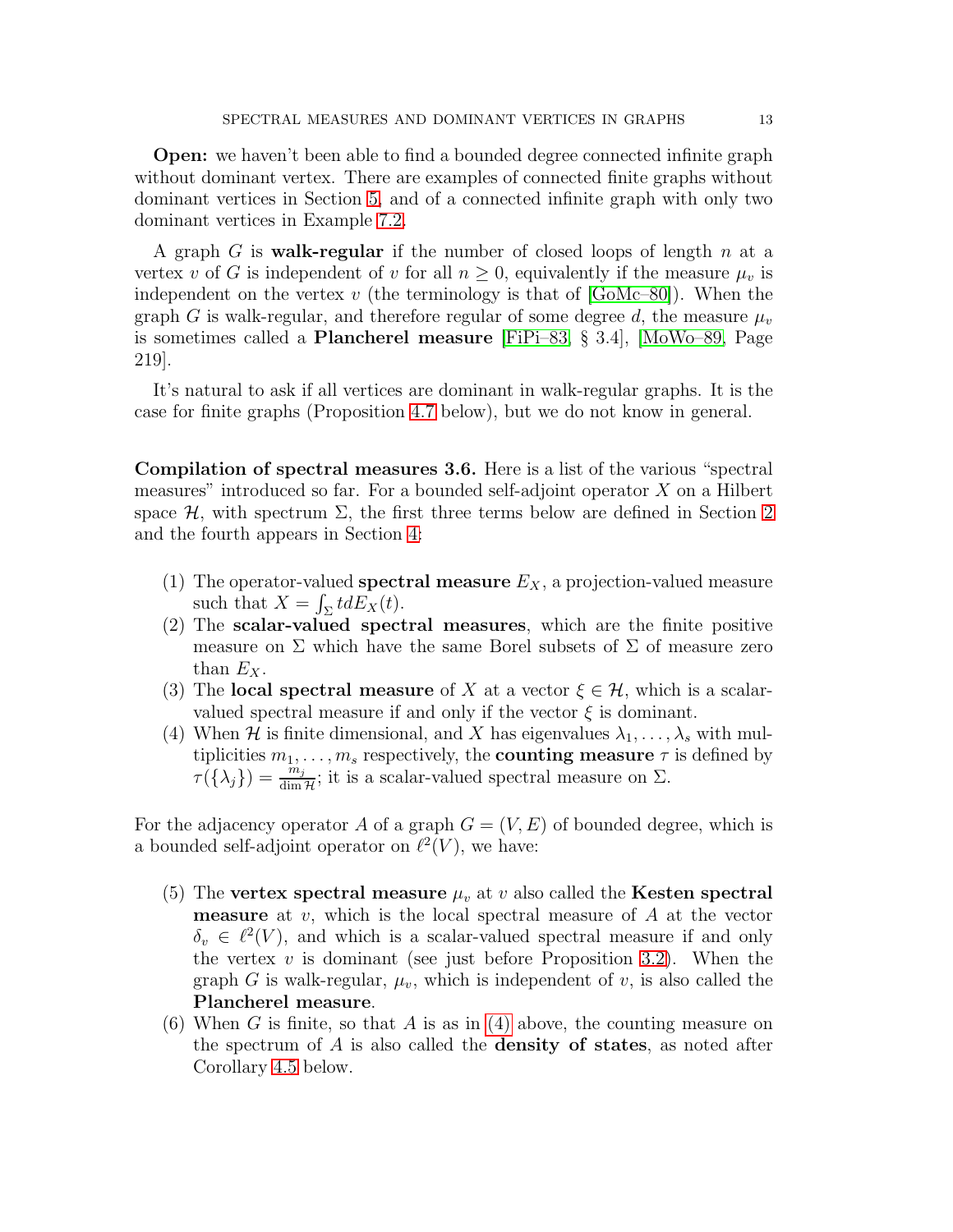#### <span id="page-13-0"></span>14 CLAIRE BRUCHEZ, PIERRE DE LA HARPE, AND TATIANA NAGNIBEDA

#### 4. The case of finite graphs

It is convenient to recall here the following facts from linear algebra. Consider a linear endomorphism X of a finite dimensional vector space  $\mathcal H$  of positive dimension. For the next three definitions and for Proposition [4.1,](#page-13-1) X need not be self-adjoint, indeed  $\mathcal H$  can be a vector space over any field, say  $\mathbf K$ . Let  $K[T]$  denote the ring of polynomial in one variable over K. The min**imal polynomial**  $P_{\min} \in \mathbf{K}[T]$  of X is the monic polynomial which generates the ideal  ${Q \in \mathbf{K}[T] : Q(X) = 0}$ , equivalently the monic polynomial of minimal degree such that  $P_{\min}(X) = 0$ . For  $\xi \in \mathcal{H}$ , the **minimal polynomial**  $P_{\xi} \in \mathbf{K}[T]$  of  $(X,\xi)$  is the monic polynomial which generates the ideal  ${Q \in \mathbf{K}[T] : Q(X)\xi = 0},$  equivalently the monic polynomial of minimal degree such that  $P_{\xi}(X)\xi = 0$ . Observe that  $P_{\xi}$  divides  $P_{\min}$ . A vector  $\xi \in \mathcal{H}$  is **dominant for** X if, for  $Q \in \mathbf{K}[T]$ , the equality  $Q(X)\xi = 0$  implies  $Q(X) = 0$ .

<span id="page-13-1"></span>Proposition 4.1. *Let* X *be an endomorphism of a finite dimensional vector space*  $H$  *over a field*  $K$ *. Let*  $P_{\min}$  *be the minimal polynomial of*  $X$ *, and let s be its degree.*

- <span id="page-13-3"></span><span id="page-13-2"></span>*(1) There exist dominant vectors for* X*.*
- <span id="page-13-5"></span><span id="page-13-4"></span>*(2)* Let  $\xi \in \mathcal{H}$  and let  $P_{\xi}$  be the minimal polynomial of  $(X, \xi)$ . The following *properties are equivalent:*
	- $(i) \xi$  *is dominant for*  $X$ *,*
	- *(ii)*  $P_{\xi} = P_{\min}$ *, i.e., the degree of*  $P_{\xi}$  *is s,*
	- (*iii*) the vectors  $\xi, X\xi, X^2\xi, \ldots, X^{s-1}\xi$  are linearly independent.

<span id="page-13-6"></span>*Proof.* [\(1\)](#page-13-2) Let  $P_{\min} = \prod_{j=1}^{d} (Q_j)^{\ell_j}$  be the decomposition of the minimal polynomial in product of powers of irreducible polynomials in  $K[T]$ . There exists a direct sum decomposition  $\mathcal{H} = \bigoplus_{j=1}^d V_i$  in X-invariant subspaces such that, for each  $j \in \{1, ..., d\}$ , the minimal polynomial of the restriction of X to  $V_j$  is  $Q_j^{\ell_j}$  $\frac{\epsilon_j}{j}$  . For appropriate choices of vectors  $\xi_j \in V_j$ , the sum  $\sum_{j=1}^d \xi_j$  is dominant for X. For the details, see [\[Gant–77,](#page-38-11) § VII.2].

Note that Gantmacher does not have a specific terminology for the vectors which are called dominant here.

In the particular case of a diagonalisable operator, the  $V_j$  's are the eigenspaces of X and  $\sum_{j=1}^d \xi_j$  is dominant for X for any choice of nonzero vectors  $\xi_j \in V_j$ .

[\(2\)](#page-13-3) It follows from the definitions that [\(i\)](#page-13-4) holds, i.e., that the ideals  ${Q \in \mathbf{K}[T]}$ :  $Q(X) = 0$  and  $\{Q \in \mathbf{K}[T] : Q(X)\xi = 0\}$  coincide, if and only if  $P_{\xi} = P_{\min}$ , i.e., if and only if [\(ii\)](#page-13-5) holds. Also (ii) holds, i.e.,  $Q(X)\xi \neq 0$  for any polynomial  $Q \neq 0$  of degree at most  $s - 1$ , if and only if  $\xi, X\xi, X^2\xi, \ldots, X^{s-1}\xi$  are linearly independent, i.e., if and only if [\(iii\)](#page-13-6) holds.  $\Box$ 

We return now to the situation of a self-adjoint operator  $X$  acting on a finite dimensional Hilbert space  $\mathcal{H}$ . A vector  $\xi \in \mathcal{H}$  is dominant in the sense of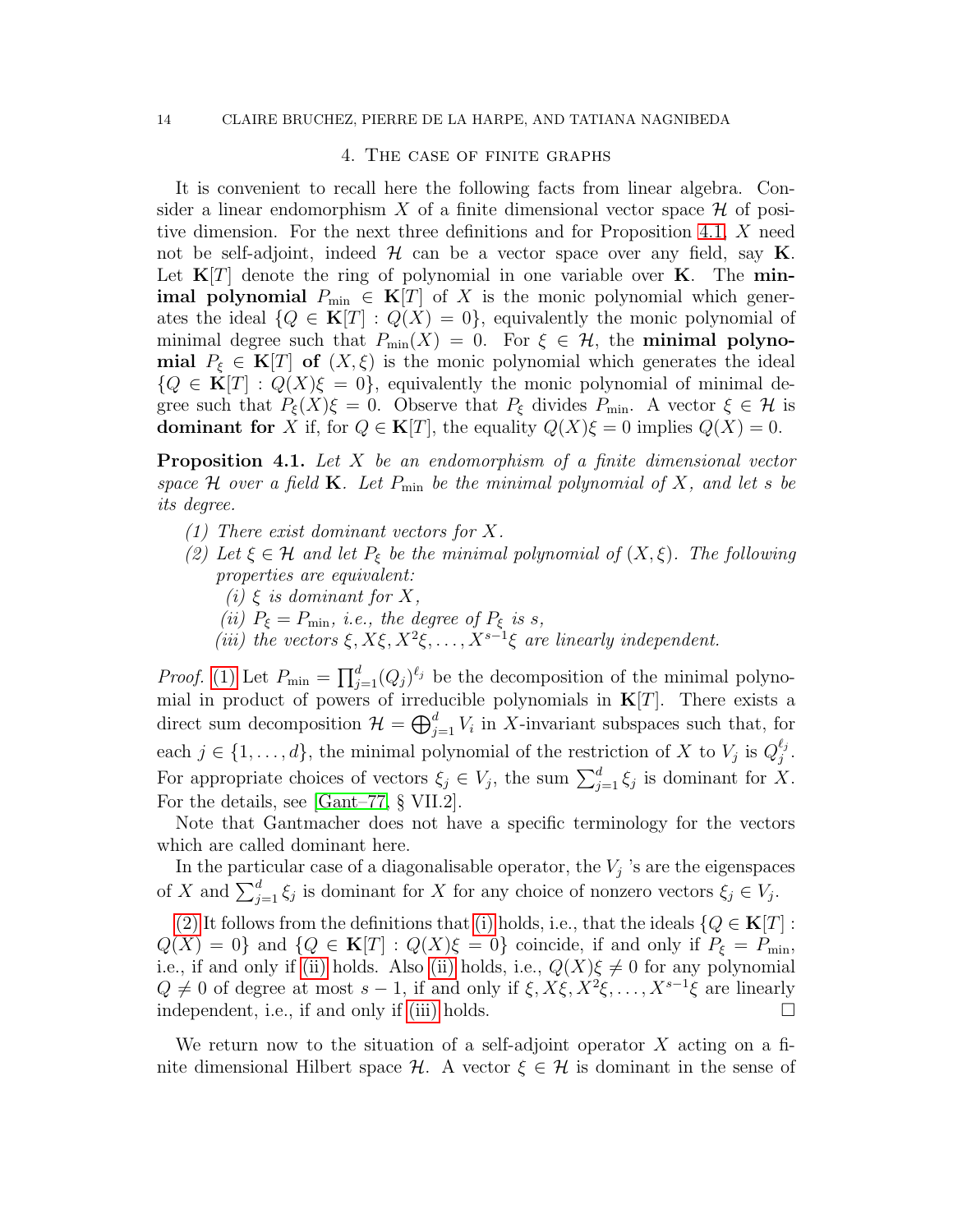Proposition [4.1](#page-13-1) if and only if it is dominant in the sense of Section [2,](#page-1-1) see [\(3\)](#page-3-3) in Proposition [2.1.](#page-3-0) It is convenient to arrange the eigenvalues which constitute the spectrum  $\Sigma(X)$  in decreasing order:

$$
\lambda_1 > \lambda_2 > \cdots > \lambda_s.
$$

For  $j \in \{1, \ldots, s\}$ , denote by  $E_j$  the eigenspace ker $(\lambda_j - X)$ . The space  $\mathcal H$  is an orthogonal direct sum of X-invariant subspaces:  $\mathcal{H} = \bigoplus_{j=1}^s E_j$ . For  $\xi \in$ H, let  $\xi_j$  be the orthogonal projection of  $\xi$  onto  $E_j$ , so that  $\dot{\xi} = \sum_{j=1}^s \xi_j$  and  $X\xi = \sum_{j=1}^s \lambda_j \xi_j$ . The moments of the local spectral measure  $\mu_{\xi}$  of  $\overrightarrow{X}$  at  $\overline{\xi}$ , see Proposition [3.2,](#page-8-3) are now

(3) 
$$
\int_{\Sigma(X)} t^n d\mu_{\xi}(t) = \langle X^n \xi | \xi \rangle = \left\langle \sum_{j=1}^s \lambda_j^n \xi_j | \sum_{k=1}^n \xi_k \right\rangle = \sum_{j=1}^s \lambda_j^n ||\xi_j||^2
$$

for all  $n \geq 0$ . Thus the support of  $\mu_{\xi}$  is contained in the finite set  $\{\lambda_1, \ldots, \lambda_s\},\$ and

 $\mu_{\xi}(\{\lambda_j\}) = \|\xi_j\|^2 \quad \text{ is } > 0 \text{ if and only if } \xi_j \neq 0.$ 

This shows that Conditions [\(iv\)](#page-14-0) and [\(v\)](#page-14-1) of the following proposition are equivalent.

Proposition 4.2. *Let* X *be a self-adjoint operator on a finite-dimensional Hilbert space* H. Let  $\xi \in H$  *and let*  $\mu_{\xi}$  *be the local spectral measure of* X *at*  $\xi$ . The *condition for* ξ *to be dominant (Condition [\(i\)](#page-13-4) of Proposition [4.1\)](#page-13-1) is moreover equivalent to*

- <span id="page-14-1"></span><span id="page-14-0"></span>*(iv) the orthogonal projection of* ξ *on each eigenspace of* X *is not zero,*
- *(v)*  $\mu_{\xi}(\{\lambda\}) > 0$  *for every eigenvalue*  $\lambda$  *of* X.

*Proof.* It suffices now to check that one of the conditions above is equivalent to one of the conditions of Proposition [4.1.](#page-13-1) This holds because Condition  $(v)$  holds if and only if  $\xi$  is dominant, see Proposition [2.1](#page-3-0) [\(4\).](#page-3-4)

More generally, the moments of the local spectral measure  $\mu_{\xi,\eta}$  at two vectors  $\xi, \eta$  in H are given by

(4) 
$$
\int_{\Sigma(X)} t^n d\mu_{\xi,\eta}(t) = \langle X^n \xi | \eta \rangle = \left\langle \sum_{j=1}^s \lambda_j^n \xi_j \middle| \sum_{k=1}^n \eta_k \right\rangle = \sum_{j=1}^s \lambda_j^n \langle \xi_j | \eta_j \rangle
$$

for all  $n \geq 0$ .

In particular, when  $X$  is the adjacency operator of a finite graph, we have the following

<span id="page-14-2"></span>Proposition 4.3 (counting walks in terms of eigenvalues). Let  $G = (V, E)$ *be a finite graph,*  $\lambda_1 > \lambda_2 > \cdots > \lambda_s$  *the eigenvalues of its adjacency operator* A,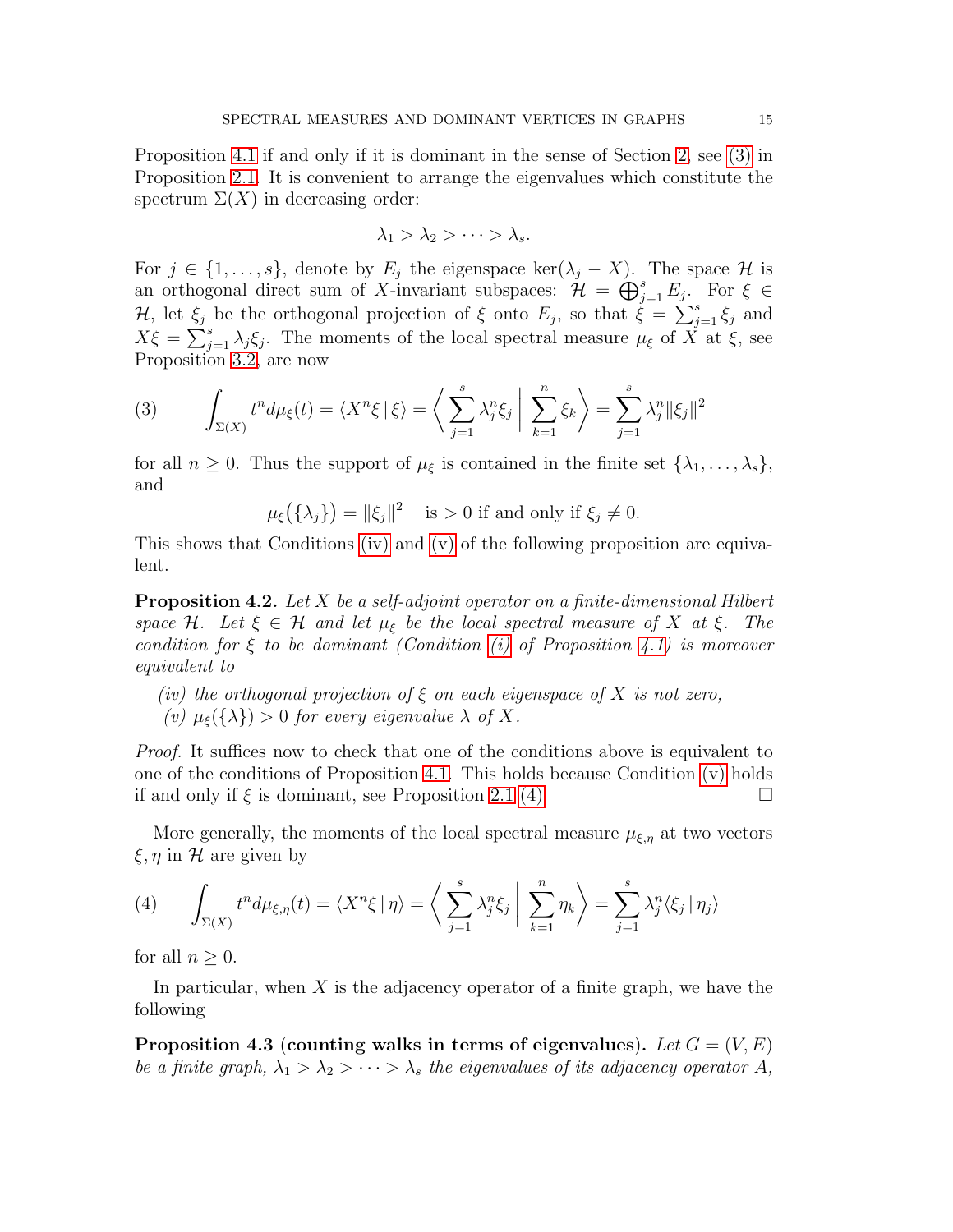*and*  $v \in V$  *a vertex of G. For all*  $n \geq 0$ *, the number of closed walks in G of length* n *starting at* v *and ending at* v *is*

<span id="page-15-1"></span>(5) 
$$
\langle A^n \delta_v | \delta_v \rangle = \sum_{j=1}^s c_j^2 \lambda_j^n,
$$

where the  $c_j$  's are non-negative numbers, more precisely  $c_j$  is the norm of the or*thogonal projection of*  $\delta_v$  *on the eigenspace of* A *of eigenvalue*  $\lambda_j$  *for*  $j \in \{1, \ldots, s\}$ *.* 

*More generally, for two vertices* v and w, there exist constants  $d_1, \ldots, d_s \in \mathbf{R}$ *such that the number of walks in* G *of length* n *starting at* v *and ending at* w *is*

<span id="page-15-2"></span>(6) 
$$
\langle A^n \delta_v | \delta_w \rangle = \sum_{j=1}^s d_j \lambda_j^n.
$$

Formulas [\(5\)](#page-15-1) and [\(6\)](#page-15-2) are of course well-known; see for example [\[CvRS–97,](#page-37-8) Formulas 2.2.1 and 4.2.5. The number  $c_j$  is  $\cos(\text{angle}(\delta_v, E_j))$ ; in the terminology of [\[CvRS–97,](#page-37-8) Page 75],  $c_j$  is the **angle** between the characteristic function of v and the eigenspace of  $\lambda_j$  (even though  $c_j$  is a cosine and not an actual angle). Note that, since  $\delta_v$  has norm 1, we have  $\sum_{j=1}^s c_j^2 = 1$ . When G is connected, note also that  $c_1^2 > 0$ , because for the largest eigenvalue  $\lambda_1$  there is a Perron– Frobenius eigenvector, of which all coordinates with respect to the basis  $(\delta_v)_{v\in V}$ are positive. The number  $d_j$  is the product  $\cos(\text{angle}(\delta_v, E_j)) \cos(\text{angle}(\delta_w, E_j)).$ It can be positive, zero, or negative (all cases occur in formulas for the path  $P_3$ ).

<span id="page-15-0"></span>Proposition 4.4 (characterizations of dominant vertices in finite graphs). Let  $G = (V, E)$  be a finite graph, A its adjacency operator, and  $\ell^2(V) = \bigoplus_{j=1}^s E_j$ *the orthogonal decomposition of*  $\ell^2(V)$  *in eigenspaces of* A*. For a vertex*  $v \in V$ *, the following properties are equivalent:*

- *(i)* v *is a dominant vertex for* A*,*
- (*ii*) the minimal polynomial of  $(A, \delta_v)$  is equal to the minimal polynomial  $\prod_{j=1}^{s}(T-\lambda_j)$  *of*  $A$ *,*
- <span id="page-15-4"></span><span id="page-15-3"></span>(*iii*) the vectors  $\delta_v$ ,  $A\delta_v$ ,  $A^2\delta_v$ , ...,  $A^{s-1}\delta_v$  *in*  $\ell^2(V)$  *are linearly independent,*
- *(iv)* the orthogonal projection of  $\delta_v$  on  $E_j$  is not zero for all  $j = 1, \ldots, s$ , *i.e.,*  $c_j^2 > 0$  *for all*  $j = 1, \ldots, s$  *in Formula* [\(5\)](#page-15-1) *of Proposition [4.3.](#page-14-2)*

Property [\(iv\)](#page-15-3) and Formula [\(5\)](#page-15-1) show that the numbers of closed walks starting and ending at a dominant vertex involve powers of all eigenvalues, while the corresponding numbers at a non-dominant vertex involve powers of some eigenvalues only. However the difference is rather subtle. For example, for  $G = P_3$  the path with two end vertices  $v, v'$ , which are dominant, and one middle vertex  $w$ , which is not dominant, we have

$$
\langle A^{2m+1}\delta_v | \delta_v \rangle = 0 \quad \text{and} \quad \langle A^{2m+2}\delta_v | \delta_v \rangle = 2^m \quad \text{for all} \quad m \ge 1,
$$
  

$$
\langle A^{2m+1}\delta_w | \delta_w \rangle = 0 \quad \text{and} \quad \langle A^{2m+2}\delta_w | \delta_w \rangle = 2^{m+1} \quad \text{for all} \quad m \ge 1.
$$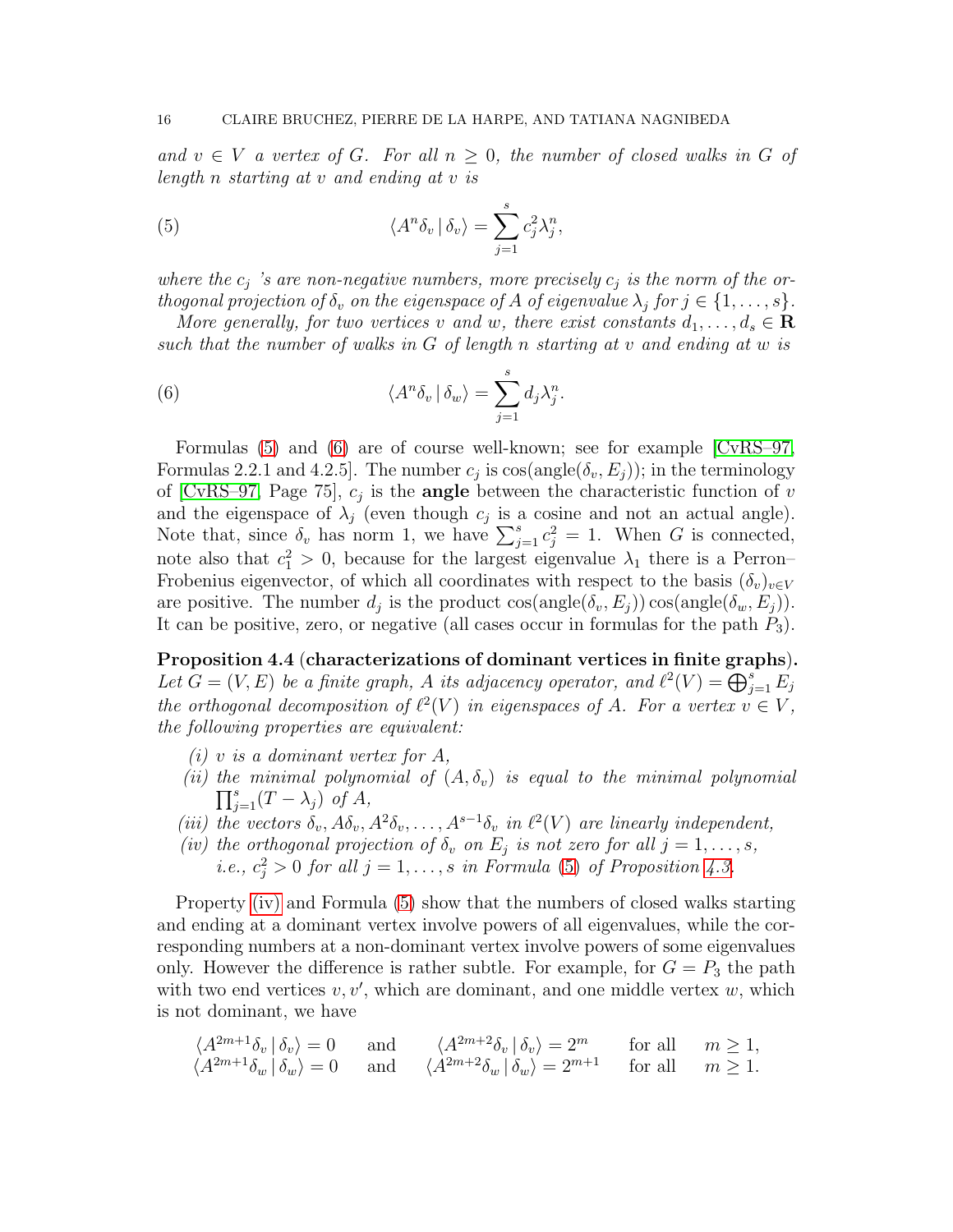Let  $\xi \in \ell^2(V)$  be an eigenvector of A of some eigenvalue  $\lambda$ . A vertex  $v \in V$  is a null vertex for the vector  $\xi$  if  $\xi(v) = 0$ . A vertex  $v \in V$  is a null vertex for an eigenvalue  $\lambda$  if it is a null vertex for any eigenvector of eigenvalue  $\lambda$ . Null vertices occur in the description of nodal domains for eigenvectors of A, see [\[BiLS–07\]](#page-37-9). The terminology is also used in [\[AkGM–13\]](#page-37-10).

<span id="page-16-0"></span>Corollary 4.5 (finite graphs without dominant vertices). *For a finite graph*  $G = (V, E)$  *and its adjacency operator* A, the following properties are equivalent:

- *(i) the graph* G *does not have any dominant vertex,*
- *(ii) any vertex in* V *is a null vertex for at least one eigenvalue of* A*.*

Let  $\mathcal H$  be a finite dimensional Hilbert space, X a self-adjoint operator, on  $\mathcal H$ , and  $\Sigma(X) = {\lambda_1, \lambda_2, ..., \lambda_s}$  the spectrum of X. The **counting measure** for X is the probability measure  $\tau$  on  $\Sigma(X)$  defined by

$$
\tau(\{\lambda_j\}) = \frac{m_j}{\dim \mathcal{H}} = \frac{\text{multiplicity of } \lambda_j}{\dim \mathcal{H}} \quad \text{for each } j \in \{1, \dots, s\}.
$$

The terminology "counting measure" is that of  $[Grig-11]$ ; other authors use **den**sity of states, or DOS, a term which refers to solid state physics. Note that  $\tau$ is in particular a scalar-valued spectral measure for X.

<span id="page-16-1"></span>Lemma 4.6. *Let* X *be a self-adjoint operator on a Hilbert space* H *of finite* dimension *n*. Let  $(\varepsilon_i)_1^n$  be an orthonormal basis of  $\mathcal{H}$ . For  $i \in \{1, \ldots, n\}$ , denote by  $\mu_i$  the local spectral measure of X at  $\varepsilon_i$ .

*Then*  $\tau = \frac{1}{n}$  $\frac{1}{n} \sum_{i=1}^{n} \mu_i$  is the counting measure for X.

*Proof.* Let  $\mathcal{L}(\mathcal{H})$  denote the algebra of all operators on  $\mathcal{H}$ ; it is isomorphic to the matrix algebra  $M_n(\mathbf{C})$ . Let  $W^*(X)$  be the subalgebra of  $\mathcal{L}(\mathcal{H})$  generated by X; any  $Y \in W^*(X)$  is of the form  $f(X)$  for some function  $f: \Sigma(X) \to \mathbf{C}$ . For  $i \in \{1, \ldots, n\}$ , the measure  $\mu_i$ , viewed as a linear form on  $W^*(X)$ , extends to the linear form

 $\mathcal{L}(\mathcal{H}) \to \mathbf{C}, \ Y \mapsto \langle Y \varepsilon_i | \varepsilon_i \rangle, \text{ again denoted by } \mu_i.$ 

The linear form  $\tau = \frac{1}{n}$  $\frac{1}{n}\sum_{i=1}^n \mu_i$  is the normalized trace on  $\mathcal{L}(\mathcal{H})$ .

Let  $\lambda_1, \lambda_2, \ldots, \lambda_s$  be the eigenvalues in  $\Sigma(X)$ . For  $j \in \{1, \ldots s\}$ , let  $P_j$  denote the orthogonal projection of H onto the eigenspace ker( $\lambda_i - X$ ). For any Y ∈  $W^*(X)$ , of the form  $f(X)$  for some function  $f: \Sigma(X) \to \mathbf{C}$ , we have

$$
\tau(Y) = \tau(f(X)) = \tau\Big(\sum_{j=1}^{s} f(\lambda_j) P_j\Big) = \frac{1}{n} \sum_{j=1}^{s} f(\lambda_j) m_j.
$$

In particular  $\tau(\{\lambda_j\}) = \frac{m_j}{n} > 0$  for each  $j \in \{1, ..., s\}$ ; this ends the proof.  $\Box$ 

For the adjacency operator A of a finite graph  $G = (V, E)$ , the lemma states that  $\frac{1}{n}$  times the sum of the vertex spectral measures at all vertices  $v \in V$  is the counting measure on the spectrum of A. This is of course well-known, and explicit for example in [\[Grig–11,](#page-38-8) Proposition 10.2].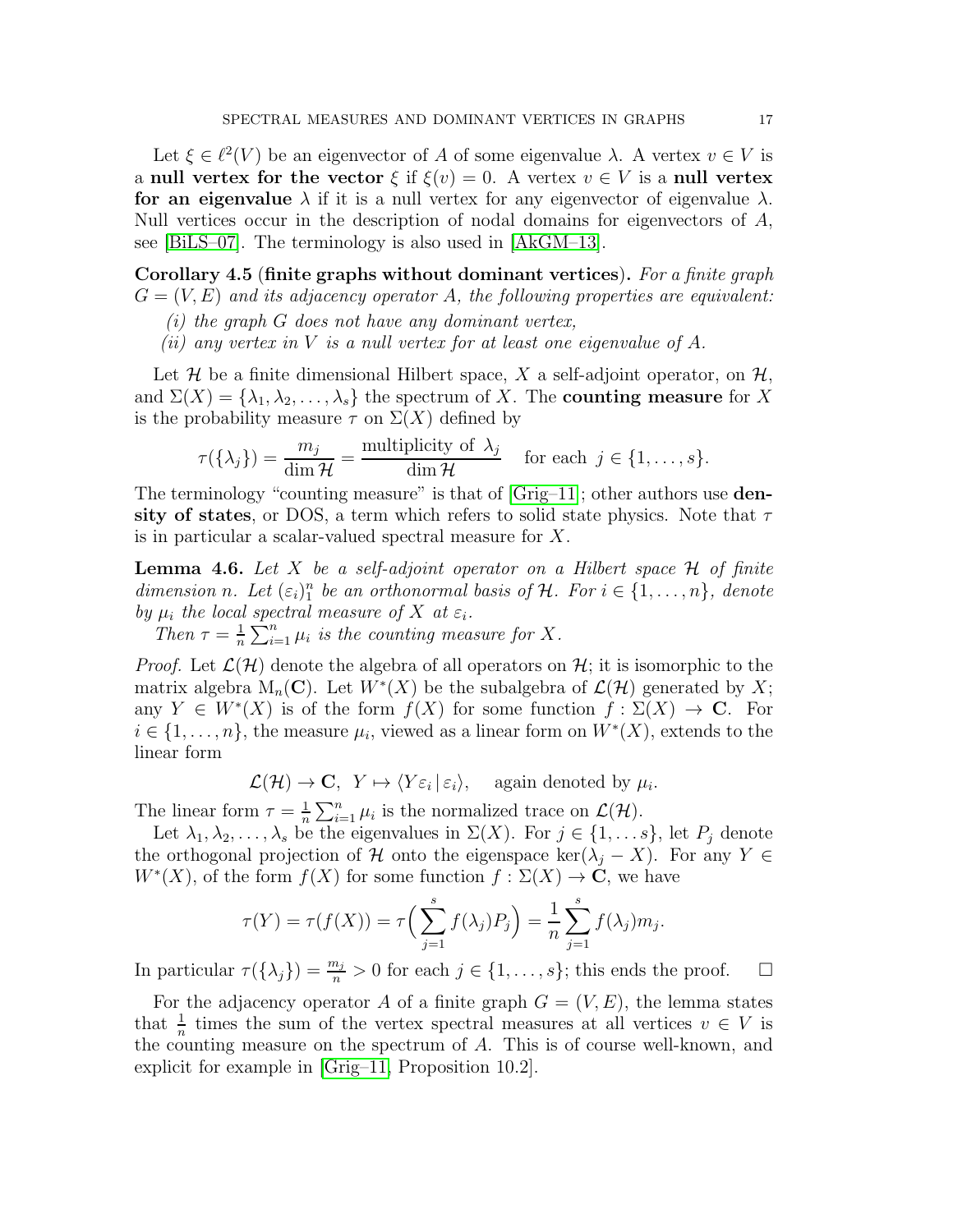<span id="page-17-0"></span>Proposition 4.7 (all vertices are dominant in finite walk-regular graphs).

Let  $G = (V, E)$  be a finite graph which is walk-regular. *Then any vertex*  $v \in V$  *is dominant.* 

*Proof.* Recall that  $\ell^2(V)$  has an orthonormal basis  $(\delta_v)_{v \in V}$ . Let A be the adjacency operator of G. For  $v \in V$ , let  $\mu_v$  be the vertex spectral measure of A at v. By hypothesis,  $\mu_v$  is independent of v, and we can write  $\mu$  instead of  $\mu_v$ . By Lemma [4.6,](#page-16-1) the measure  $\mu = \frac{1}{|V|}$  $|V|$  $\sum_{v \in V} \mu_v$  is the counting measure on  $\Sigma(A)$ . It follows that, for each  $v \in V$ , the vertex spectral measure  $\mu_v = \mu$  is also a scalar-valued spectral measure for A, i.e., that v is dominant.

Let H be a finite dimensional complex vector space, with a basis  $\delta_* := (\delta_j)_{j=1}^n$ , and let X be a linear operator on H of which the matrix with respect to  $\delta_*$  has its entries in  $Q$ . Then X can also be seen as a linear operator on the  $Q$ -vector space  $\mathcal{H}_{\mathbf{Q}} := \bigoplus_{j=1}^n \mathbf{Q} \delta_j$ , so that the characteristic polynomial of X, the minimal polynomial of  $\check{X}$ , and the minimal polynomial of X at any vector in  $\mathcal{H}_{\mathbf{Q}}$ , are polynomials in  $\mathbf{Q}[T]$ . This applies in particular to the adjacency operator A of a finite graph, so that the **characterisitc polynomial of the graph** (i.e., of  $A$ ) is a polynomial in  $\mathbf{Q}[T]$ ; as such, it can be reducible or irreducible.

<span id="page-17-1"></span>Proposition 4.8 (finite graphs with characterisitc polynomials irreducible over Q). *Let* G *be a finite graph of which the characteristic polynomial is irreducible over* Q*. Then all vertices of* G *are dominant.*

*Proof.* Let A be the adjacency operator of G and  $P_A$  its characteristic polynomial, viewed in  $\mathbf{Q}[T]$ . Let v be a vertex of the graph and  $P_v$  the minimal polynomial of the pair  $(A, \delta_v)$ . Then  $P_v$  divides  $P_A$ , and  $P_v$  is not a constant polynomial. If  $P_A$  is irreducible,  $P_v = P_A$  and therefore v is dominant, by Proposition [4.1](#page-13-1) (Note that, when  $P_A$  is irreducible, it coincides with the minimal polynomial of A.)  $\Box$ 



Figure 1. The graph  $E_8$  of [4.8](#page-17-1)

For example, all vertices are dominant in the Coxeter graph of type  $E_8$  (see Figure 1), of which the characteristic polynomial  $T^8 - 7T^6 + 14T^4 - 8T^2 + 1$  is irreducible over **Q**. (For a Coxeter graph of one of the types  $A_{\ell}$  ( $\ell \geq 2$ ),  $D_{\ell}$  $(\ell \geq 4)$ , E<sub>6</sub>, E<sub>7</sub>, the characteristic polynomial is reducible over Q.)

This and other examples of finite graphs with characteristic polynomial irreducible over Q are shown in [\[YLZH–21\]](#page-38-12) and [\[LiSi–22\]](#page-38-13). It has been conjectured that "most graphs" have characteristic polynomial irreducible over Q; see [\[RoWo–19\]](#page-38-14) and [\[LiSi–22,](#page-38-13) Conjecture 7.3].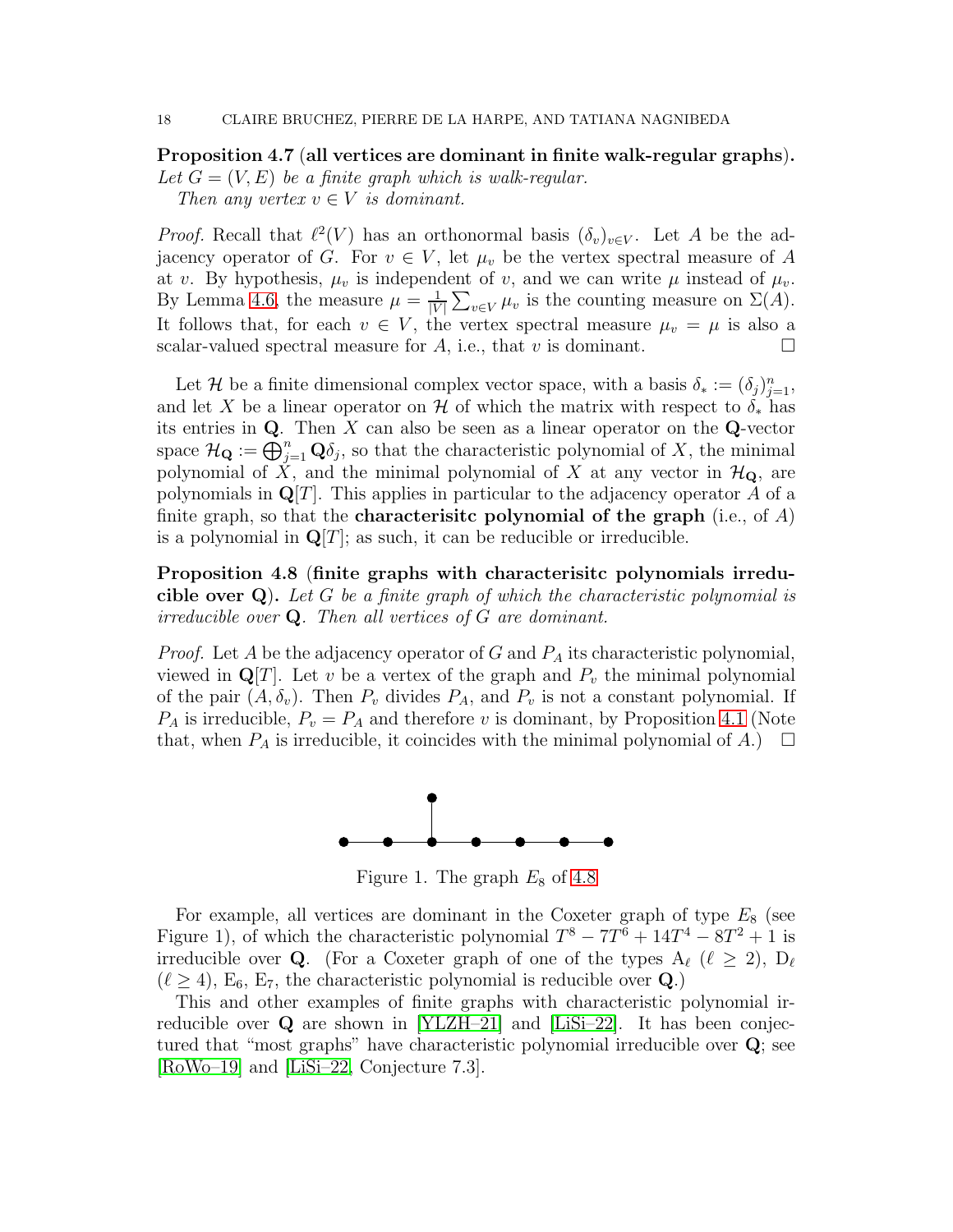#### 5. Examples of finite graphs

<span id="page-18-2"></span><span id="page-18-0"></span>**Example 5.1 (finite paths).** Let  $n \geq 2$ . The path  $P_n$  has vertex set  $\{1, 2, ..., n\}$ and edge set  $\{\{1, 2\}, \ldots, \{n-1, n\}\}\$ . Denote by A its adjacency operator, which is a symmetric *n*-by-*n* matrix. For  $k \in \{1, 2, ..., n\}$ , the vector  $\xi_k$  defined by  $\xi_k(j)$  $\sin\left(\frac{jk}{n+1}\pi\right)$  for  $j=1,\ldots,n$  is an eigenvector of A of eigenvalue  $2\cos\left(\frac{k}{n+1}\pi\right)$ ; all these eigenvalues are simple, and there are no other eigenvalues.

The vertex j is dominant if and only if j and  $n + 1$  are coprime. Indeed, suppose first that j and  $n + 1$  are coprime; then  $n + 1$  does not divide jk, and therefore  $\langle \delta_j | \xi_k \rangle = \sin \left( \frac{jk}{n+1} \pi \right) \neq 0$  for  $k \in \{1, ..., k\}$ , hence j is dominant (see Proposition [4.4](#page-15-0) [\(iv\)\)](#page-15-3). Suppose then that j and  $n + 1$  have a common divisor  $\ell \geq 2$ ; then, with  $k = (n+1)/\ell$ , we have  $\langle \delta_j | \xi_k \rangle = \sin \left( \frac{jk}{n+1} \pi \right) = \sin \left( \frac{j}{\ell} \right)$  $(\frac{j}{\ell}\pi) = 0,$ hence  $h$  is not dominant.

In particular, the two end vertices 1 and n are always dominant. When  $n + 1$ is prime, all vertices are dominant. If  $n$  is odd and at least 3, the middle vertex  $n+1$  $\frac{+1}{2}$  is not dominant. If  $n = 11$ , the vertices 1, 5, 7, 11 are dominant and the other vertices are not.

<span id="page-18-1"></span>**Example 5.2** (complete bipartite graphs and stars). Let m and n be two positive integers, such that  $1 \leq m \leq n$ . The complete bipartite graph  $K_{m,n}$  has vertex set  $V = \{v_1, \ldots, v_m, w_1, \ldots, w_n\}$  and an edge  $\{v_j, w_k\}$  for all  $j = 1, \ldots, m$ and  $k = 1, ..., n$ . Its adjacency operator has two simple eigenvalues  $\sqrt{mn}, -\sqrt{mn}$ and one eigenvalue 0 of multiplicity  $m+n-2$ . The function  $\xi^+$  such that  $\xi^+(v_j)$  =  $\sqrt{n}$  and  $\xi^+(w_k) = \sqrt{m}$  for all  $j = 1, ..., m$  and  $k = 1, ..., n$  is an eigenvector of eigenvalue  $\sqrt{mn}$ , the function  $\xi^-$  such that  $\xi^-(v_j) = \sqrt{n}$  and  $\xi^-(w_k) = -\sqrt{m}$ for all  $j = 1, \ldots, m$  and  $k = 1, \ldots, n$  is an eigenvector of eigenvalue  $-\sqrt{mn}$ , and  $\{\xi \in \ell^2(V) : \sum_{j=1}^m \xi(v_j) = 0, \sum_{k=1}^n \xi(w_k) = 0\}$  is the eigenspace of eigenvalue 0, of dimension  $m + n - 2$ .

When  $m = 1$  and  $n \geq 2$ , the star  $K_{1,n}$  has a unique vertex  $v_1$  which is not dominant, and all leaves  $w_1, \ldots, w_n$  are dominant. When  $2 \leq m \leq n$ , all vertices of  $K_{m,n}$  are dominant.

For  $k \geq 3$  and  $n \geq 1$ , denote by  $S_{k,n} = (V, E)$  the star with one core vertex  $v_0$  of degree k and kn vertices  $v_{i,j}$   $(1 \leq i \leq k, 1 \leq j \leq n)$  arranged in k arms of length *n* around  $v_0$ . Denote by  $\delta_0$  and  $\delta_{i,j}$  the corresponding characteristic functions, which constitue an orthonormal basis of  $\ell^2(V)$ . In all cases, denote by A the adjacency operator of  $S_{k,n}$ ; note that  $S_{k,1} = K_{1,k}$ . Easy computations show that

for 
$$
n = 1
$$
  $(A^2 - kI) \delta_0 = 0$ ,  
\nfor  $n = 2$   $(A^3 - (k+1)A) \delta_0 = 0$ ,  
\nfor  $n = 3$   $(A^4 - (k+2)A^2 + kI) \delta_0 = 0$ ,  
\nfor  $n = 4$   $(A^5 - (k+3)A^3 + (2k+1)A) \delta_0 = 0$ ,  
\nfor  $n = 5$   $(A^6 - (k+4)A^4 + (3k+3)A^2 - kI) \delta_0 = 0$ .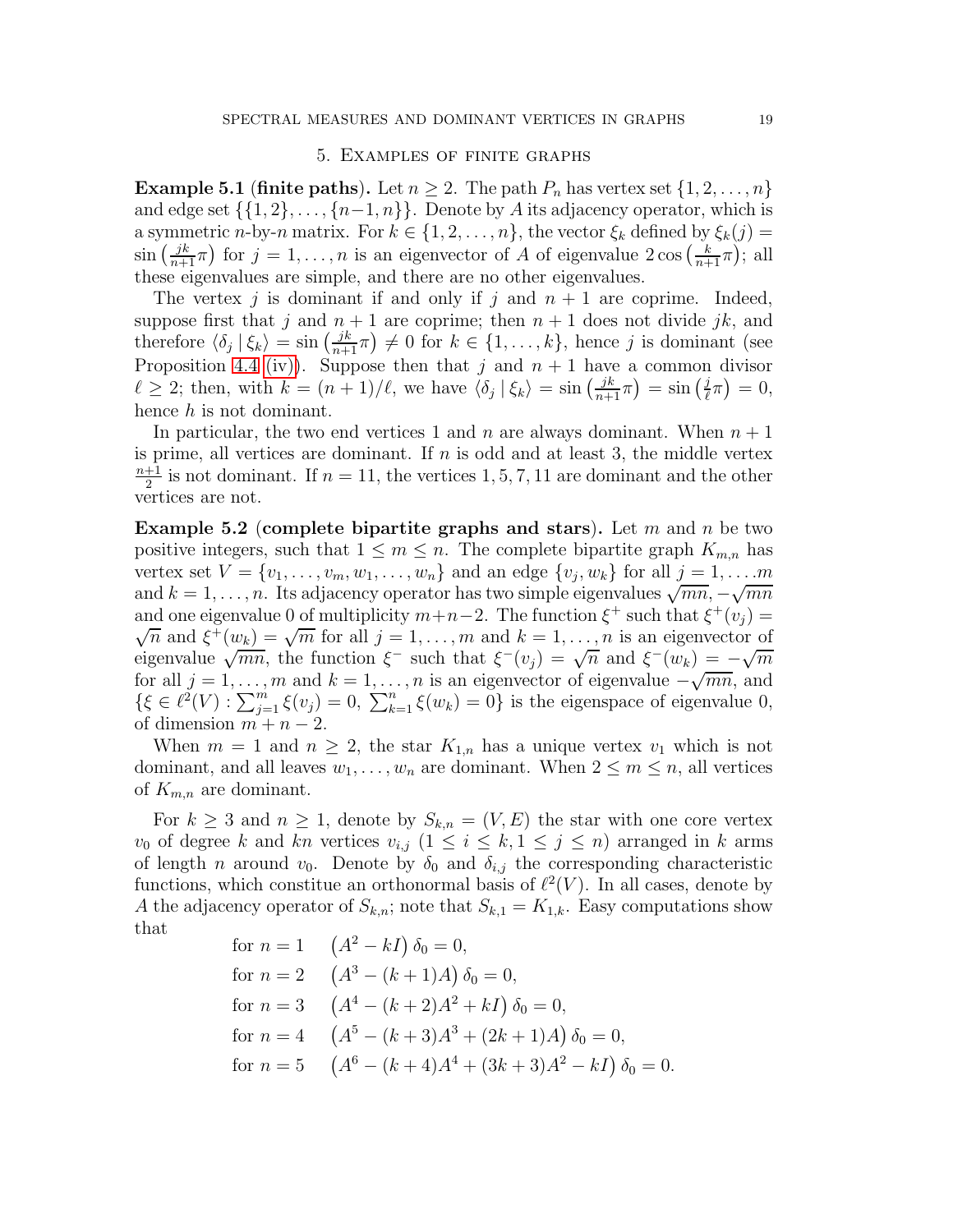It follows that the core vertex  $v_0$  of  $S_{k,n}$  is not dominant for  $n \in \{1, 2, 3, 4, 5\}.$ Indeed, we claim that, for all  $n \geq 1$ , the core vertex  $v_0$  of the graph  $S_{k,n} = (V, E)$ is not dominant.

Let us show this claim. On the one hand, the diameter of  $S_{k,n}$  is  $2n$ , so that  $S_{k,n}$  has at least  $2n+1$  distinct eigenvalues [\[Bigg–93,](#page-37-1) Corollary 2.7]; hence  $s - 1 \geq 2n$ , with the notation of Proposition [4.4.](#page-15-0) On the other hand, in the matrix  $W^{(v_0)} = (\langle A^t \delta_0 | \delta_v \rangle)_{v \in V, 0 \le t \le s-1}$ , with rows indexed be the set V of vertices of  $S_{k,n}$ , the rows indexed by  $v_{i,j}$  and  $v_{i',j}$  are equal, for any  $i, i' \in \{1, \ldots, k\}$  and  $j \in \{1, \ldots, n\}$ ; hence the rank of the matrix  $W^{(v_0)}$  is at most  $|V| - (k-1)n =$  $(kn + 1) - (kn - n) = n + 1$ . Since  $n + 1 \leq 2n < s$ , the claim follows by Proposition [4.4.](#page-15-0)

Nevertheless, we believe that cores are dominant in the infinite stars of Theorem [7.3](#page-35-0) below.

<span id="page-19-0"></span>Example 5.3 (first graphs without dominant vertices). It is easy to find graphs without dominant vertices. For example, let  $G'$  and  $G''$  be two finite graphs such that at least one eigenvalue of  $G'$  is not an eigenvalue of  $G''$  and at least one eigenvalue of  $G''$  is not an eigenvalue of  $G'$ ; the non-connected graph  $G' \sqcup G''$  does not have any dominant vertex, by Corollary [4.5.](#page-16-0) Other disconnected graphs without any dominant vertex appear in Remark [5.4](#page-20-0) and Example [5.7.](#page-23-0)



Figure 2. The graph  $G_3$  of 5.3

We describe now a sequence of connected finite graphs  $G_n$  without dominant vertices. For  $n \geq 2$ , let  $G_n$  be the graph with  $n+2$  vertices  $v_0, v'_0, v_1, \ldots, v_n$  and  $2n + 1$  edges  $\{v_0, v'_0\}, \{v_0, v_1\}, \{v'_0, v_1\}, \ldots, \{v_0, v_n\}, \{v'_0, v_n\}.$  The eigenvalues of  $G_n$  are

$$
\lambda_n^+ = \frac{1}{2}(1 + \sqrt{8n + 1})
$$
 simple Perron–Frobenius eigenvalue  
\n
$$
\lambda_n^0 = 0
$$
 of multiplicity  $n - 1$   
\n
$$
\lambda_n^{-1} = -1
$$
 simple eigenvalue  
\n
$$
\lambda_n^- = \frac{1}{2}(1 - \sqrt{8n + 1})
$$
 simple eigenvalue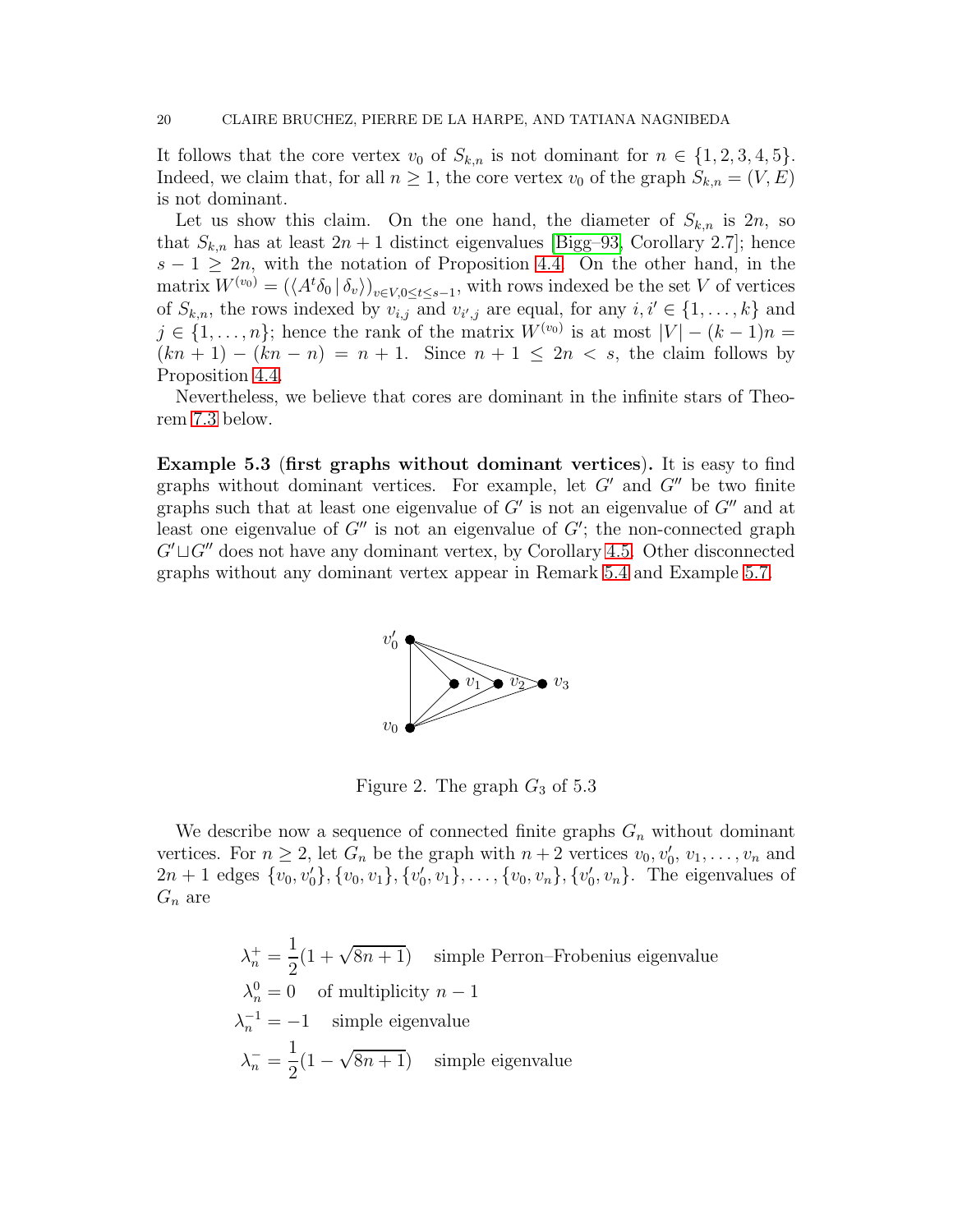respectively with eigenvectors given by

$$
\xi_n^+(v_0) = \xi_n^+(v_0') = \frac{1}{4}(1 + \sqrt{8n+1}), \quad \xi_n^+(v_1) = \dots = \xi^+ n(v_n) = 1
$$
  

$$
\xi_n^0(v_0) = \xi_n^0(v_0') = 0, \quad \xi_n^0(v_1) + \dots + \xi_n^0(v_n) = 0
$$
  

$$
\xi_n^{-1}(v_0) = 1, \xi_n^{-1}(v_0') = -1, \quad \xi_n^+(v_1) = \dots = \xi_n^+(v_n) = 0
$$
  

$$
\xi_n^-(v_0) = \xi_n^-(v_0') = \frac{1}{4}(1 - \sqrt{8n+1}), \quad \xi_n^-(v_1) = \dots = \xi_n^-(v_n) = 1.
$$

Observe that  $v_0$  and  $v'_0$  are null vertices for the multiple eigenvalue 0, and that the other  $v_1, v_2, \ldots, v_n$  are null vertices for the simple eigenvalue  $-1$ . It follows from Corollary [4.5](#page-16-0) that  $G_n$  does not have any dominant vertex.

Note that  $G_n$  is an integral graph, i.e., that  $\frac{1}{2}(1 \pm \sqrt{8n+1})$  are integers, for  $n = 3, 6, 10, 15, 21, 28, \dots$ 

<span id="page-20-0"></span>Remark 5.4. There are thirty connected graphs on 2, 3, 4 or 5 vertices. Five of them have no dominant vertex at all. Each of them is the complement of a non-connected graph without dominant vertex. The five graphs have numbers 5, 11, 15, 17, 23 in [\[CvRS–97,](#page-37-8) Appendix B], and can be described as follows.



Figure 3. The connected graphs on 5 or less vertices without dominant vertex

- (a) Graph 5, which is Graph  $G_2$  of our Example [5.3.](#page-19-0) Its complement is the disjoint union of a path with two vertices and two isolated vertices.
- (b) Graph 11 is obtained from the complete graph on 5 vertices by erasing one edge. Its complement is the disjoint union of a path with two vertices and three isolated vertices.
- (c) Graph 15, which is Graph  $G_3$  of our Example [5.3.](#page-19-0) Its complement is the disjoint union of a cycle with three vertices and two isolated vertices.
- (d) Graph 17 is obtained from a square by adding one vertex and one edge between this vertex and three of the vertices of the square. Its complement is the disjoint union of a path with two vertices and a path with three vertices.
- (e) Graph 23 is obtained from a star with 5 vertices by adding one edge between two of the leaves. Its complement is the disjoint union of Graph 5 and one isolated vertex.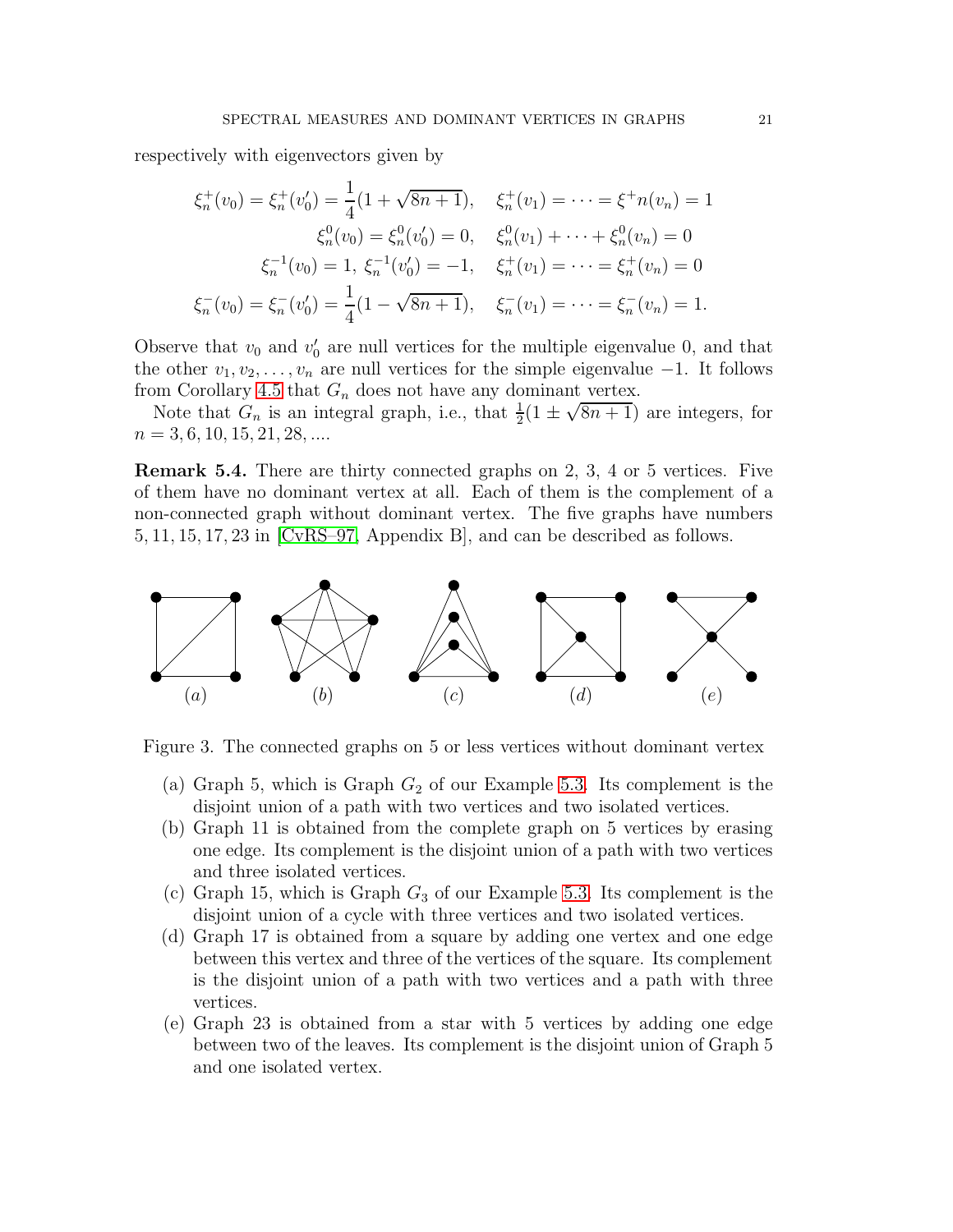We haven't tried to list connected graphs without dominant vertices for more vertices. The number of all connected graphs with  $n$  vertices is given

for  $n = 1, 2, \ldots, 10$  by  $1, 1, 2, 6, 21, 112, 853, 11117, 261080, 11716571.$ 

For  $n \leq 19$ , see Sequence A001349 in [\[OEIS\]](#page-38-15).

<span id="page-21-0"></span>**Example 5.5** (a tree without dominant vertices). For integers  $n, k$  such that  $n \geq 4$  and  $2 \leq k \leq (n+1)/2$ , let  $X_{n,k}$  denote the tree obtained from two paths  $P_n$ , respectively with sets of vertices  $v_1, \ldots, v_n$  and  $v'_1, \ldots, v'_n$  (in this order), by gluing  $v_k$  and  $v'_k$ . Thus  $X_{n,k}$  has  $2n-2$  edges and  $2n-1$  vertices, one of them of degree 4, and  $2n - 6$  of degree 2, and four leaves of degree 1.



Figure 4. The graph  $X_{4,2}$  of 5.5

The smallest of these graph  $X_{4,2}$  has 6 edges and 7 vertices, 1 vertex of degree four, 2 vertices of degree two, and 4 leaves. We rather denote its vertices by  $r$ (the root),  $v_1, v_2$  (the vertices of degree two), and  $\ell_1, \ell_2, \ell_3, \ell_4$  (the leaves), and the edges are

$$
\{\ell_1, r\}, \{r, v_1\}, \{v_1, \ell_3\} \{\ell_2, r\}, \{r, v_2\}, \{v_2, \ell_4\}.
$$

The graph  $X_{4,2}$  has seven eigenvalues, the four roots (all real) of  $T^4 - 5T^2 + 2$ , and the three values  $-1, 0, 1$ ; in decreasing order:

$$
\sqrt{\frac{5+\sqrt{17}}{2}}, 1, \sqrt{\frac{5-\sqrt{17}}{2}}, 0, -\sqrt{\frac{5-\sqrt{17}}{2}}, -1, -\sqrt{\frac{5+\sqrt{17}}{2}}
$$

i.e., approximately, 2.4, 1, 0, 6, 0, -0.6, -1, -2.4. An eigenvector  $\xi^{\lambda}$  for an eigenvalue  $\lambda$  which is a root of  $T^4 - 5T^2 + 2$  is given by

$$
\xi^{\lambda}(\ell_1) = \xi^{\lambda}(\ell_2) = 1, \quad \xi^{\lambda}(r) = \lambda,
$$
  

$$
\xi^{\lambda}(v_1) = \xi^{\lambda}(v_2) = \frac{\lambda^2}{\lambda^2 - 1}, \quad \xi^{\lambda}(\ell_3) = \xi^{\lambda}(\ell_4) = \frac{\lambda}{\lambda^2 - 1}
$$

.

Eigenvectors  $\xi^{\pm 1}$  for the eigenvalues 1 and  $-1$  are given by

$$
\xi^{(\pm 1)}(\ell_1) = \xi^{(\pm 1)}(\ell_1) = \xi^{(\pm 1)}(r) = 0, \quad \xi^{(\pm 1)}(v_1) = \frac{1}{\sqrt{2}}, \quad \xi^{(\pm 1)}(\ell_3) = \pm \frac{1}{\sqrt{2}}
$$

$$
\xi^{(\pm 1)}(v_2) = \frac{-1}{\sqrt{2}}, \quad \xi^{(\pm 1)}(\ell_3) = \mp \frac{1}{\sqrt{2}}
$$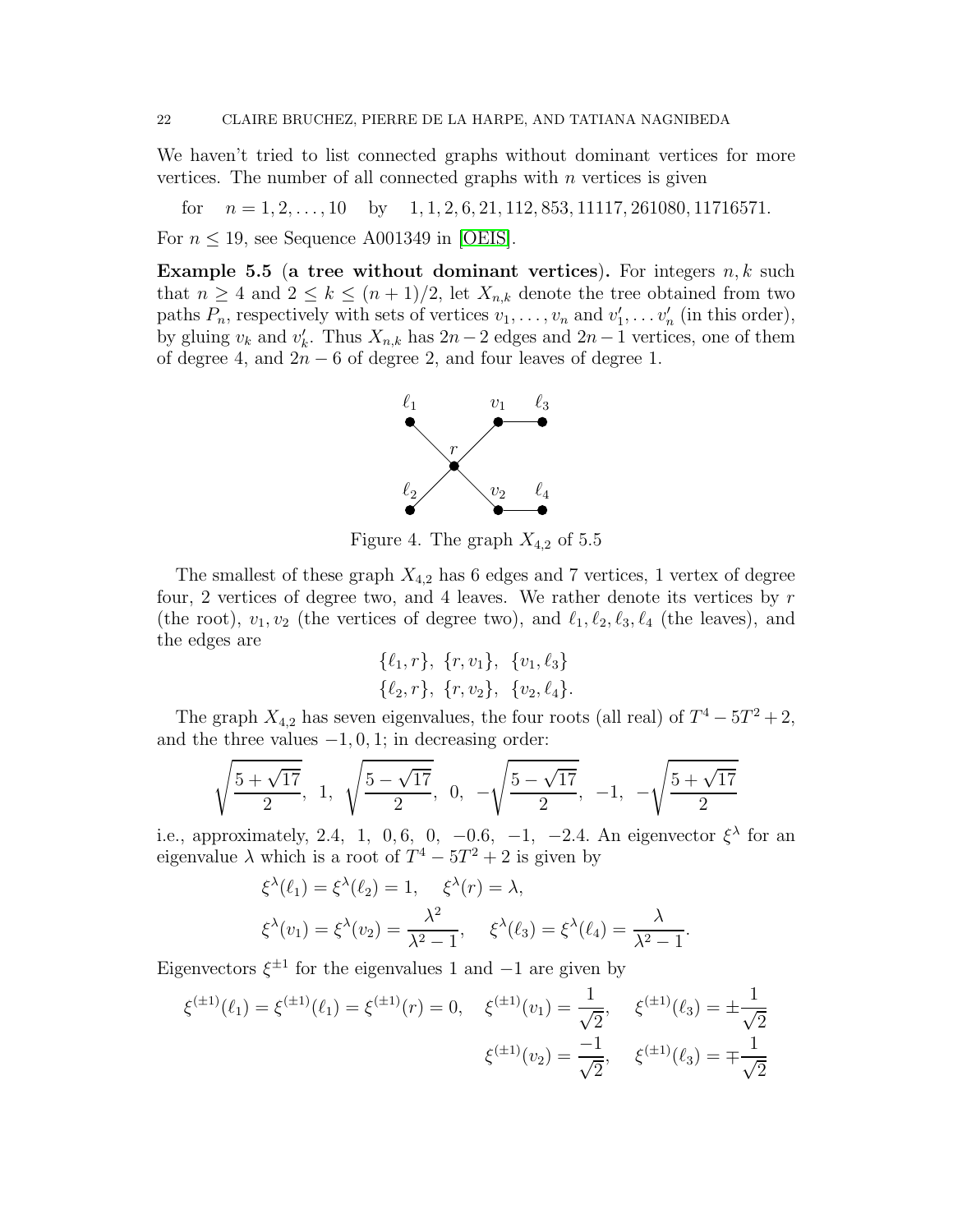An eigenvector  $\xi^{(0)}$  for the eigenvalue 0 is given by

 $\xi^{(0)}(\ell_1) = 1, \quad \xi^{(0)}(\ell_2) = -1, \quad \xi^{(0)}(\text{each of the five other vertices}) = 0.$ 

It follows from Corollary [4.5](#page-16-0) that  $X_{4,2}$  does not have any dominant vertex.

This is a particular case of the fact established in the next proposition, with a different proof.

The following notion will be used in the proof of the next proposition. Let  $G =$  $(V, E)$  be a finite graph with  $n = |V|$  vertices. For a vector  $\xi \in \ell^2(V)$ , denote by  $\xi_w$ its w<sup>th</sup> coordinate with respect to the basis  $(\delta_w)_{w \in V}$  of  $\ell^2(V)$ . Define the walk **matrix**  $W^{(v)}$  of G at v to be the matrix with columns  $\delta_v$ ,  $A\delta_v$ ,  $A^2\delta_v$ , ...,  $A^{n-1}\delta_v$ ; it is a square matrix with  $n$  rows and  $n$  columns, with entries in  $N$ . For indices  $\ell \in \{0, 1, \ldots, n-1\}$  and  $w \in V$ , the  $(\ell, w)$ -entry  $(A^{\ell}\delta_v)_{w}$  or  $W^{(v)}$  is the number of walks of length  $\ell$  in G which start at v and end at w (see Proposition [4.3\)](#page-14-2).

The first s column of  $W^{(v)}$  appear in Condition [\(iii\)](#page-15-4) of Proposition [4.4](#page-15-0) and in Example [5.2.](#page-18-1) The matrix  $W^{(v)}$  appears in the literature, for example as a particular case of the walk matrices at subsets of  $V$ , considered in [\[LiSi–22\]](#page-38-13). The matrix  $\sum_{v \in V} W^{(v)}$  appears in various places, including [\[BrHa–12,](#page-37-2) Section 14.2], with the same name of walk matrix.

Proposition 5.6 (a sequence of trees without dominant vertices). *Consider two integers* n, k *such that*  $n \geq 4$  *and*  $2 \leq k \leq (n+1)/2$ *, and let*  $X_{n,k}$  *be the tree defined in Example* [5.5.](#page-21-0) *Suppose moreover that*  $k$  *and*  $n - k + 1$  *are coprime. Then the tree*  $X_{n,k}$  *does not have any dominant vertex.* 



Figure 5. The graph  $X_{7,3}$  of 5.6

*Proof.* Denote by A the adjacency operator of  $X_{n,k}$ . Claim: *all eigenvalues of* A *are simple.* To show this, we assume that A has an eigenvalue  $\lambda$  of multiplicity at least 2, and we will obtain a contradiction.

The following has been established by Godsil; see [\[Gods–84,](#page-38-16) Lemma 2] or [\[BrHa–12,](#page-37-2) Theorem 5.1.2]. Let X be a tree,  $A_X$  its adjacency operator, and  $\lambda$ *an eigenvalue of*  $A_X$  *of multiplicity*  $m \geq 2$ *. Let* P *be a subgraph of* X *which is a path, and*  $X \setminus P$  *the graph obtained from* X *by deleting the vertices of* P *and the edges incident to them. Then*  $\lambda$  *is an eigenvalue of*  $X \setminus P$  *of multiplicity at least*  $m-1$ . We apply this to  $X = X_{n,k}$ . Consider first the path P' from  $v_n$  to  $v'_n$  (the notation is that of Example [5.5\)](#page-21-0); since  $X_{n,k} \setminus P'$  is the disjoint union of two copies of the path  $P_{k-1}$  with  $k-1$  vertices,  $\lambda$  is an eigenvalue of  $P_{k-1}$ . Consider then the path  $P''$  from  $v_1$  to  $v'_1$ ; since  $X_{n,k} \setminus P''$  is the disjoint union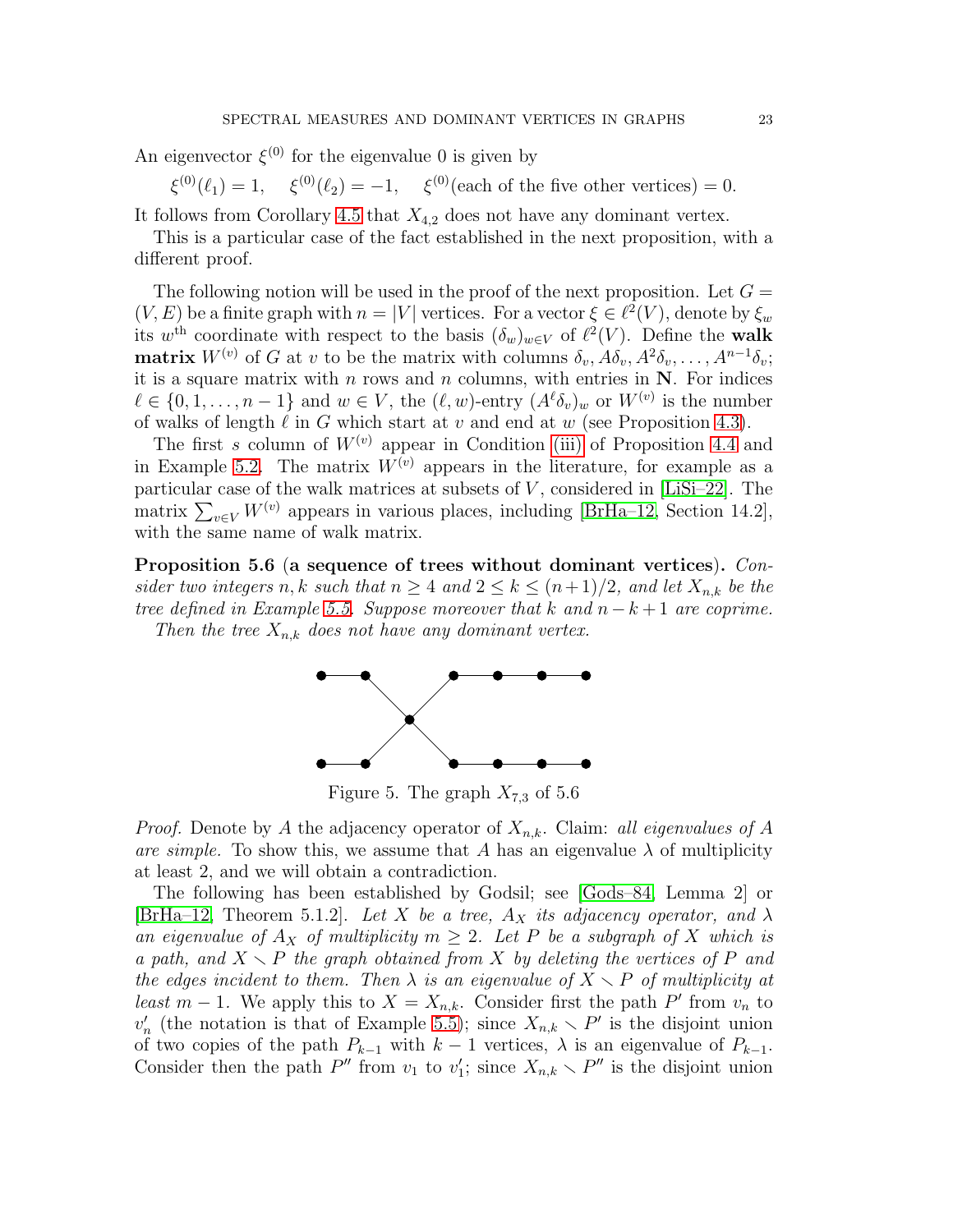of two copies of the path  $P_{n-k}$ ,  $\lambda$  is an eigenvalue of  $P_{n-k}$ . But the spectra of  $P_{k-1}$  and  $P_{n-k}$  are disjoint, because k and  $n-k+1$  are coprime, and this is the announced contradiction.

It follows that A has simple eigenvalues only, in other words that A has  $2n-1$ distinct eigenvalues.

It remains to show that any vertex  $v$  is not dominant. By Proposition [4.4,](#page-15-0) it suffices to show that the vectors  $\delta_v$ ,  $A\delta_v$ ,  $A^2\delta_v$ , ...,  $A^{2n-2}\delta_v$  are linearly dependent, i.e., that the rank of the walk matrix  $W^{(v)}$  at v is strictly less than  $2n-1$ . There are two cases to consider.

Suppose first that v is either  $v_i$  or  $v'_i$  for some  $i \in \{1, ..., k\}$ . For any  $j \in$  ${k + 1, ..., n}$  and for any  $\ell \in \{0, 1, ..., n-2\}$ , the number of walks in  $X_{n,k}$ of length  $\ell$  starting at v and ending at  $v_j$  is equal to the number of such walks starting at v and ending at  $v'_j$ . Thus, with respect to the basis  $(\delta_w)_w$  of  $\ell^2(V)$ , the coordinates along  $\delta_{v_j}$  and  $\delta_{v'_j}$  are equal. In other words, row  $v_j$  and row  $v'_j$  of the matrix  $W^{(v)}$  coincide. Thus the matrix  $W^{(v)}$  has  $n - k$  pairs of equal rows, and consequently its rank is at most  $(2n-1) - (n-k) = n+k-1$ , in particular its rank is strictly less than  $2n - 1$ .

Suppose now that v is either  $v_i$  or  $v'_i$  for some  $i \in \{k, \ldots, n\}$ . Similarly, the matrix  $W^{(v)}$  has  $k-1$  pairs of equal rows, its rank is at most  $(2n-1)-(k-1) = 2n - k$ , in particular its rank is strictly less than  $2n-1$ .  $2n - k$ , in particular its rank is strictly less than  $2n - 1$ .

<span id="page-23-0"></span>Example 5.7 (regular connected graphs without dominant vertices). For  $m \geq 3$ , denote by  $C_m$  the cycle with m vertices. Denote by  $v_0, v_1, \ldots, v_{m-1}$ the vertices of  $C_m$ , such that the edges are  $\{v_{k-1}, v_k\}$  for  $k \in \{0, 1, \ldots, m-1\}$ (with  $-1 = m - 1$ ). For  $j = 0, 1, ..., m - 1$ , define the vector  $\xi_j \in \ell^2(C_m)$  by  $\xi_j(v_k) = \zeta^{kj}$  for  $k = 0, 1, ..., m - 1$ . Then  $\xi_j$  is an eigenvector of the adjacency operator of  $C_m$  of eigenvalue  $2 \cos \left( \frac{j}{n} \right)$  $\frac{j}{m}\pi$ ). This shows that the spectrum of  $C_m$ consists of 2 (a simple eigenvalue),  $2 \cos(\frac{1}{n})$  $\frac{j}{m}\pi$ ) for  $1 \leq j \leq \frac{m}{2}$  $\frac{m}{2}$  (eigenvalues of multiplicity 2), and  $-2$  when m is even (a simple eigenvalue). All vertices are dominant by Proposition [3.4.](#page-10-3)

Let m, n be two coprime integers, both  $\geq 3$ . The spectra of  $C_m$  and  $C_n$  contain 2, and are otherwise disjoint. The non-connected graph  $C_m \sqcup C_n$  is 2-regular. All eigenvalues have multiplicity 2, except  $-2$  which is an eigenvalue if one of m, n is even. Denote by  $C'_{m,n}$  the complement of the graph  $C_m \sqcup C_n$ . It is well-known that the eigenvectors of  $C'_{m,n}$  are the same as the eigenvectors of  $C_m \sqcup C_n$ , see for example [\[GoRo–01,](#page-38-4) Lemma 8.5.1]. In particular, any eigenvector of  $C'_{m,n}$  for an eigenvalue  $\neq 2$  has either all vertices of  $C_m$  or all vertices of  $C_n$  as null vertices. It follows that  $C'_{m,n}$  does not have any dominant vertex.

The smallest of these graphs is  $C'_{3,4}$ . It has 7 vertices, it is 4-regular, its spectrum is

4, 1, 0, 0, −1, −1, −3

and it does not have any dominant vertex.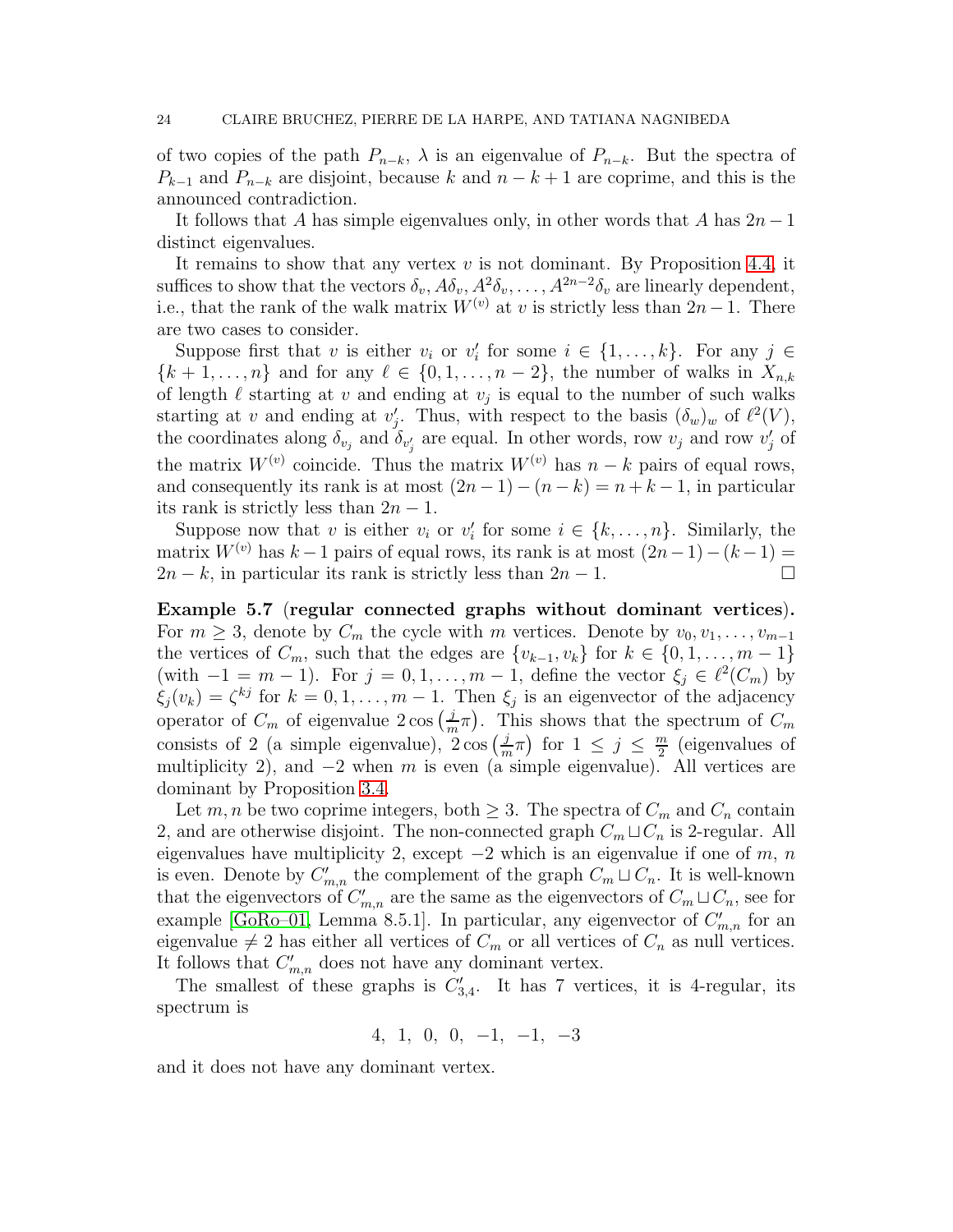

Figure 6. The graph  $C'_{3,4}$  of 5.7

<span id="page-24-0"></span>**Proposition 5.8.** Let G be a connected finite graph of diameter  $d \geq 1$ . Assume *that* G has exactly  $d + 1$  eigenvalues. Let  $v_0, v_d \in V$  be a pair of vertices at *distance* d *from one another.*

*Then*  $v_0$  *and*  $v_d$  *are dominant vertices in G.* 

Recall that a connected finite graph of diameter d has at least  $d+1$  eigenvalues [\[Bigg–93,](#page-37-1) Corollary 2.7].

*Proof.* Denote by  $|v - w|$  the combinatorial distance between two vertices v, w of G. Choose vertices  $v_1, \ldots, v_{d-1}$  such that  $v_0, v_1, \ldots, v_{d-1}, v_d$  are the vertices (in this order) of a path connecting  $v_0$  to  $v_d$ . Write  $\delta_j$  for  $\delta_{v_j}$ . For  $k \in \{0, 1, \ldots, d\}$ ,

$$
\langle A^k \delta_0 | \delta_j \rangle \begin{cases} \neq 0 \text{ if } j = k \\ = 0 \text{ if } j > k \end{cases} \text{ so that } \quad (A^k \delta_0)(v_j) \begin{cases} \neq 0 \text{ if } j = k \\ = 0 \text{ if } j > k \end{cases}
$$

(when  $k = d$ , the two lines "= 0 if  $j > k$ " should be ignored) and therefore  $\delta_0, A\delta_0, \ldots, A^d\delta_0$  are linearly independent. By Proposition [4.4,](#page-15-0) the vertex  $v_0$  is dominant. Similarly,  $v_d$  is dominant.

Proposition [5.8](#page-24-0) implies for example that the end vertices are dominant in a finite path or in a star (as already observed above in Examples [5.1](#page-18-2) and [5.2\)](#page-18-1), or that all vertices are dominant in a complete graph.

Example 5.9 (all vertices are dominant in distance-regular graphs). A distance-regular graph is a connected finite graph  $G$  of some diameter  $d$  such that, for two vertices v, w of G and two integers  $j, h \in \{0, 1, \ldots, d\}$ , the number of vertices u of G such that  $|u - v| = j$  and  $|u - w| = h$  depends only on  $|w - v|$ . For such a graph, the number of eigenvalues of the adjacency operator is exactly  $d+1$  [\[Bigg–93,](#page-37-1) Theorem 20.7] and, for any vertex v, there exists a vertex w at distance exactly d from v. It follows from Proposition [5.8](#page-24-0) that all vertices are dominant in a distance-regular graph.

Remark 5.10. The distance-regular graphs of diameter 2 are the connected strongly regular graphs. Thus all vertices are dominant in a connected strongly regular graphs.

A graph is distance-transitive if its automorphism group is transitive on equidistant pairs of vertices. These graphs are clearly vertex-transitive hence all their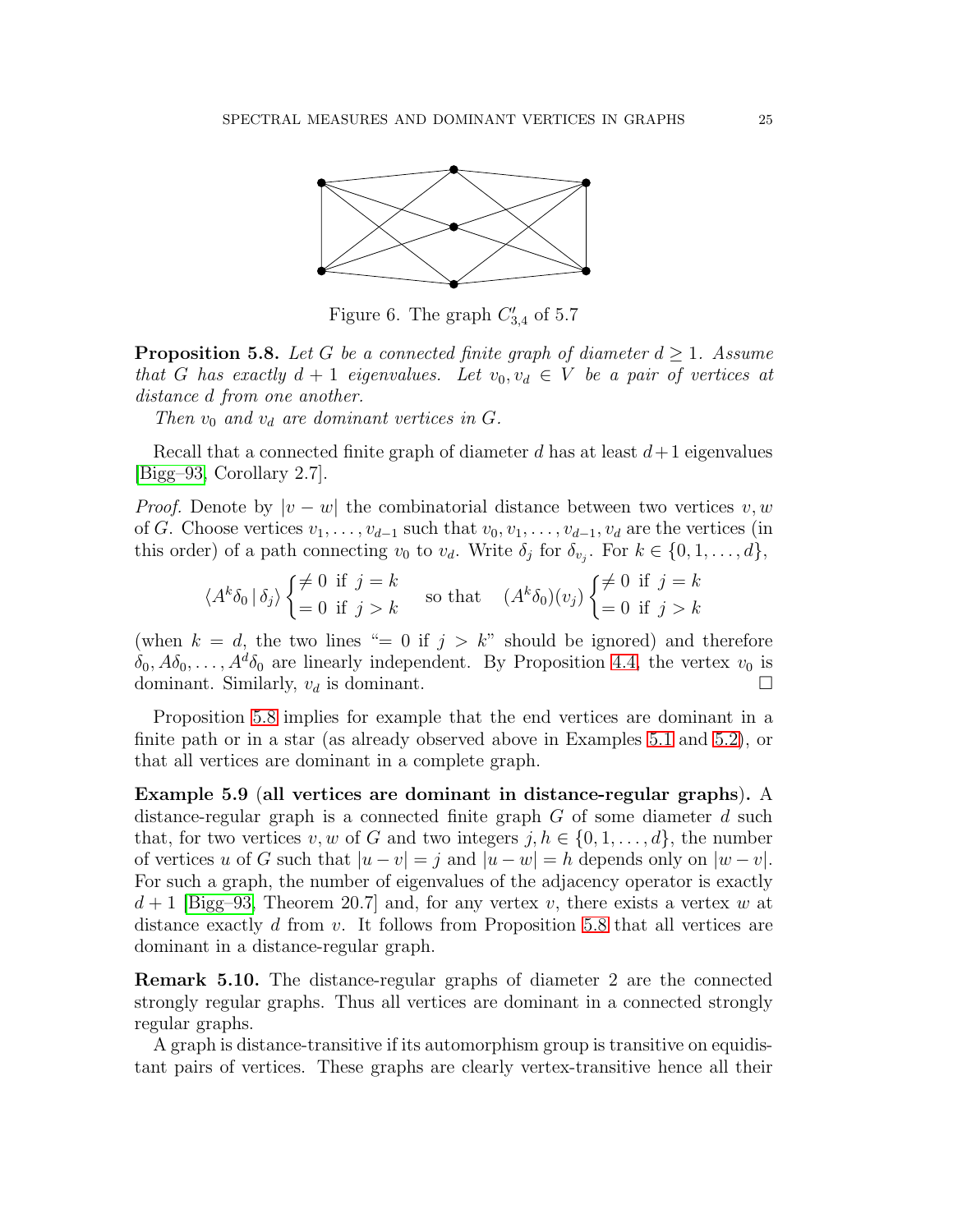vertices are dominant by Proposition [3.4.](#page-10-3) However, as it is well-known, a distanceregular graph need not be distance transitive; see for example [\[Bigg–93,](#page-37-1) Additional result 20c].

A connected finite graph with two eigenvalues is a complete graph. A connected finite graph with three eigenvalues is a connected strongly regular graph. It is known that a connected finite regular graph with four eigenvalues is walkregular [\[BrHa–12,](#page-37-2) Corollary 15.1.2], and therefore all its vertices are dominant by Proposition [4.7.](#page-17-0) A connected finite regular graph with four eigenvalues need not be distance regular [\[vDam–95\]](#page-37-11).

**Example 5.11.** For integers  $k \geq 2, r \geq 1$ . Let  $T_{k,r}$  denote the k-ary rooted tree of depth r. The tree  $T_{k,1}$  is the star with one root of degree k and k leaves, for  $r \geq 2$ , the tree  $T_{k,r}$  is obtained by attaching k new leaves to each leaf of  $T_{k,r-1}$ . Thus  $T_{k,r}$  has first one root of degree k, then  $k + k^2 + \cdots + k^{r-1}$  vertices of degree  $k+1$ , and finally  $k^r$  leaves at distance r from the root. Altogether  $T_{k,r}$ has  $1 + k + \cdots + k^r = (k^{r+1} - 1)/(k - 1)$  vertices. Eigenvalues and eigenvectors of these trees have been computed in [\[DeRo–20\]](#page-37-12). In particular, there results imply:

*In the k-ary rooted tree*  $T_{k,r}$ *, with*  $k \geq 2$  *and*  $r \geq 1$ *, a vertex is dominant if and only if it is a leaf.*

**Example 5.12 (Coxeter graphs).** The Coxeter graphs of type  $A$  are the paths. Their dominant vertices have been described in Example [5.1.](#page-18-2)

For  $\ell \geq 4$ , the Coxeter graph of type  $D_{\ell}$  has vertex set  $V = \{v_1, v_2, \ldots, v_{\ell}\}\$ and edge set  $\{\{v_1, v_2\}, \ldots, \{v_{\ell-3}, v_{\ell-2}\}, \{v_{\ell-2}, v_{\ell-1}\}, \{v_{\ell-2}, v_{\ell}\}\}\.$  The vector  $\xi_0 \in$  $\ell^2(V)$  defined by

$$
\xi_0(v_1) = \cdots = \xi_0(v_{\ell-2}) = 0, \quad \xi_0(v_{\ell-1}) = 1, \ \xi_0((v_{\ell}) = -1,
$$

is an eigenvector of eigenvalue 0. For  $k \in \{1, 2, \ldots, \ell - 1\}$ , the vector  $\xi_k$  defined by

$$
\xi_k(v_j) = 2 \cos \left( \frac{(2k-1)(\ell-j-1)}{2\ell-2} \pi \right) \quad \text{for } j \in \{1, 2, \dots, \ell-2\},
$$
  

$$
\xi(v_{\ell-1}) = \xi_k(v_{\ell}) = 1,
$$

is an eigenvector of eigenvalue  $2 \cos \left( \frac{(2k-1)}{2k-2} \right)$  $\frac{2k-1}{2\ell-2}\pi$ .

If  $\ell = 4$ , we have  $D_4 = K_{1,3}$ , so that  $D_4$  has three dominant vertices which are the three leaves, see Example [5.2.](#page-18-1)

If  $\ell$  is odd and at least 5, all eigenvalues are simple, the vertices  $v_{\ell-1}$  and  $v_{\ell}$ are dominant, and the other vertices are not dominant.

If  $\ell$  is even and at least 6, the eigenvalue 0 has multiplicity 2 (eigenvectors  $\xi_0$ and  $\xi_{\ell/2}$ ) and the dominant vertices are  $v_1, v_3, \ldots, v_{\ell-3}, v_{\ell-1}, v_{\ell}$ .

Computations show that the graph  $E_6$  has four dominant vertices, that the graph  $E_7$  has three dominant vertices which are its three leaves, and we have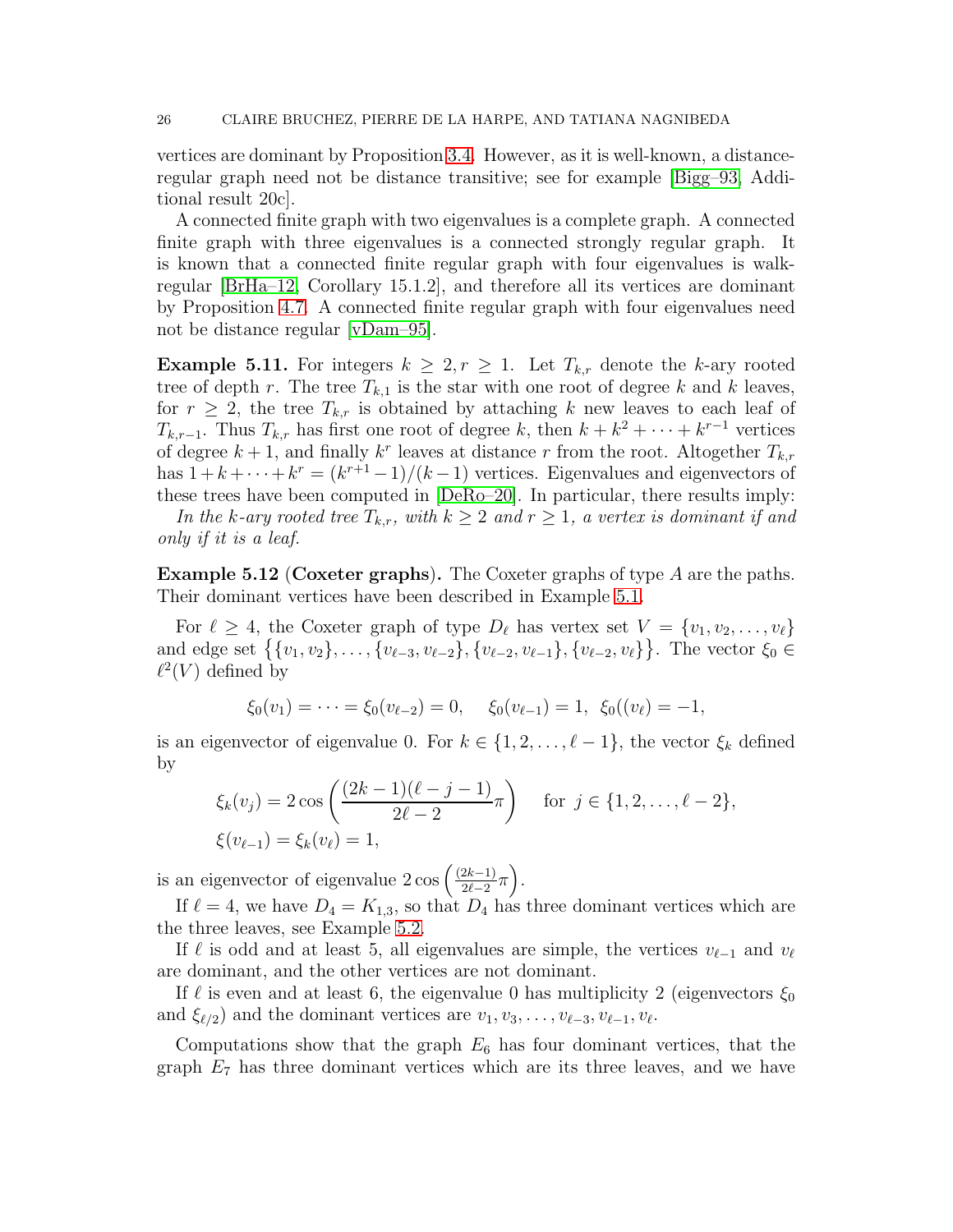already noted just after Proposition [4.8](#page-17-1) that all vertices are dominant in the graph  $E_8$ .

Example 5.13 (A graph with exactly one dominant vertex). There is a so-called extended graph, often denoted by  $E_8$ , with nine vertices, obtained by gluing along one of their end-vertices three paths  $P_2$ ,  $P_3$ , and  $P_6$ ; see Figure 7.

A tedious but straightforward computation shows that  $E_8$  has the following remarkable property: it has a unique vertex which is dominant; this vertex is the leaf  $\ell$  at distance 5 from the vertex of degree 3.



Figure 7. The graph  $\widetilde{E_8}$  of 5.13

### 6. On a perturbation of the free Jacobi matrix

<span id="page-26-0"></span>The object of this section is to determine the spectrum and the eigenvalues of the operator  $J_a$  defined below, and to show that all basis vectors  $\delta_n$  are cyclic for  $J_a$ . This will be used for the proof of Theorem [7.3.](#page-35-0) The results are known, see for example [\[LeNy–15\]](#page-38-17). Proposition [6.7](#page-32-1) is an observation that we haven't found in the literature.

Consider the Hilbert space  $\ell^2(\mathbf{N})$ , its standard orthonormal basis  $\delta_* = (\delta_n)_{n \geq 0}$ , a positive number  $a > 0$ , and the N-by-N matrix

$$
(Jac_{a}) \qquad J_{a} = \begin{pmatrix} 0 & a & 0 & 0 & 0 & \cdots \\ a & 0 & 1 & 0 & 0 & \cdots \\ 0 & 1 & 0 & 1 & 0 & \cdots \\ 0 & 0 & 1 & 0 & 1 & \cdots \\ 0 & 0 & 0 & 1 & 0 & \cdots \\ \vdots & \vdots & \vdots & \vdots & \vdots & \ddots \end{pmatrix}.
$$

This is the matrix with respect to the basis  $\delta_*$  of a bounded self-adjoint operator on  $\ell^2(\mathbf{N})$  that we denote again by  $J_a$  and that we call a **Jacobi operator**. We may view  $J_a$  as a perturbation of the matrix  $J_1$ , often called the free Jacobi matrix, for example in [\[Simo–11,](#page-38-18) Chapter 1].

Let S be operator defined on  $\ell^2(\mathbf{N})$  by

$$
S(\xi_0,\xi_1,\xi_2,\xi_3,\xi_4,\ldots)=(a\xi_1,\xi_2,\xi_3,\xi_4,\ldots).
$$

Its adjoint is given by

$$
S^*(\xi_0,\xi_1,\xi_2,\xi_3,\xi_4,\ldots)=(0,a\xi_0,\xi_1,\xi_2,\xi_3,\ldots).
$$

(The operator  $S^*$  is an example of weighted shift.) We denote by  $P_0$  the orthogonal projection of  $\ell^2(\mathbf{N})$  onto the line generated by  $(1,0,0,0,0,\ldots)$  and by 1 the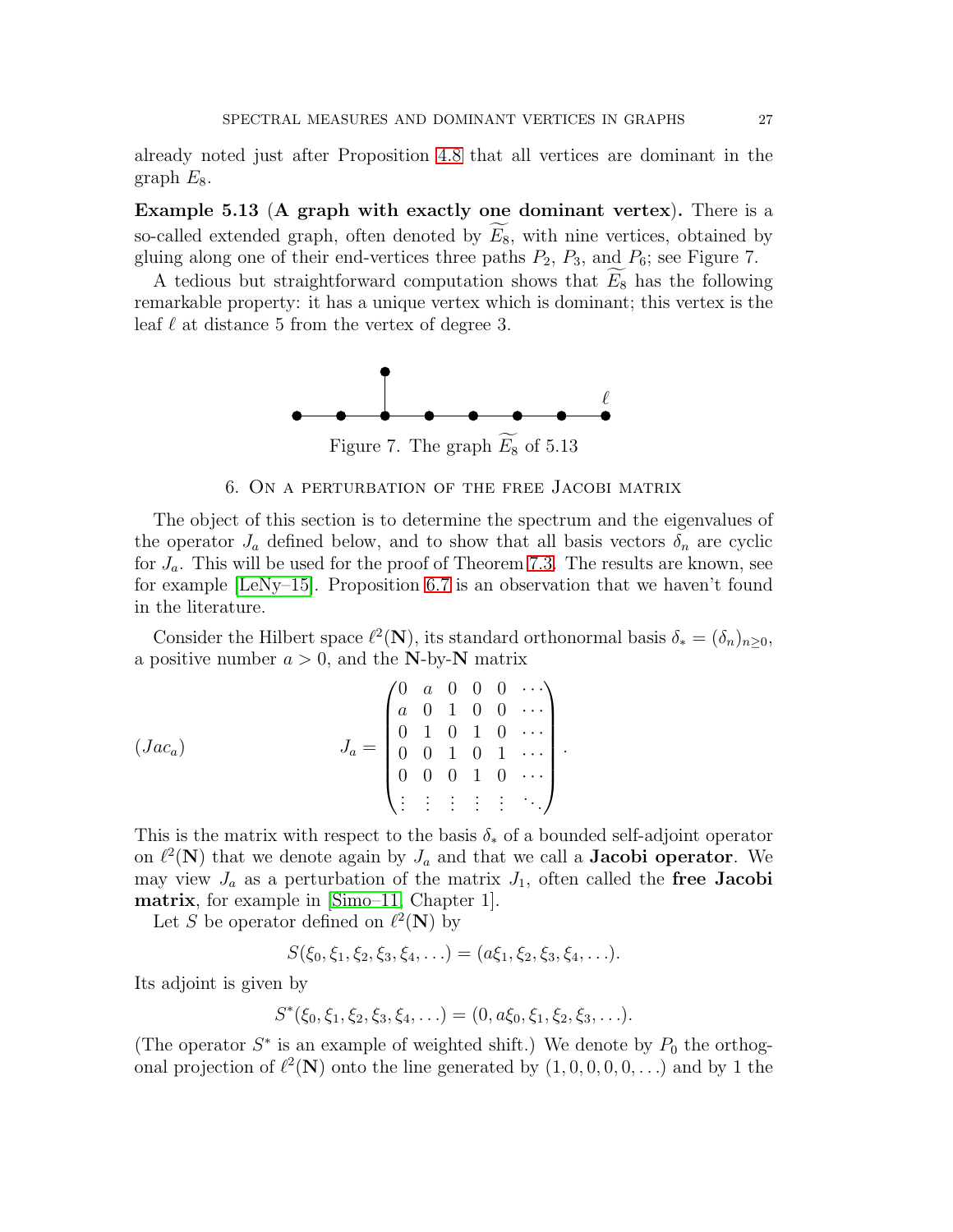identity operator on  $\ell^2(\mathbf{N})$ . We denote by  $D_0(1)$  the closed disc  $\{z \in \mathbf{C} \mid |z| \leq 1\}$ of radius 1 centred at the origin of C.

The following lemma and its proof are partly inspired by Section 2 in [\[Swar–88\]](#page-38-19).

<span id="page-27-7"></span><span id="page-27-2"></span><span id="page-27-1"></span>Lemma 6.1. *The notation is as above.*

- $(1)$  For  $n \geq 1$ , we have  $||S^n|| = \max\{1, a\}.$
- <span id="page-27-0"></span>*(2) The spectral radius of* S *is* 1*.*
- <span id="page-27-3"></span>*(3)* Any  $z \in \mathbb{C}$  *such that*  $|z| < 1$  *is an eigenvalue of* S.
- <span id="page-27-4"></span>(4) The spectrum of S is the closed disc  $D_0(1)$ .
- *(5) For*  $z \in \mathbb{C}$  *is such that*  $|z| \geq 1$ *, the number z is not an eigenvalue of* S *(hence the inequality of [\(3\)](#page-27-0) is sharp).*
- <span id="page-27-6"></span><span id="page-27-5"></span>*(6)* For  $z \in \mathbb{C}$  *such that*  $|z| = 1$ *, the operator*  $z - S$  *is not surjective.*
- *(7)* For  $z \in \mathbb{C}$  *such that*  $0 < |z| < 1$ *, the operators*  $1 zS$  *and*  $1 zS^*$  *are invertible.*

*Proof.* [\(1\)](#page-27-1) On the one hand, for  $n \ge 1$ , we have  $S^n \delta_n = a \delta_0$ . Since  $\|\delta_n\| = \|\delta_0\| =$ 1, this implies

$$
a = \langle S^n \delta_n | \delta_0 \rangle \le ||S^n||
$$
 and  $1 = \langle S^n \delta_{n+1} | \delta_1 \rangle \le ||S^n||$ ,

hence  $||S^n|| \ge \max\{1, a\}$ . On the other hand, for all  $\xi$  in  $\ell^2(\mathbf{N})$ , we have

$$
||S^{n}\xi||^{2} = |a\xi_{n}|^{2} + |\xi_{n+1}|^{2} + |\xi_{n+2}|^{2} + \dots = a^{2}|\xi_{n}|^{2} + |\xi_{n+1}|^{2} + |\xi_{n+2}|^{2} + \dots
$$
  

$$
\leq (\max\{1, a\})^{2} \sum_{j=n}^{\infty} |\xi_{j}|^{2} \leq (\max\{1, a\})^{2} ||\xi||^{2},
$$

hence  $||S^n|| \le \max\{1, a\}.$ 

[\(2\)](#page-27-2) This follows from [\(1\)](#page-27-1) because, as for any bounded linear operator on a Banach space, the spectral radius of S is given by  $\lim_{n\to\infty} ||S^n||^{1/n}$ .

[\(3\)](#page-27-0) Set  $\xi = (a, z, z^2, z^3, \ldots)$ . Since  $\sum_{n=1}^{\infty} |z|^{2n} < \infty$ , the vector  $\xi$  is in  $\ell^2(\mathbf{N})$ ; it is not zero. The equation  $S\xi = z\xi$  is straightforward.

[\(4\)](#page-27-3) By [\(2\),](#page-27-2) the spectrum of S is contained in  $D_0(1)$ . By [\(3\),](#page-27-0) it contains the open disc of radius 1 around the origin, and therefore also its closure  $D_0(1)$ .

[\(5\)](#page-27-4) Let  $z \in \mathbb{C}$ ,  $|z| \geq 1$ , and  $\xi \in \ell^2(\mathbb{N})$  be such that  $S\xi = z\xi$ , namely such that  $S\xi = (a\xi_1, \xi_2, \ldots, \xi_{n+1}, \ldots) = z\xi = (z\xi_0, z\xi_1, \ldots, z\xi_n, \ldots).$ 

Then  $\xi_1 = \frac{z}{a}$  $\frac{z}{a}\xi_0$  and  $\xi_{n+1} = z\xi_n$  for  $n \geq 1$ , hence  $|\xi_1| \geq \frac{1}{a}|\xi_0|$  and  $|\xi_{n+1}| \geq |\xi_n|$  for  $n \geq 1$ . Since  $\sum_{n=0}^{\infty} |\xi_n|^2 < \infty$ , this implies that  $\xi_n = 0$  for all  $n \geq 0$ , i.e.,  $\xi = 0$ , hence z is not an eigenvalue of S.

[\(6\)](#page-27-5) When  $|z| = 1$ , the operator  $z - S$  is injective by [\(5\)](#page-27-4) and non invertible by [\(4\),](#page-27-3) hence it is not surjective.

[\(7\)](#page-27-6) If  $0 < |z| < 1$ , then  $z^{-1}$  is not in the spectrum of S by [\(4\),](#page-27-3) i.e.,  $S - z^{-1}$  is invertible, and therefore  $1 - zS = -z(S - z^{-1})$  is invertible. Similarly  $(\overline{z})^{-1}$  is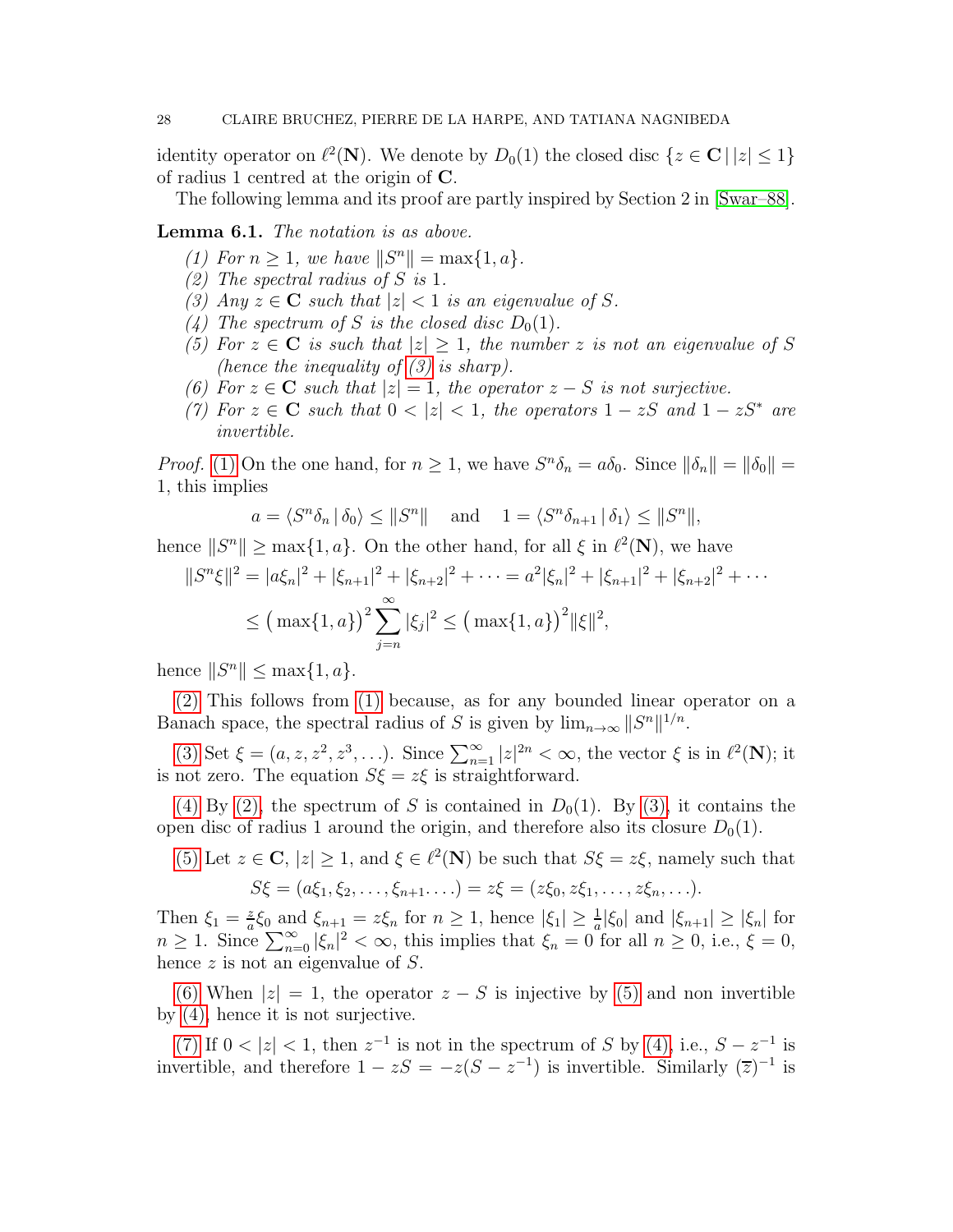not in the spectrum of S and  $1 - \overline{z}S$  is invertible, so that  $1 - zS^* = (1 - \overline{z}S)^*$  is invertible.  $\Box$ 

### <span id="page-28-5"></span><span id="page-28-1"></span><span id="page-28-0"></span>Lemma 6.2. *The notation is as above.*

- (1) We have  $J_a = S + S^*$ ,  $SP_0 = 0$ , and  $SS^* = 1 + (a^2 1)P_0$ .
- *(2)* For all  $z \in \mathbb{C}^*$ , we have

$$
\frac{1}{z}(1-zS)\left[(1-z^2(a^2-1))P_0+1-P_0\right](1-zS^*)=\frac{1}{z}+z-J_a.
$$

<span id="page-28-2"></span>(3) For  $z \in \mathbb{C}^*$  such that  $|z| = 1$ , the operator  $\frac{1}{z} + 1z - J_a$  is not invertible.

<span id="page-28-3"></span>*We assume moreover that*  $a \leq \sqrt{2}$ *.* 

- <span id="page-28-4"></span>(4) For  $z \in \mathbb{C}^*$ , the operator  $\frac{1}{z} + z - J_a$  is invertible if and only if  $|z| \neq 1$ .
- *(5) The spectrum of*  $J_a$  *is*  $[-2, 2]$  *and its norm is*  $||J_a|| = 2$ *.*

*Proof.* The equalities of Claim [\(1\)](#page-28-0) are straightforward. Using them, we show [\(2\):](#page-28-1)

$$
\frac{1}{z}(1 - zS)\left[(1 - z^2(a^2 - 1))P_0 + 1 - P_0\right](1 - zS^*)
$$
\n
$$
= \frac{1}{z}(1 - zS)\left[-z^2(a^2 - 1)P_0 + 1\right](1 - zS^*)
$$
\n
$$
= \frac{1}{z}\left[-z^2(a^2 - 1)P_0 + 1 + z^3(a^2 - 1)SP_0 - zS\right](1 - zS^*)
$$
\n
$$
= \frac{1}{z}\left[-z^2(a^2 - 1)P_0 + 1 - zS\right](1 - zS^*)
$$
\n
$$
= \frac{1}{z}\left[-z^2(a^2 - 1)P_0 + 1 - zS + z^3(a^2 - 1)P_0S^* - zS^* + z^2SS^*\right]
$$
\n
$$
= \frac{1}{z}\left[-z^2(a^2 - 1)P_0 + 1 - zJ_a + z^2(1 + (a^2 - 1)P_0)\right]
$$
\n
$$
= \frac{1}{z}\left[1 - zJ_a + z^2\right] = \frac{1}{z} + z - J_a.
$$

For [\(3\),](#page-28-2) let  $z \in \mathbb{C}^*$  be such that  $|z| = 1$ . The operator  $1 - zS = z(z^{-1} - S)$  is not surjective by [\(6\)](#page-27-5) of Lemma [6.1,](#page-27-7) and [\(2\)](#page-28-1) implies that is not surjective, hence in particular is not invertible.

[\(4\)](#page-28-3) When  $a \leq \sqrt{2}$ , it remains to show that, for  $z \in \mathbb{C}^*$  such that  $|z| \neq 1$ , the operator  $\frac{1}{z} + z - J_a$  is invertible. Since  $z + \frac{1}{z}$  $\frac{1}{z}$  is invariant by the change  $z \mapsto \frac{1}{z}$ , we may assume that  $|z| < 1$ . The operators  $1 - zS$  and  $1 - zS^*$  are invertible by [\(7\)](#page-27-6) of Lemma [6.1.](#page-27-7) Since  $a \le \sqrt{2}$ , we have  $|a^2 - 1| \le 1$ , hence  $|z^2(a^2 - 1)| < 1$  and  $1 - z^2(a^2 - 1) \neq 0$ , so that the operator  $(1 - z^2(a^2 - 1))P_0 + 1 - P_0$  is invertible. It follows from [\(2\)](#page-28-1) that the operator  $\frac{1}{z} + z - J_a$  is invertible.

[\(5\)](#page-28-4) For  $z \in \mathbb{C}^*$ , we have  $|z| = 1$  if and only if  $\frac{1}{z} + z \in [-2, 2]$ . Thus  $\lambda - J_a$  is invertible if and only if  $\lambda \notin [-2, 2]$ . Claim [\(5\)](#page-28-4) follows.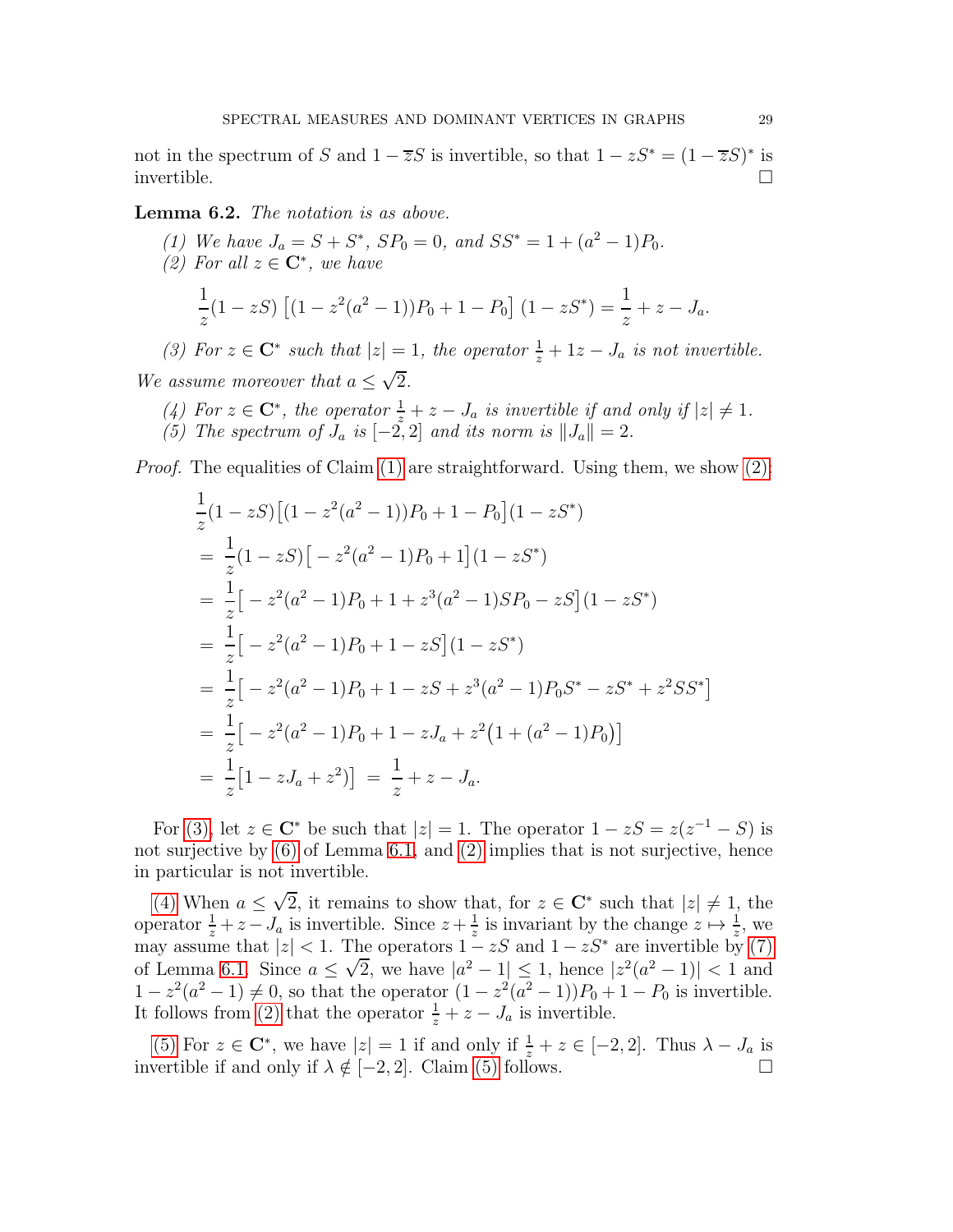<span id="page-29-3"></span><span id="page-29-0"></span>**Lemma 6.3.** Let  $a > 0$ , let  $J_a$  be as above, let  $\lambda \in \mathbb{R}$ , and let  $\xi \in \ell^2(\mathbb{N})$  be such *that*  $J_a \xi = \lambda \xi$ *.* 

<span id="page-29-1"></span>*(1)* If  $|\lambda| \leq 2$ , then  $\xi = 0$ . (2) If  $|\lambda| > 2$  *and*  $\xi \neq 0$ , *then*  $a > \sqrt{2}$  *and*  $\lambda = \pm \frac{a^2}{\sqrt{a^2}}$ .  $rac{a^2}{\sqrt{a^2-1}}$ .

*Proof.* The space  $\ell^2(\mathbf{N})$  is naturally a subspace of the space  $\mathbf{C}^{\mathbf{N}}$  of all sequences of complex numbers, and  $J_a$  has a natural extension to a linear operator on  $\mathbb{C}^N$ . Let  $\lambda \in \mathbf{R}$  and  $\xi \in \mathbf{C}^N$  be such that  $J_a \xi = \lambda \xi$ , i.e., such that

$$
(I) \quad (J_a \xi_0 = \lambda \xi_0) \qquad a\xi_1 = \lambda \xi_0,
$$
  
\n
$$
(II) \quad (J_a \xi_1 = \lambda \xi_1) \qquad a\xi_0 + \xi_2 = \lambda \xi_1,
$$
  
\n
$$
(III) \quad (J_a \xi_n = \lambda \xi_n) \qquad \xi_{n-1} + \xi_{n+1} = \lambda \xi_n \text{ for all } n \ge 1.
$$

The characteristic equation  $r^2 - \lambda r + 1 = 0$  of the difference equation (III) has eigenvalues  $\frac{1}{2}(\lambda \pm \sqrt{\lambda^2 - 4})$ , so that the general solution of (III) is, for all  $n \ge 1$ ,

(i) 
$$
\xi_n = K_1 \left( \frac{1}{2} (\lambda + \sqrt{\lambda^2 - 4}) \right)^n + K_2 \left( \frac{1}{2} (\lambda - \sqrt{\lambda^2 - 4}) \right)^n
$$
 when  $|\lambda| \neq 2$ ,  
(ii)  $\xi_n = K_1 + K_2 n$  when  $\lambda = 2$ ,

(*iii*) 
$$
\xi_n = (-1)^n (K_1 + K_2 n)
$$
 when  $\lambda = -2$ ,

where  $K_1, K_2$  are constants. Equation (II) provides the value of  $\xi_0$  and Equation (I) provides a condition involving  $\lambda$  and a.

*Proof of (1)*. When  $|\lambda| < 2$ , the roots  $\frac{1}{2}(\lambda \pm i\sqrt{4-\lambda^2})$  have absolute value 1, so that the solution  $\xi$  satisfying (i) is in  $\ell^2(\mathbf{N})$  if and only if  $K_1 = K_2 = 0$ . Similarly, when  $|\lambda| = 2$ , the only solution of  $J_a \xi = \lambda \xi$  in  $\ell^2(\mathbf{N})$  is the zero vector.

*Proof of (2)*. Suppose first that  $\lambda > 2$ . Since  $\frac{1}{2}(\lambda + \sqrt{\lambda^2 - 4}) > 1$ , a solution  $0 \neq \xi = (\xi_n)_{n \in \mathbb{N}} \in \ell^2(\mathbb{N})$  of  $J_a \xi = \lambda \xi$  satisfies  $\xi_n = K\left(\frac{1}{2}\right)$  $\frac{1}{2}(\lambda - \sqrt{\lambda^2 - 4})^n$  for all  $n \geq 1$ , for some constant  $K \neq 0$ . By Equation (II), we have  $\xi_0 = K_{\frac{1}{a}}^{\frac{1}{b}}$ . Equation (I) implies now  $a^2(\lambda - \sqrt{\lambda^2 - 4}) = 2\lambda$ , i.e.,  $(a^2 - 2)\lambda = a^2\sqrt{\lambda^2 - 4}$ . First, this implies  $a^2 > 2$ . Second, we have  $(a^4 - 4a^2 + 4)\lambda^2 = a^4\lambda^2 - 4a^4$ , hence  $(a^2 - 1)\lambda^2 = a^4$ , hence  $\lambda = a^2/\sqrt{a^2 - 1}$ .

Suppose now that  $\lambda < -2$ . A solution  $0 \neq \xi \in \ell^2(\mathbb{N})$  of  $J_a \xi = \lambda \xi$  satisfies  $\xi_n = K\left(\frac{1}{2}\right)$  $\frac{1}{2}(\lambda + \sqrt{\lambda^2 - 4})^n$  for all  $n \ge 1$ , for some constant  $K \ne 0$ , and, as above,  $\xi_0 = K_a^{\frac{1}{2}}$ . Equation (I) implies again  $a^2(\lambda + \sqrt{\lambda^2 - 4}) = 2\lambda$ , i.e.,  $(a^2 - 2)\lambda =$  $-a^2\sqrt{\lambda^2-4}$ , hence  $a^2 > 2$  and  $\lambda = -a^2/\sqrt{a}$  $\sqrt{2-1}$ .

<span id="page-29-4"></span><span id="page-29-2"></span>**Proposition 6.4.** *Let*  $a > 0$  *and let*  $J_a$  *be the Jacobi operator as above.* 

*(1)* When  $a ≤ √{2}$ *, the operator*  $J_a$  *has norm* 2*, spectrum*  $[-2, 2]$ *, and it has no eigenvalue.*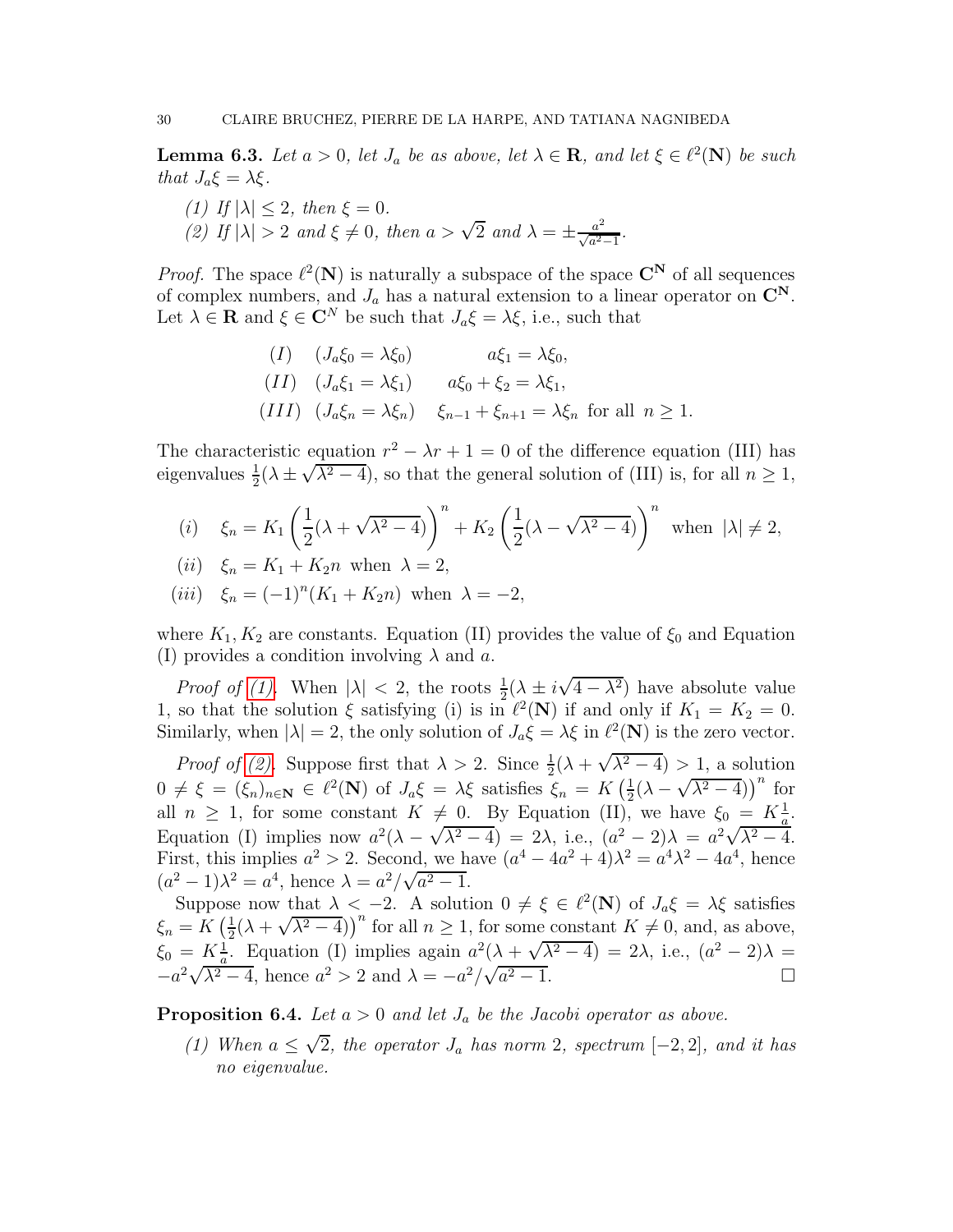<span id="page-30-0"></span>(2) When 
$$
a > \sqrt{2}
$$
, the operator  $J_a$  has norm  $\frac{a^2}{\sqrt{a^2-1}}$ ,  
spectrum  $\left\{-\frac{a^2}{\sqrt{a^2-1}}\right\} \cup \left[-2, 2\right] \cup \left\{\frac{a^2}{\sqrt{a^2-1}}\right\}$ ,  
it has two simple eigenvalues  $\pm \frac{a^2}{\sqrt{a^2-1}}$ , and no other eigenvalue.

For a third information concerning  $J_a$ , see Proposition [6.7](#page-32-1) below.

*Proof.* Claim [\(1\)](#page-29-2) is contained in Lemmas [6.2](#page-28-5) [\(5\)](#page-28-4) and [6.3](#page-29-3) [\(1\).](#page-29-0)

For  $(2)$ , recall first that, for a bounded self-adjoint operator X on an infinite dimensional Hilbert space  $\mathcal{H}$ , the *discrete spectrum*  $\Sigma_{\text{disc}}(X)$  is the set of isolated points of the spectrum which are eigenvalues of finite multiplicity, and the *essential spectrum*  $\Sigma_{\text{ess}}(X)$  is the complement  $\Sigma(X) \setminus \Sigma_{\text{disc}}(X)$ ; the essential spectrum if a nonempty closed subset of the spectrum. It is a theorem of Weyl that, for a compact self-adjoint operator K on  $\mathcal{H}$ , the essential spectra of X and  $X + K$  are the same [\[Sim4–15,](#page-38-5) Theorem 3.14.1].

Consider the free Jacobi matrix  $J_1$ . By Lemma [6.2,](#page-28-5) we know that its spectrum if  $[-2, 2]$ , so that its essential spectrum coincides with its spectrum. For  $a > 0$ , the operator  $J_a$  is a compact perturbation of  $J_1$  (indeed a finite rank perturbation). By Weyl's theorem, the essential spectrum of  $J_a$  is also  $[-2, 2]$  It follows that the spectrum of  $J_c$  is the union of  $[-2, 2]$  and of the eigenvalues of  $J_a$ , which are necessarily of finite multiplicity. Claim [\(2\)](#page-30-0) now follows from Lemma [6.3](#page-29-3) [\(2\).](#page-29-1)  $\Box$ 

Before showing what we need on dominant vectors for  $J_a$ , we recall some general facts on orthogonal polynomials and Jacobi operators. Consider an infinite sequence  $a_* = (a_n)_{n \geq 0}$  of positive real numbers such that

$$
\operatorname{sup}_{n\geq 0} a_n < \infty.
$$

(Later we will need the case  $a_*(a,1,1,1,\ldots)$  of the subdiagonal entries of the matrix  $J_a$ .) Define a sequence  $(Q_n)_{n>0}$  of polynomials with real coefficients and positive leading coefficients by  $Q_0(t) = 1$  and

$$
(Rec) \t tQ_0(t) = a_0Q_1(t) \t tQ_n(t) = a_{n-1}Q_{n-1}(t) + a_nQ_{n+1}(t) \t for all  $n \ge 1$ .
$$

The main claim of the following proposition is the particular case needed below of a theorem of Favard. [In the general case, there is moreover a bounded sequence  $(b_n)_{n>0}$  of real numbers, and the recurrence relation is of the form  $tQ_n(t)$  =  $a_{n-1}Q_{n-1}(t) + b_nQ_n(t) + a_nQ_{n+1}(t)$ . Here, a measure on **R** is *nontrivial* if its closed support is not a finite set of points. For a nonzero measure  $\mu$  on **R** of which the closed support is compact, we denote by min  $\text{supp}_{\mu}$  the largest number and by max supp( $\mu$ ) the smallest number such that the closed support of  $\mu$  is contained in the closed interval  $[\min \text{supp}(\mu)]$ , max supp $(\mu)]$ .

<span id="page-30-1"></span>**Proposition 6.5** (Favard). Let  $(a_n)_{n>0}$  and  $(Q_n)_{n>0}$  be as above, satisfying (Fa) *and (Rec) respectively.*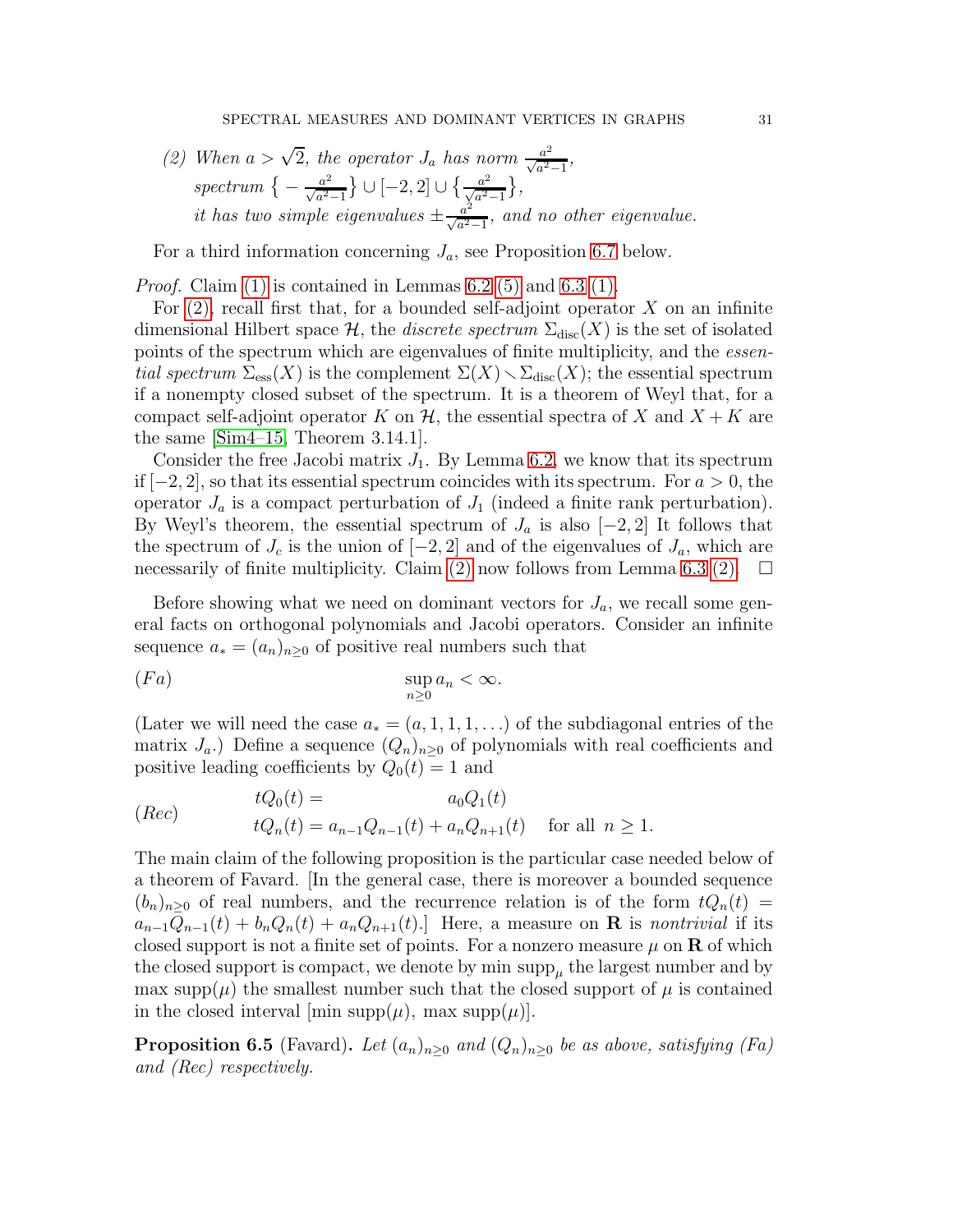*Then there exists a nontrivial finite positive measure*  $\mu$  on **R**, with closed sup*port contained in*  $[-\sup_{n>0} a_n, \sup_{n>0} a_n]$ *, such that the*  $Q_n$  *'s are orthonormal polynomials with respect to* µ*, i.e., such that*

$$
\int_{\mathbf{R}} Q_m(t) Q_n(t) d\mu(t) = \begin{cases} 1 & \text{if } m = n \\ 0 & \text{if } m \neq n. \end{cases}
$$

*Moreover, for each*  $n \geq 1$ *, the polynomial*  $Q_n$  *has n simple roots in the open interval*  $\text{min supp}(\mu)$ , max supp $(\mu)$ [.

*Reference for the proof and remark.* For the proof of the claim on  $\mu$ , which is Favard Theorem, we refer to Section 4.1 in [\[Sim4–15\]](#page-38-5), or alternatively to [\[Simo–11,](#page-38-18) Theorem 1.3.7]

We do not know an explicit form of  $\mu$ . Note however that, at least when  $a_n = 1$ for all  $n$  large enough, the kind of measures which would appear can be viewed as a perturbation of the measure  $d\mu(t) = \frac{1}{2\pi}$  $\sqrt{4-t^2} dt$  of [\(9\)](#page-34-1) below; see Formula  $(20)$  in  $|DoNe-86|$ .

For the proof of the fact that the roots of  $Q_n$  are all real and simple, see [\[Sim4–15,](#page-38-5) Proposition 4.1.4]. Since we have not found in [\[Sim4–15\]](#page-38-5) a proof that these roots are all in  $|\min \text{supp}(\mu)|$ , max  $\text{supp}(\mu)|$ , here is the argument of Szegö's book on orthogonal polynomials.

Let  $n \geq 1$ , and let  $\ell$  denote the number of roots  $t_1 < t_2 < \cdots < t_{\ell}$  of  $Q_n$ in the open interval  $\limsup p(\mu)$ , max supp $(\mu)$ . Define a polynomial  $R_n$  by  $R_n(t) = Q_n(t) \prod_{j=1}^{\ell} (t-t_j)$ . Assume by contradiction that  $\ell < n$ . On the one hand,  $R_n$  does not change sign on this interval, hence  $\int_{\min \text{ supp}(\mu)}^{\max \text{ supp}(\mu)} R_n(t) d\mu(t) \neq 0$ . On the other hand,  $Q_n$  is orthogonal to any polynomial of degree  $\lt n$ , hence  $\int_{\min \text{ supp}(\mu)}^{\max \text{ supp}(\mu)} R_n(t) d\mu(t) = 0.$  This is absurd, and therefore  $\ell = n$ .

Together with the infinite sequence of positive numbers  $a_* = (a_n)_{n>0}$  satisfying (Fa) above, consider now the Hilbert space  $\ell^2(\mathbf{N})$ , its standard orthonormal basis  $\varepsilon_* = (\varepsilon_n)_{n \geq 0}$ , and the bounded self-adjoint operator  $J = J_{a_*}$  defined by

$$
J_{a_*}\varepsilon_0 = a_0\varepsilon_1
$$
  

$$
J_{a_*}\varepsilon_n = a_{n-1}\varepsilon_{n-1} + a_n\varepsilon_{n+1} \quad \text{for all } n \ge 1,
$$

of matrix

.

$$
(Jac_{a_{*}})
$$
\n
$$
J_{a_{*}} = \begin{pmatrix} 0 & a_{0} & 0 & 0 & \cdots \\ a_{0} & 0 & a_{1} & 0 & \cdots \\ 0 & a_{1} & 0 & a_{2} & \cdots \\ 0 & 0 & a_{2} & 0 & \cdots \\ \cdots & \cdots & \cdots & \cdots & \cdots \end{pmatrix}
$$

with respect to  $\varepsilon_*$ .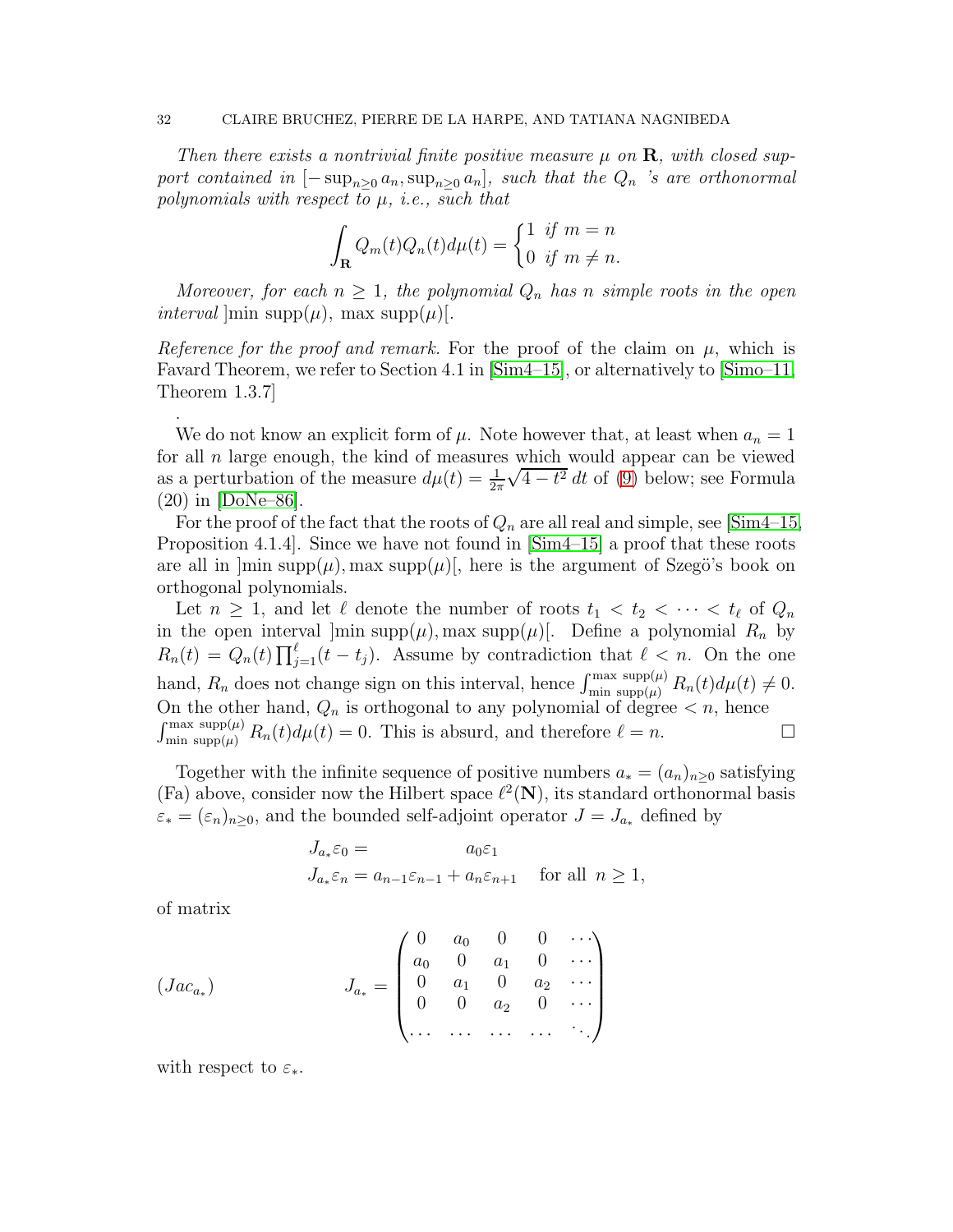**Proposition 6.6.** Let  $a_*$  and  $J_{a_*}$  be as above, let  $\mu$  be the measure of Proposi*tion* [6.5,](#page-30-1) and let  $M_{\mu}$  be the multiplication operator of multiplication by t on the *Hilbert space*  $L^2(\mu)$ *, as in Proposition [2.4.](#page-4-0)* 

*Then the operators*  $J_{a_*}$  *and*  $M_{\mu}$  *are unitarily equivalent.* 

*Proof.* Let  $(Q_n)_{n>0}$  be the sequence of orthonormal polynomials defined above, which is an orthonormal basis of the space  $L^2(\mu)$ . Define an operator  $W : \mathcal{H} \to$  $L^2(\mathbf{R}, \mu)$  by  $W \varepsilon_n = Q_n$  for all  $n \geq 0$ ; note that W is a surjective isometry. Then

$$
WJ_{a_*}W^* = M_\mu,
$$

as in the proof of Proposition [7.1.](#page-32-2)

For  $n \geq 0$ , the vector  $\varepsilon_n$  is cyclic for  $J_{a_*}$  if and only if the vector  $Q_n$  is cyclic for  $M_{\mu}$ , and by Proposition [2.4](#page-4-0) this is the case if and only if

$$
\mu({t \in \Sigma : Q_n(t) = 0}) = 0,
$$

where  $\Sigma$  denotes the closed support of  $\mu$ . As we do not know whether this is true or not, we come back to the special case of the sequence  $(a, 1, 1, 1, \ldots)$ .

<span id="page-32-1"></span>**Proposition 6.7.** Let  $a > 0$  and let  $J_a$  be the Jacobi operator defined on  $\ell^2(\mathbf{N})$ *by the matrix of (Jac*a*) above, as in Proposition [6.4.](#page-29-4)*

*Then, for all*  $n \geq 0$ *, the standard basis vector*  $\varepsilon_n$  *is cyclic for*  $J_a$ *.* 

*Proof.* For any  $n \geq 0$ , the zero set of the polynomial  $Q_n$  is a finite subset of  $\lvert \min \text{supp}(\mu), \max \text{supp}(\mu) \rvert$ , by Proposition [6.5,](#page-30-1) and the measure for  $\mu$  of this finite set is zero by Proposition [6.4.](#page-29-4) It follows that  $Q_n$  is a cyclic vector for the multiplication operator  $M_{\mu}$ .

<span id="page-32-0"></span>Since  $W \varepsilon_n = Q_n$  and  $W J_a W^* = M_\mu$ , the basis vector  $\delta_n$  is also a cyclic vector for the Jacobi operator  $J_a$ .

### 7. FURTHER EXAMPLES: THE INFINITE RAY, THE GRAPH  $D_{\infty}$ , and the stars

<span id="page-32-2"></span>Proposition 7.1 (in the infinite ray, all vertices are cyclic, and therefore dominant). *Let* P *be the one-way infinite path, or infinite ray, with vertex set*  $N = \{0, 1, 2, 3, \ldots\}$  *and edge set*  $E = \{\{j, j + 1\} : j \in \mathbb{N}\}.$ *All vertices of* P *are cyclic.*

*Remark.* The proof will show more: any non-zero finite linear combination of the vectors  $\delta_i$  (with  $j \in \mathbb{N}$ ) is a cyclic vector for the adjacency operator of P.

Before this, we show the claim of Proposition [7.1](#page-32-2) for the vertices  $j = 0, j = 1$ , and  $j = 2$ .

*Proof for the three first vertices.* The adjacency operator A of P acts on  $\ell^2(\mathbf{N})$ by

 $(A\xi)(n) = \xi(n-1) + \xi(n+1)$  for all  $\xi \in \ell^2(\mathbf{N})$  and  $n \in \mathbf{N}$ ,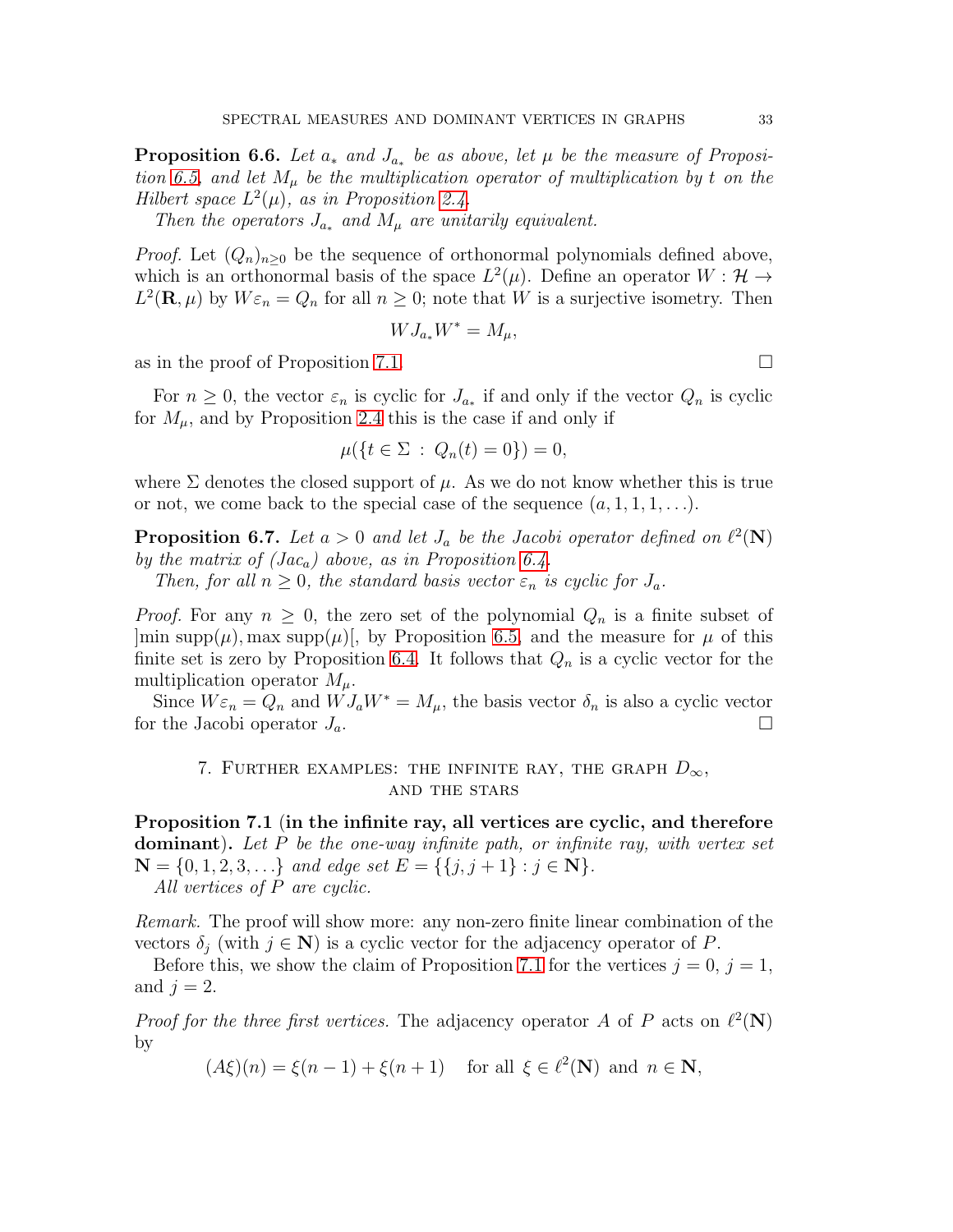where  $\xi(-1)$  should be read as 0. Equivalently, it acts on the canonical orthonormal basis  $(\delta_n)_{n\in\mathbb{N}}$  of  $\ell^2(\mathbb{N})$  by

(7) 
$$
A\delta_n = \delta_{n-1} + \delta_{n+1} \quad \text{for all } n \ge 0,
$$

where  $\delta_{-1}$  should be read as 0.

We will show that the vector  $\delta_j$  for  $j = 0, 1, 2$  is cyclic for A, namely that the closed linear span  $\mathcal{H}_j$  of  $\{A^n \delta_j\}_{n=0}^{\infty}$  is the whole of  $\ell^2(\mathbf{N})$ .

Consider first the vector  $\delta_0$  in  $\ell^2(\mathbf{N})$ . The space  $\mathcal{H}_0$  contains  $\delta_0$ , hence  $A\delta_0 = \delta_1$ , hence  $A\delta_1 = \delta_0 + \delta_2$  and therefore also  $\delta_2$ , hence  $A\delta_2 = \delta_1 + \delta_3$  and therefore also  $\delta_3$ , and so on; thus  $\mathcal{H}_0$  contains all  $\delta_j$  and therefore coincides with  $\ell^2(\mathbf{N})$ .

The space  $\mathcal{H}_1$  contains  $\delta_1$ , hence  $A\delta_1 = \delta_0 + \delta_2$ , hence  $A(\delta_0 + \delta_2) - 2\delta_1 = \delta_3$ , hence  $A\delta_3 = \delta_2 + \delta_4$ , and so on; thus  $\mathcal{H}_1$  contains  $\delta_{2n+1}$  and  $\delta_{2n} + \delta_{2n+2}$  for all  $n \geq 0$ . To show that  $\mathcal{H}_1 = \ell^2(\mathbf{N})$ , it suffices to show that any  $\eta = (\eta_j)_{j=0}^{\infty} \in \ell^2(\mathbf{N})$ orthogonal to  $\mathcal{H}_1$  is zero. On the one hand  $\langle \eta | \delta_{2n+1} \rangle = \eta_{2n+1} = 0$  for all  $n \in \mathbb{N}$ . On the other hand  $\langle \eta | \delta_{2n} + \delta_{2n+2} \rangle = \eta_{2n} + \eta_{2n+2} = 0$  and therefore  $|\eta_{2n}| = |\eta_{2n+2}|$ for all  $n \in \mathbb{N}$ ; since  $\sum_{n=0}^{\infty} |\eta_{2n}|^2 < \infty$ , this implies  $\eta_{2n} = 0$  for all  $n \in \mathbb{N}$ . Hence  $\eta = 0$ , as was to be shown.

The space  $\mathcal{H}_2$  contains  $\delta_2$ , hence  $A\delta_2 = \delta_1 + \delta_3$ , hence  $A(\delta_1 + \delta_3) - 2\delta_2 = \delta_0 + \delta_4$ , hence  $A(\delta_0+\delta_4)-(\delta_1+\delta_3)=\delta_5$ , hence  $A\delta_5=\delta_4+\delta_6$ , hence  $A(\delta_4+\delta_6)-2\delta_5=\delta_3+\delta_7$ , hence  $A(\delta_3 + \delta_7) - (\delta_4 + \delta_6) - \delta_2 = \delta_8$ , and so on; thus  $\mathcal{H}_2$  contains  $\delta_{3n+2}$ ,  $\delta_{3n+1}+\delta_{3n+3}, \delta_{3n}+\delta_{3n+3}$  for all  $n \in \mathbb{N}$ . It follows that, for a vector  $(\eta_j)_{j=0}^{\infty} \in \ell^2(\mathbb{N})$ orthogonal to  $\mathcal{H}_2$ , we have  $\eta_{3n+2} = 0$  for all  $n \in \mathbb{N}$ , and  $|\eta_1| = |\eta_3| = |\eta_7| = |\eta_9| =$  $\cdots$ , and  $|\eta_0| = |\eta_4| = |\eta_6| = |\eta_{10}| = \cdots$ , and therefore  $\eta_i = 0$  for all  $j \in \mathbb{N}$ , so that  $\mathcal{H}_2 = \ell^2(\mathbf{N}).$ 

It should be elementary to continue and show that  $\mathcal{H}_j = \ell^2(\mathbf{N})$  for all  $j \geq 0$ , but we find the combinatorics more and more complicated, and we will provide below a proof of a different style.

*Proof of Proposition [7.1.](#page-32-2)* We first describe how A is unitarily equivalent to a multiplication operator closely related to the sequence of Chebycheff polynomials.

Consider the sequence  $(P_n)_{n=0}^{\infty}$  of functions defined on the interval  $[-2,2]$  of the real line by

$$
P_n(2\cos(\theta)) = \frac{\sin((n+1)\theta)}{\sin(\theta)}.
$$

Note that  $P_0(t) = 1$ ,  $P_1(t) = t$ ,  $P_2(t) = t^2 - 1$ , for all  $t \in [-2, 2]$ . Define  $P_{-1}$  to be the zero function. From the trigonometric formula

<span id="page-33-0"></span>
$$
\sin((n+1)\theta) + \sin((n-1)\theta) = 2\cos(\theta)\sin(n\theta),
$$

it follows that

(8) 
$$
tP_{n-1}(t) = P_n(t) + P_{n-2}(t) \text{ for all } n \ge 1 \text{ and } t \in [-2, 2].
$$

This implies, by induction on n, that  $P_n$  is a polynomial, of the form  $P_n(t) =$  $t^{n}$  + (lower order terms), for all  $n \geq 0$ .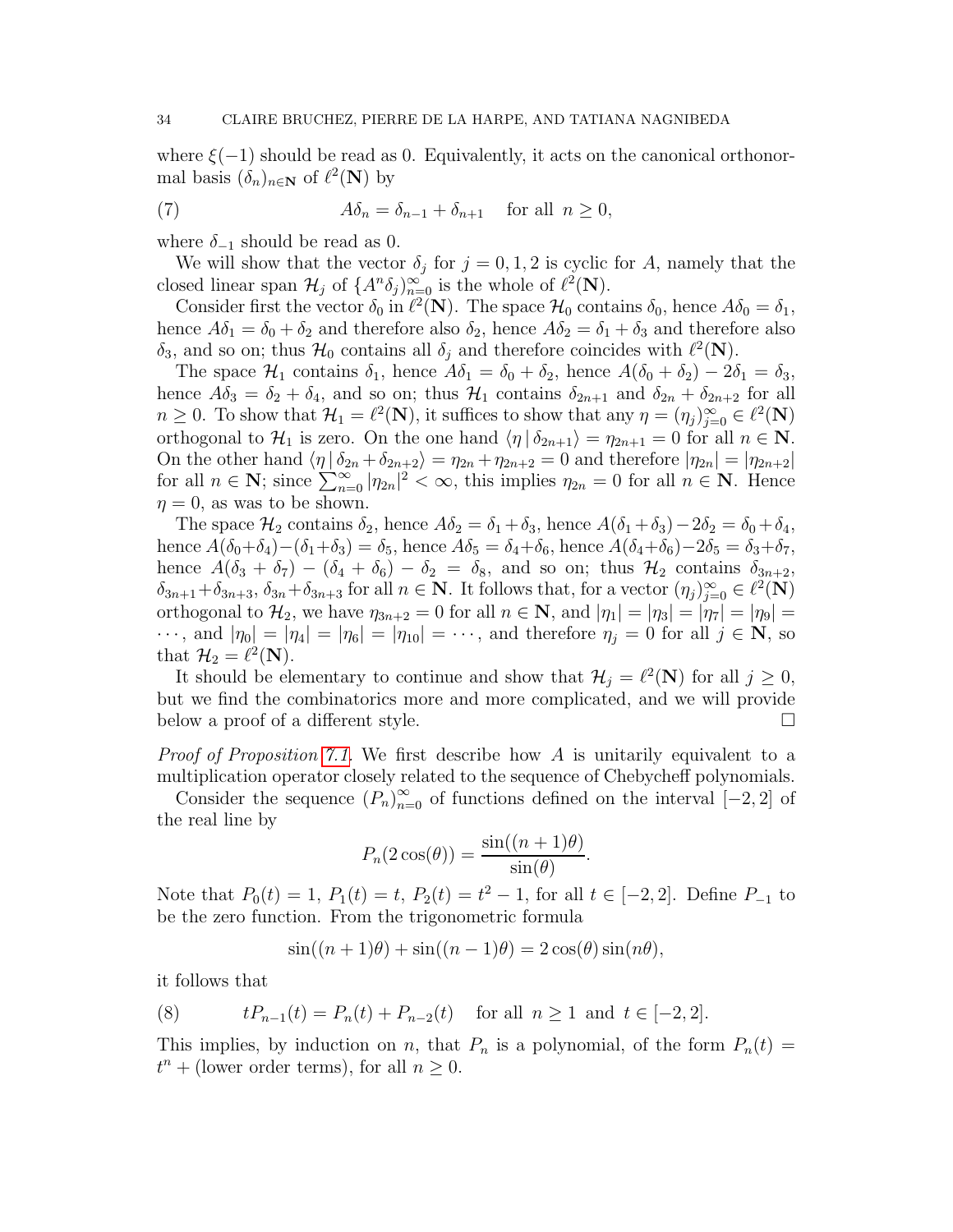Define a probability measure  $\mu$  on [−2, 2] by

(9) 
$$
d\mu(t) = \frac{1}{2\pi} \sqrt{4 - t^2} dt \quad \text{for } t \in [-2, 2].
$$

For  $m, n \geq 0$ , using the change of variables  $t = 2 \cos(\theta)$ , we have

<span id="page-34-1"></span>
$$
\int_{-2}^{2} P_m(t) P_n(t) d\mu(t) = \frac{1}{2\pi} \int_{-2}^{2} P_m(t) \sqrt{4 - t^2} P_n(t) \sqrt{4 - t^2} \frac{dt}{\sqrt{4 - t^2}}
$$
  
=  $\frac{1}{2\pi} \int_{0}^{\pi} P_m(2 \cos(\theta)) 2 \sin(\theta) P_n(2 \cos(\theta)) 2 \sin(\theta) d\theta$   
=  $\frac{4}{2\pi} \int_{0}^{\pi} \sin((m + 1)\theta) \sin((n + 1)\theta) d\theta$   
=  $\frac{1}{2\pi} \int_{0}^{\pi} \left[ \cos(((m - n)\theta)) - \cos((m + n + 2)\theta) \right] d\theta$   
= 0 if  $m \neq n$  and 1 if  $m = n$ .

It follows that  $(P_n)_{n\geq 0}$  is an orthonormal basis of  $L^2([-2,2],\mu)$ . If  $M_\mu$  denotes the operator of multiplication by  $t$  on this space, we have by  $(8)$  above

(10) 
$$
M_{\mu}P_{n} = P_{n-1} + P_{n+1} \text{ for all } n \geq 0.
$$

The  $P_n$  's are Chebychev polynomials, up to a normalization. More precisely, if  $U_n(t)$  denotes the Chebychev polynomial of the second kind of degree n, defined by  $U_n(\cos \theta) = \sin((n+1)\theta)/\sin(\theta)$ , then  $P_n(t) = U_n(t/2)$ .

Define now an operator  $W: \ell^2(\mathbf{N}) \to L^2([-2,2], \mu)$  by  $W(\delta_n) = P_n$  for all  $n \geq 0$ ; it is a surjective isometry. Then

$$
WA(\delta_n) = W(\delta_{n-1} + \delta_{n+1}) = P_{n-1} + P_{n+1} = M_\mu(P_n) = M_\mu W(\delta_n)
$$

for all  $n \geq 0$ , hence  $WAW^* = M_\mu$ , i.e., A and  $M_\mu$  are unitarily equivalent.

For all  $n \geq 0$  we have  $\mu({t \in [-2,2] : P_n(t) = 0}) = 0$ , because  $P_n$  has a finite set of roots. By Proposition [2.4,](#page-4-0) the vector  $P_n \in L^2([-2, 2], \mu)$  is dominant for  $M_{\mu}$ , and also cyclic for  $M_{\mu}$ . It follows that the vector  $\delta_n = W^{-1}(P_n) \in \ell^2(\mathbf{N})$ is dominant for A, and also cyclic for A.

Finally about the Remark which follows Proposition [7.1:](#page-32-2) for the same reason, any non-zero polynomial in  $L^2([-2,2],\mu)$  is a cyclic vector for  $M_{\mu}$ , and therefore any non-zero finite linear combination of the  $\delta_j$  's is a cyclic vector for A.  $\Box$ 

<span id="page-34-0"></span>Example 7.2 (an infinite graph with exactly two dominant vertices). Consider the graph  $D_{\infty}$ , obtained from the infinite ray P of Proposition [7.1](#page-32-2) by adding one vertex  $0'$  and one edge  $\{0', 1\}$ . Then  $D_{\infty}$  has two cyclic vertices, which are 0 and 0′ , and all other vertices are not cyclic, and not dominant.

To prove that the vertices 0 and 0′ are cyclic, the argument used in the proof of Proposition [7.1](#page-32-2) for the vertex 0 of P applies with a minor adaptation. For the other vertices, consider the subspace K of  $\ell^2(D_\infty)$  spanned by the vector  $\delta_0 - \delta_{0'}$ , which is an eigenvector of eigenvalue 0. The hyperplane  $\mathcal{K}^{\perp}$  is invariant by the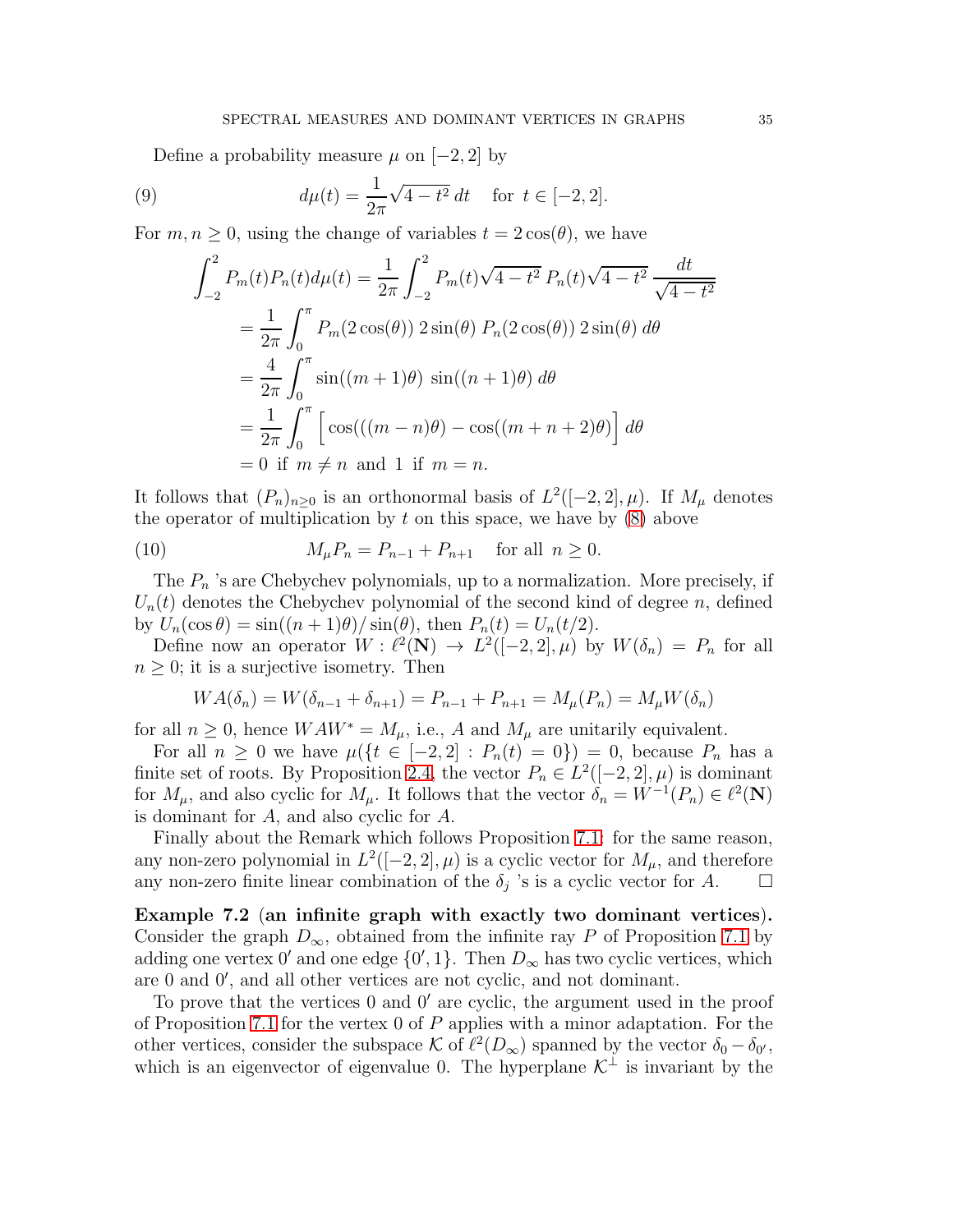adjacency operator of  $D_{\infty}$ , and contains  $\delta_j$  for all  $j \geq 1$ . It follows that  $\delta_j$  is not a cyclic vector, i.e., that j is not a cyclic vertex, for all  $j \geq 1$ . By Corollary [2.5,](#page-5-0) j is not a dominant vertex for all  $j \geq 1$ .

Let k be an integer,  $k \geq 2$ , and let  $S_k$  be the star with k infinite rays. The vertex set  $V_k$  of  $S_k$  consists of vertices  $v_0$  and  $v_{j,n}$  for  $j \in \{1, 2, \ldots, k\}$  and  $n \in \mathbb{N}_{\geq 1}$ . Whenever  $v_{i,0}$  for some j appears below, it should be read as  $v_0$ . The edge set  $E_k$  of  $S_k$  contains edges  $\{v_{j,n}, v_{j,n+1}\}$  for  $j \in \{1, 2, \ldots, k\}$  and  $n \in \mathbb{N}$ . Note that the core vertex  $v_0$  is of degree k, and that all other vertices in V are of degree 2. Note also that  $S_2$  is the two-way infinite path, previously denoted by  $L^1$ .

<span id="page-35-0"></span>Theorem 7.3 (in the infinite stars, all vertices (but possibly the core) are dominant and are not cyclic). Let  $k \geq 3$  and let  $S_k$  be the star on k *vertices, as above.*

All vertices in  $S_k$  other than the core are dominant, and non cyclic.

For  $k = 2$ , the "star"  $S_2$  is  $L^1$ , in which all vertices are dominant, see Exam-ple [3.5](#page-11-0) (b). When  $k \geq 3$ , we have not been able to show that  $v_0$  is dominant in  $S_k$ . (We tend to believe it is, even if the cores are not dominant in the finite stars of Example [5.2.](#page-18-1))

The proof below uses general facts on orthogonal polynomials on the real line and related self-adjoint operators (compare with the proof of Proposition [7.1\)](#page-32-2) which have been recalled in Section [6.](#page-26-0)

*First part of the proof of Theorem [7.3:](#page-35-0) all vertices*  $\neq v_0$  *are dominant.* Denote by H the Hilbert space  $\ell^2(V_k)$ . The space H has an orthonormal basis consisting of

 $\delta_0 := \delta_{v_o}$  and  $\delta_{j,n} := \delta_{v_{j,n}}$  for  $j \in \{1, 2, \ldots, k\}$  and  $n \in \mathbb{N}_{\geq 1}$ .

The adjacency operator A of  $S_k$  acts on H by

(\*) 
$$
A\delta_0 = \sum_{j=1}^k \delta_{j,1}
$$
 and  $A\delta_{j,n} = \delta_{j,n-1} + \delta_{j,n+1}$  for  $j \in \{1, 2, ..., k\}$  &  $n \in \mathbb{N}_{\geq 1}$ 

(where  $\delta_{i,0}$  stands for  $\delta_0$ ).

There is a natural action of the cyclic group of order k on  $V_k$ , by cyclic permutations of the rays of  $S_k$ , and a corresponding orthogonal decomposition of  $\mathcal H$ in isotypical components, which can be defined as follows. Set  $\omega = \exp(2\pi i/k)$ . For  $\ell \in \{1, 2, ..., k-1\}$ , define

$$
\mathcal{H}_{\ell} = \left\{ \xi \in \mathcal{H} \middle| \begin{aligned} &\xi(v_0) = 0 \text{ and, for all } n \in \mathbf{N}_{\geq 1}, \\ &\omega^{\ell} \xi(v_{1,n}) = \cdots = \omega^{j\ell} \xi(v_{j,n}) = \cdots = \omega^{(k-1)\ell} \xi(v_{k-1,n}) = \xi(v_{k,n}) \end{aligned} \right\};
$$

this subspace of  $\mathcal H$  has an orthonormal basis  $\varepsilon_{\ell,*} = (\varepsilon_{\ell,n})_{n \geq 1}$  defined by

$$
\varepsilon_{\ell,n} = \frac{1}{\sqrt{k}} \sum_{j=1}^k \omega^{-j\ell} \delta_{j,n} \text{ for all } n \ge 1.
$$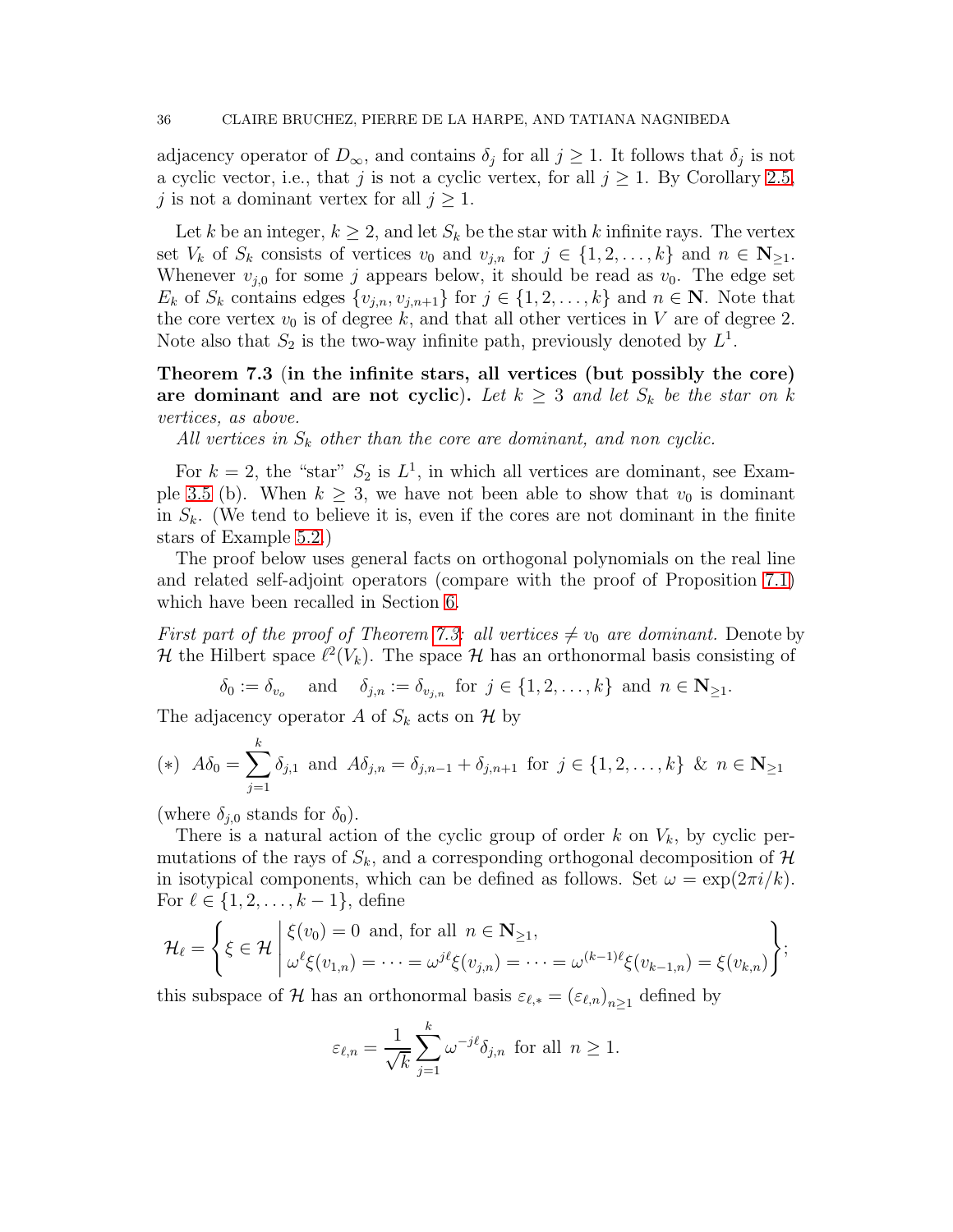Define also

$$
\mathcal{H}_k = \left\{ \xi \in \mathcal{H} \middle| \begin{aligned} &\xi(v_{1,n}) = \cdots = \xi(v_{j,n}) = \cdots = \xi(v_{k-1,n}) = \xi(v_{k,n}) \\ &\text{for all } n \in \mathbb{N}_{\geq 1}, \end{aligned} \right\};
$$

this subspace has an orthonormal basis  $\varepsilon_{k,*} = (\varepsilon_{k,n})_{n \geq 0}$  defined by

$$
\varepsilon_{k,0} = \delta_0
$$
 and  $\varepsilon_{k,n} = \frac{1}{\sqrt{k}} \sum_{j=1}^k \delta_{j,n}$  for all  $n \ge 1$ .

Observe that

$$
(**) \qquad \delta_{j,n} = \frac{1}{\sqrt{k}} \sum_{\ell=1}^{k} \omega^{j,\ell} \varepsilon_{\ell,n} \text{ for all } n \ge 1;
$$

indeed

$$
\frac{1}{\sqrt{k}} \sum_{\ell=1}^k \omega^{j\ell} \varepsilon_{\ell,n} = \frac{1}{k} \sum_{\ell=1}^k \omega^{j\ell} \sum_{m=1}^k \omega^{-m\ell} \delta_{m,n} = \frac{1}{k} \sum_{m=1}^k \left( \sum_{\ell=1}^k \omega^{(j-m)\ell} \right) \delta_{m,n} = \delta_{j,n}.
$$

From (\*\*), retain that, for all  $j \in \{1, ..., k\}$  and  $n \geq 1$ , the vector  $\delta_{j,n}$  is a linear combination of  $\varepsilon_{1,n},\ldots,\varepsilon_{k,n}$  in which all coefficients are non-zero. We leave it to the reader to check that the subspaces defined above are orthogonal with each other, that they provide an orthogonal decomposition

$$
\mathcal{H}=\mathcal{H}_1\oplus\cdots\oplus\mathcal{H}_k,
$$

and that each of them is invariant by  $A$ ; we denote by  $A_j$  the restriction of  $A$  to  $\mathcal{H}_j$ , and we have

$$
A=A_1\oplus\cdots\oplus A_k.
$$

For  $\ell \in \{1, \ldots, k-1\}$ , the matrix of the operator  $A_{\ell}$  with respect to the basis  $\left(\varepsilon_{\ell,n}\right)_{n\geq1}$  of  $\mathcal{H}_\ell$  is

$$
J_1 = \begin{pmatrix} 0 & 1 & 0 & 0 & \cdots \\ 1 & 0 & 1 & 0 & \cdots \\ 0 & 1 & 0 & 1 & \cdots \\ 0 & 0 & 1 & 0 & \cdots \\ \cdots & \cdots & \cdots & \cdots & \cdots \end{pmatrix}
$$

(independent on  $\ell$ ). It follows from Proposition [7.1](#page-32-2) that, for all  $n \geq 1$ , the vector  $\varepsilon_{\ell,n}$  is cyclic for  $A_{\ell}$  (as well as all its nonzero scalar multiples). For  $\ell = k$ , the matrix of the operator  $A_k$  with respect to the basis  $(\varepsilon_{k,n})_{n\geq 0}$  of  $\mathcal{H}_k$  is

$$
J_{\sqrt{k}} = \begin{pmatrix} 0 & \sqrt{k} & 0 & 0 & \cdots \\ \sqrt{k} & 0 & 1 & 0 & \cdots \\ 0 & 1 & 0 & 1 & \cdots \\ 0 & 0 & 1 & 0 & \cdots \\ \cdots & \cdots & \cdots & \cdots & \ddots \end{pmatrix}.
$$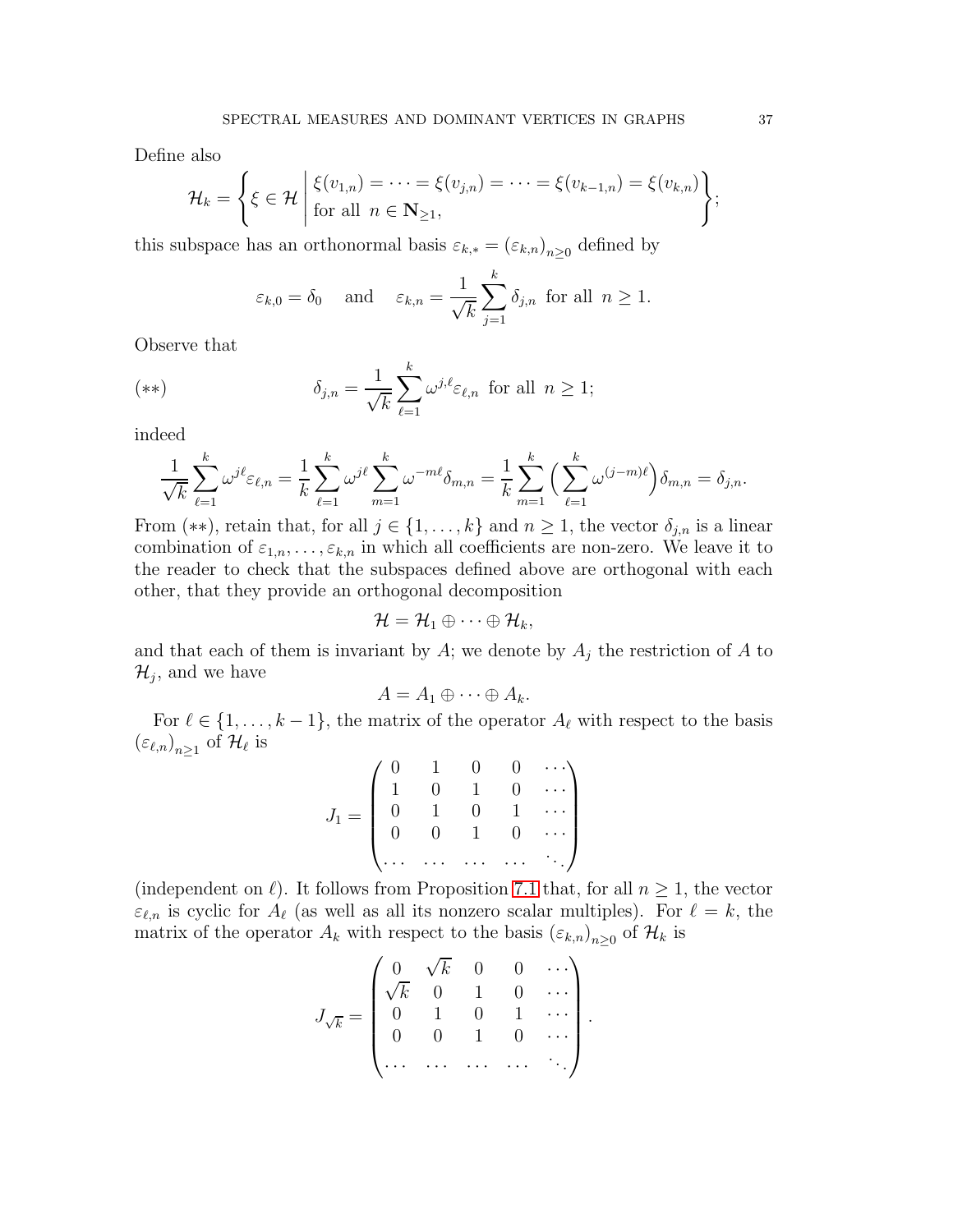By Proposition [6.7,](#page-32-1) the vector  $\varepsilon_{k,0} = \delta_0$  and the vectors  $\varepsilon_{k,n}$  for all  $n \geq 1$  are cyclic for  $A_k$ .

It follows now from Proposition [2.6](#page-5-1) [\(ii\)](#page-6-2) and from (\*) that  $\delta_{i,n}$  is dominant for A for all  $j \in \{1, \ldots, k\}$  and  $n \geq 1$ .

*Second part of the proof of Theorem [7.3:](#page-35-0) no vertex is cyclic.* The vector  $\delta_0$  is contained in the subspace  $\mathcal{H}_1$ , which is a A-invariant proper subspace of  $\mathcal{H}$ , hence the vector  $\delta_0$  is not cyclic for A, i.e., the vertex  $v_0$  is not cyclic in  $S_k$ . In the case of the star  $S_2$  with two branches, this argument applies to all vertices of  $S_2 = L^1$ .

Assume from now on that  $k \geq 3$ . Set

$$
\mathcal{K}_1 = \left\{ \xi \in \mathcal{H} \mid \xi(v_{2,n}) = \xi(v_{3,n}) = \cdots = \xi(v_{k,n}) \text{ for all } n \in \mathbb{N}_{\geq 1} \right\}.
$$

It is a closed subspace of H which is proper (because  $k \geq 3$ ), contains  $\delta_{1,n}$  for all  $n \in \mathbb{N}_{\geq 1}$ , and which is invariant by A (see (\*)). It follows that  $\delta_{1,n}$   $(n \geq 1)$  is not a cyclic vector for A. With minor modifications, this argument shows that  $\delta_{j,n}$  is not a cyclic vector for A, for all  $j \in \{1, \ldots, k\}$  and all  $n \geq 1$ .

This ends the proof of Theorem [7.3.](#page-35-0)

#### **REFERENCES**

- <span id="page-37-10"></span>[AkGM–13] S. Akbari, E. Ghorbani, and A. Mahmoodi, *Nowhere-zero eigenvectors of graphs*. Linear Multilinear Algebra 61 (2013), no. 2, 273–279.
- <span id="page-37-1"></span>[Bigg–93] N. Biggs, *Algebraic graph theory*, Second edition. Cambridge University Press, 1993. [First edition 1974.]
- <span id="page-37-9"></span>[BiLS–07] T. Biyikoglu, J. Leydold, and P.F. Stadler, *Laplacian eigenvectors on graphs*. Springer Lecture Notes.in Math., 1915, 2007.
- <span id="page-37-5"></span>[BoSm–20] V.I. Bogachev and O.G. Smolyanov, *Real and functional analysis*. Moscow Lectures 4, Springer, 2020.
- <span id="page-37-2"></span>[BrHa–12] A.E. Brouwer and W.H. Haemers, *Spectra of graphs*. Universitext, Springer, 2012.
- <span id="page-37-3"></span>[Conw–07] J.B. Conway, *A course in functional analysis*. Second Edition. Graduate Texts in Mathematics 96, Springer, 2007.
- <span id="page-37-0"></span>[CvDS–80] D.M. Cvetković, M. Doob, and H. Sachs, *Spectra of graphs. Theory and applications.* Academic Press, 1980.
- <span id="page-37-8"></span>[CvRS–97] D.M. Cvetković, P. Rowlinson, and S. Simić, *Eigenspaces of graphs*. Cambridge University Press, 1997.
- <span id="page-37-11"></span>[vDam–95] E.R. van Dam, *Regular graphs with four eigenvalues*. Linear Algebra Appl. 226/228 (1995), 139–162.
- <span id="page-37-12"></span>[DeRo–20] D. DeFord and D.N. Rockmore, *On the spectrum of finite, rooted homogeneous trees*. Linear Algebra Appl. 598 (2020), 165–185.
- <span id="page-37-6"></span>[Dixm–69] J. Dixmier, *Les alg`ebres d'op´erateurs dans l'espace hilbertien (alg`ebres de von Neumann*), deuxième édition, revue et augmentée. Gauthier-Villars, 1969. [First Edition 1957, English translation North-Holland 1981.]
- <span id="page-37-13"></span>[DoNe–86] J. Dombrowski and P Nevai, *Orthogonal polynomials, measures and recurrence relations*. SIAM J. Math. Anal. 17 (1986), no. 3, 752–759.
- <span id="page-37-7"></span>[Doug–72] R.G. Douglas, *Banach algebra techniques in operator theory*. Academic Press, 1972 [Second Edition, Springer, 1998].
- <span id="page-37-4"></span>[DuSc–63] N. Dunford and J.T. Schwartz, *Linear operators. Part II: Spectral theory. Self adjoint operators in Hilbert space*. Interscience, 1963.